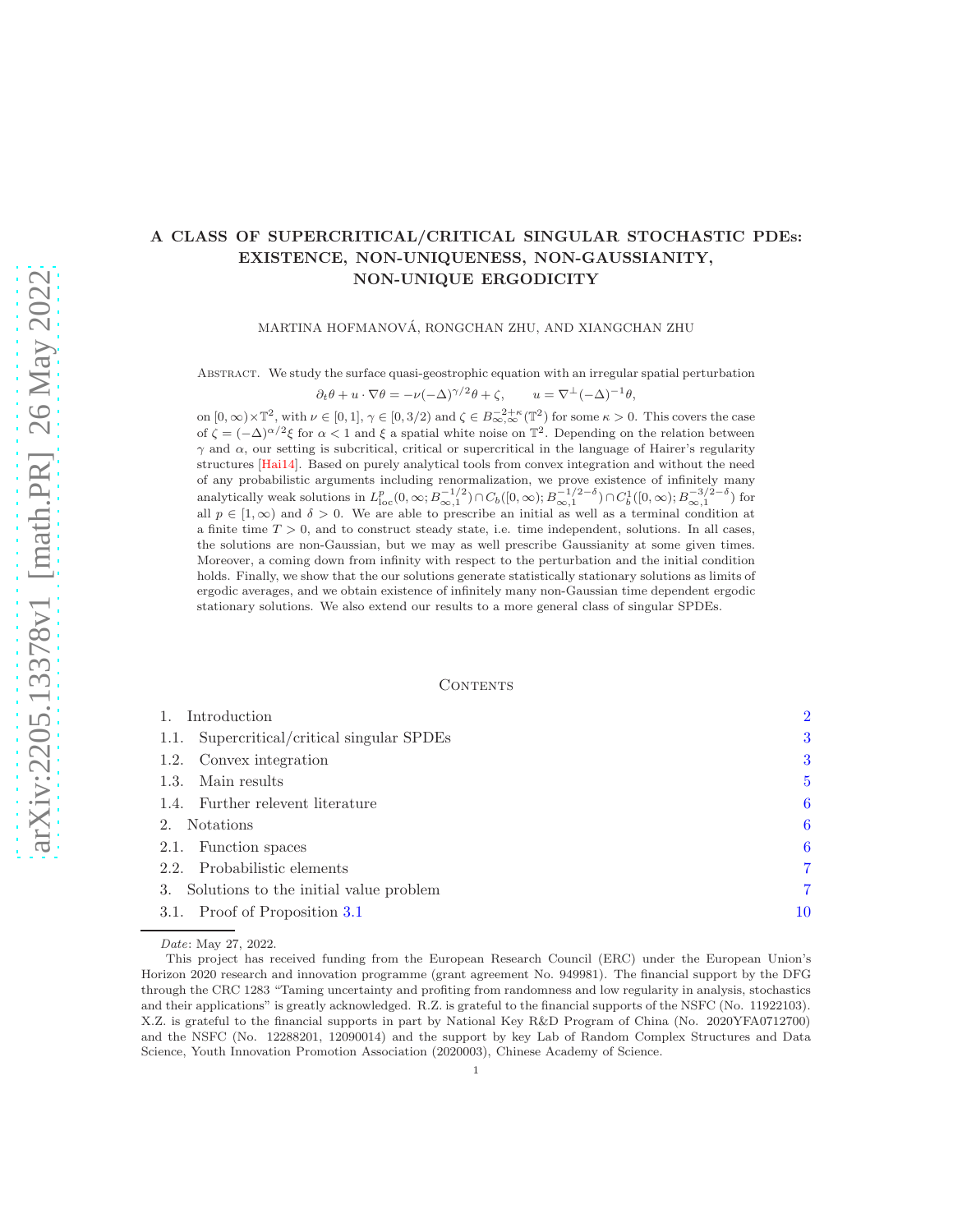| Proof of Theorem 3.2<br>3.2.                             | 14 |
|----------------------------------------------------------|----|
| A prescribed terminal value and (non)Gaussianity<br>3.3. | 18 |
| 3.4. Coming down from infinity                           | 23 |
| 4. Stationary solutions                                  | 23 |
| 4.1. Ergodic stationary solutions                        | 23 |
| 4.2. Steady state solutions                              | 27 |
| 5. Extensions to other singular models                   | 28 |
| Fractional Navier-Stokes equation<br>5.1.                | 28 |
| 5.2. Power law fluids                                    | 29 |
| References                                               | 30 |

### 1. Introduction

<span id="page-1-0"></span>We are concerned with the question of well/ill-posedness as well as long time behavior of the surface quasi-geostrophic (SQG) equation on  $\mathbb{T}^2$  driven by an irregular spatial perturbation

<span id="page-1-1"></span>
$$
\partial_t \theta + u \cdot \nabla \theta = -\nu \Lambda^\gamma \theta + \zeta,
$$
  
\n
$$
u = \nabla^\perp \Lambda^{-1} \theta = (-\partial_2 \Lambda^{-1} \theta, \partial_1 \Lambda^{-1} \theta) = (-\mathcal{R}_2 \theta, \mathcal{R}_1 \theta),
$$
  
\n
$$
\theta(0) = \theta_0,
$$
\n(1.1)

where  $\Lambda = (-\Delta)^{1/2}, \nu \in [0,1], \gamma \in [0,3/2)$  and  $\mathcal{R} = (\mathcal{R}_1, \mathcal{R}_2)$  is the pair of Riesz transforms. The spatial perturbation  $\zeta$  is merely assumed to belong to  $B^{-2+\kappa}_{\infty,\infty}(\mathbb{T}^2)$  for some  $\kappa > 0$ . This particularly includes the case of  $\zeta = \Lambda^{\alpha} \xi$ , where  $\xi$  is a space white noise and  $\alpha < 1$ . While this is the main example we have in mind, our construction is entirely deterministic and does not use any probability theory, treating therefore an arbitrary distribution  $\zeta$  in this regularity class.

In the language of regularity structures [\[Hai14\]](#page-30-0), our setting includes the supercritical, critical as well as subcritical regime, meaning, the smoothing of the linear part does not need to dominate the nonlinear term. This can be determined by a simple scaling argument. In the case of  $(1.1)$  with  $\zeta = \Lambda^{\alpha} \xi$ , it can be seen that  $\tilde{\xi}(x) := \lambda \xi(\lambda x)$  is again a space white noise in two dimensions. Hence letting  $\tilde{\theta}(t,x) := \lambda^{1+\alpha-\gamma} \theta(\lambda^{\gamma}t, \lambda x)$  and  $\tilde{u}(t,x) := \lambda^{1+\alpha-\gamma} u(\lambda^{\gamma}t, \lambda x)$  leads to

$$
\partial_t \tilde{\theta} + \lambda^{2\gamma - 2 - \alpha} \tilde{u} \cdot \nabla \tilde{\theta} = -\nu \Lambda^{\gamma} \tilde{\theta} + \Lambda^{\alpha} \tilde{\xi}.
$$

Consequently, the equation is subcritical if  $2\gamma - 2 - \alpha > 0$ , critical if  $2\gamma - 2 - \alpha = 0$  and supercritical if  $2\gamma - 2 - \alpha < 0$ . As our results are valid for any  $\gamma \in [0, 3/2)$ ,  $\alpha < 1$  and  $\nu \in [0, 1]$ , they include all these three regimes.

This notion of supercriticality/criticality/subcriticality can be also understood in terms of regularity as follows. In view of the regularity of space white noise it holds  $\zeta = \Lambda^{\alpha} \xi \in B^{-1-\alpha-\kappa}_{\infty,\infty}$  for any  $\kappa > 0$ . Hence, it follows formally from Schauder estimates that the solution  $\theta$  belongs to  $B_{\infty,\infty}^{\gamma-1-\alpha-\kappa}$ and u has the same regularity. Hence, if this regularity is negative, i.e.  $\theta$  and u are not function valued, we obtain again formally that the nonlinear term belongs to  $B_{\infty,\infty}^{2\gamma-3-2\alpha-\kappa}$  provided it can be made sense of. If this regularity is smaller/equal/bigger than the regularity of the Gaussian noise, we are in the supercritical/critical/subcritical case. Thus, intuitively, the subcritical case can be understood as a perturbation of the solution to the linear equation, which is Gaussian.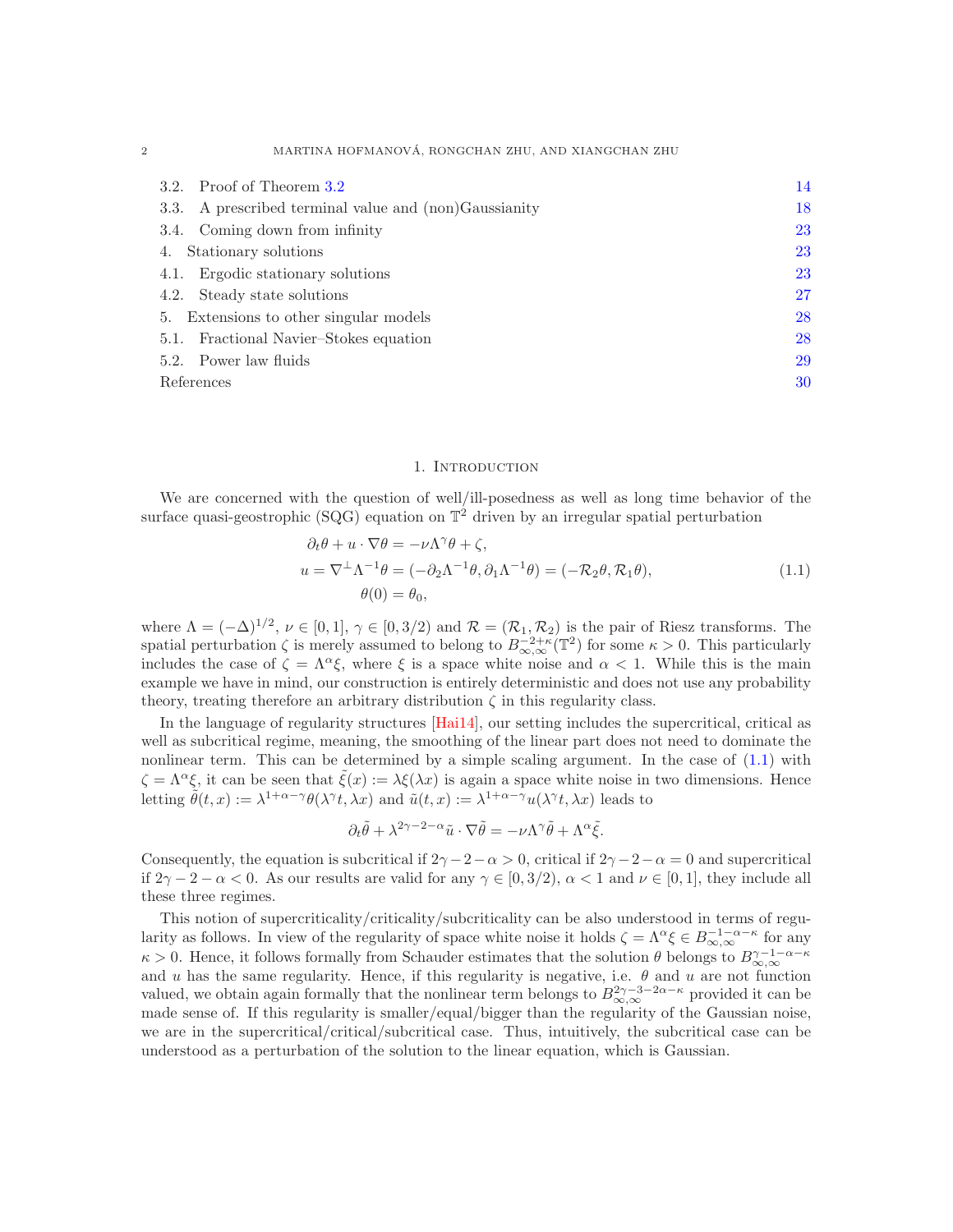<span id="page-2-0"></span>1.1. Supercritical/critical singular SPDEs. Hairer's regularity structures theory [\[Hai14\]](#page-30-0) and the paracontrolled distributions method by Gubinelli, Imkeller and Perkowski [\[GIP15\]](#page-30-1) made it possible to study a large class of singular stochastic PDEs in the subcritical regime. The key ideas of these theories are to view nonlinearities as perturbations of Gaussian terms and to use the structure of the solution to give a meaning to the terms which are not classically well-defined. These terms are well-defined with the help of renormalization for the enhanced noise, i.e. the noise and the higher order terms appearing in the decomposition of the equations. However, these tricks break down in the critical and supercritical settings as the nonlinear terms can no longer be viewed as perturbations of Gaussian random variables. Formally, there are infinitely many terms that require renormalization.

For this reason, the rigorous understanding of critical and supercritical models is very limited. In the critical regime, the 2D isotropic Kardar–Parisi–Zhang (KPZ) equation was considered in [\[CD20,](#page-29-1) [CSZ20,](#page-30-2) [Gu20\]](#page-30-3) via the Cole–Hopf transform. The 2D anisotropic KPZ equation was studied in [\[CES21,](#page-29-2) [CET21\]](#page-29-3) based on the related invariant measure given by a Gaussian measure. Recently, for a two dimensional critical Navier–Stokes equations, tightness of approximate stationary solutions and non-triviality of the limit has been established in a weak coupling regime, i.e. with a vanishing constant in front of the nonlinearity, in [\[CK21\]](#page-29-4). We also mention the recent progress in [\[CSZ21\]](#page-30-4) for the critical 2D stochastic heat flow. In the supercritical regime, a recent series of works [\[MU18,](#page-30-5) [CCM20,](#page-29-5) [DGRZ20,](#page-30-6) CNN20 studied the KPZ equation for  $d \geq 3$ . More precisely, the d-dimensional KPZ and the two dimensional critical Navier–Stokes equations were understood as the limit of regularized equations and in the approximate equations a vanishing scaling constant was included in front of the nonlinearity. Additionally, the limit is then given by a stochastic heat equation whose law is Gaussian (except [\[CSZ21\]](#page-30-4)).

In [\[GJ13\]](#page-30-8), global stationary probabilistically weak solutions for stochastic fractional burgers equation were constructed both in critical and supercritical regime via the energy solution method, which depends on the related invariant measure given by the law of space white noise. Apart from the models mentioned above, another classical example of a singular SPDE is the dynamical  $\Phi_d^4$  model. The critical case corresponding to  $d = 4$  is out of reach at this moment. In a remarkable recent work [\[ADC21\]](#page-29-6), it was shown that at large scales the formal  $\Phi_4^4$  invariant measure is Gaussian.

To summarize, the available results for singular SPDEs in the critical and supercritical regime rely on a particular structure of the models using a certain transform, a vanishing scaling constant in front of the nonlinearity (the so-called weak coupling regime) or probabilistic arguments using a Gaussian invariant measure. Our technique only requires the regularity of the driving noise and can be applied to the equation driven by deterministic forcing or a general noise, not necessarily Gaussian and without a Gaussian invariant measure. Moreover, we do not need to include a small scaling constant in front of the nonlinearity and the constructed solutions are not trivial, i.e. not Gaussian.

We also mention the stochastic quantization of the 4D Yang–Mills theory, which plays an important role in the standard model of quantum mechanics. It is a critical model and the construction of 4D Yang–Mills field is related to one of the Millennium Prize Problems (c.f. [\[JW06\]](#page-30-9)). Note that local unique solutions to the Langevin dynamics for the Yang–Mills model on the two and three dimensional continuous torus were recently constructed in [\[CCHS20,](#page-29-7) [CCHS22\]](#page-29-8) by using the theory of regularity structures.

<span id="page-2-1"></span>1.2. **Convex integration.** Since the seminal works by De Lellis and Székelyhidi [\[DLS09,](#page-30-10) [DLS10,](#page-30-11) [DLS13\]](#page-30-12), convex integration has become a powerful tool in the context of fluid dynamics. It led to a large number of striking results concerning e.g. the Euler equations [\[BDLIS15,](#page-29-9) [BDLSV19,](#page-29-10)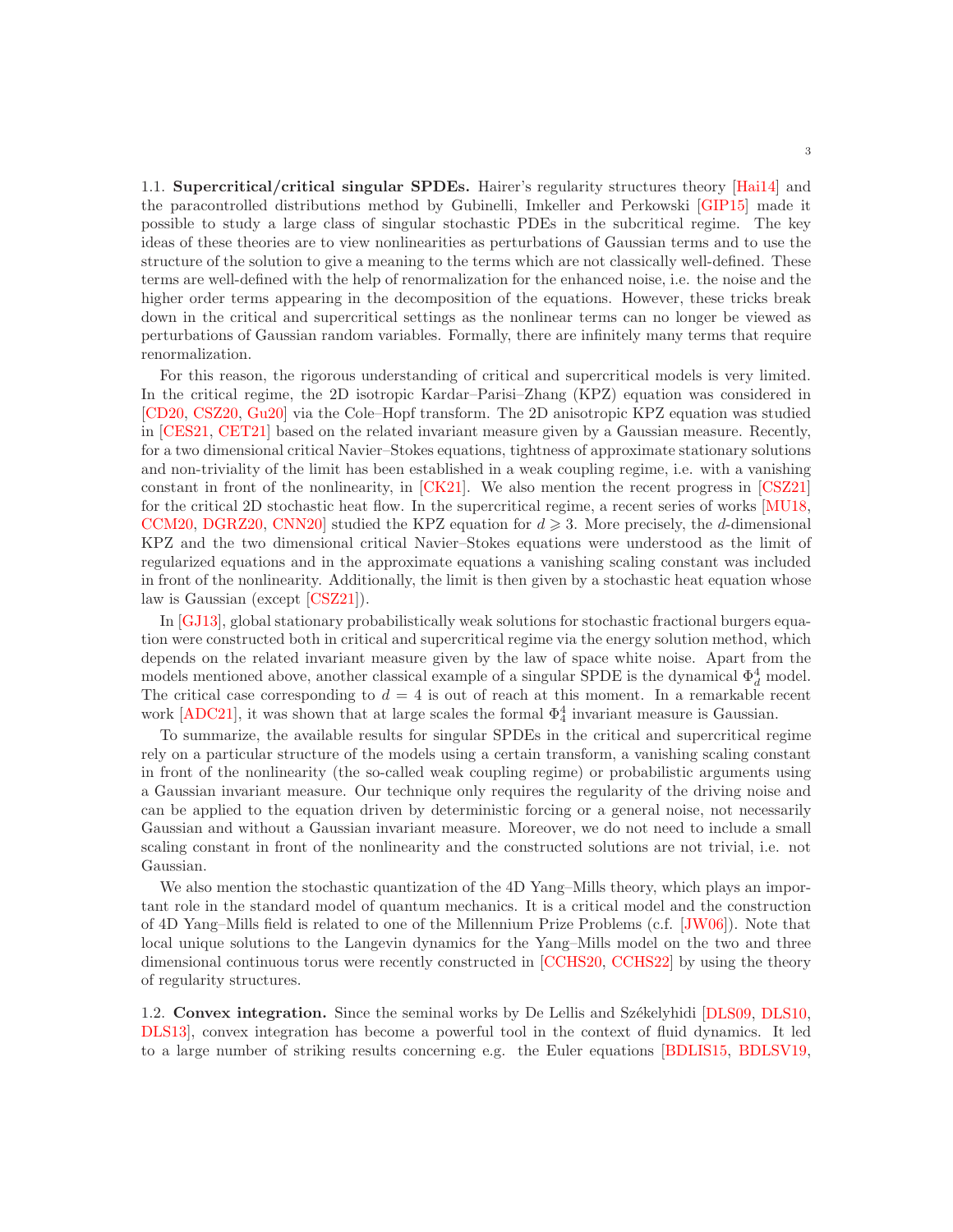[Ise18\]](#page-30-13), the Navier–Stokes equations [\[BCV18,](#page-29-11) [BV19b,](#page-29-12) [CL20,](#page-29-13) [CL21\]](#page-29-14), the compressible Euler equations [\[C14,](#page-29-15) [F16\]](#page-30-14), power law fluids [\[BMS20\]](#page-29-16) and others. The method was also successfully applied in the context of the deterministic SQG equation in [\[BSV19,](#page-29-17) [CKL21,](#page-29-18) [IM21\]](#page-30-15). Various results were obtained in the stochastic setting in [\[BFH20c,](#page-29-19) [CFF19,](#page-29-20) [HZZ19,](#page-30-16) [HZZ20,](#page-30-17) [HZZ21a,](#page-30-18) [HZZ21b,](#page-30-19) [LZ22,](#page-30-20) [RS21,](#page-30-21) [Yam20a,](#page-31-0) [Yam20b,](#page-31-1) [Yam21a,](#page-31-2) [Yam21b,](#page-31-3) [Yam21c\]](#page-31-4). Let us particularly point out our previous work [\[HZZ21b\]](#page-30-19) where convex integration was for the first time applied in the setting of singular SPDEs. In particular, we proved global existence and non-uniqueness to the 3D Navier–Stokes system perturbed by a space-time white noise. This is a subcritical problem. As the noise was also rough in time, it was necessary to use the power of renormalization combined with paracontrolled calculus in order to make sense of the equations.

The method of convex integration brings a completely new perspective in the field of (S)PDEs. If we try to solve [\(1.1\)](#page-1-1) by classical PDE arguments we see the problem: formally by Schauder estimates the regularity of a solution to  $(1.1)$  is  $B_{\infty,\infty}^{\gamma-1-\alpha-\kappa}$ . Hence, only if  $\gamma > 1+\alpha+\kappa$  the nonlinear term is analytically well-defined as in this case  $\theta$  and u are function valued. The usual fixed point argument therefore breaks down for  $\gamma \leq 1 + \alpha$ . For  $1 + \alpha/2 < \gamma \leq 1 + \alpha$ , i.e. in the subcritical case, the regularity structures theory gives a local existence and uniqueness of solutions. However, it does not work in the critical and supercritical regime.

As we discuss below, the nonlinear term is well-defined even for  $\theta \in \dot{H}^{-1/2}$  which leads to a notion of weak solution. In the case of  $\gamma > 1+2\alpha$  the corresponding estimate for the  $H^{-1/2}$ -norm of the solution  $\theta$  can be closed leading to the existence of global-in-time weak solutions. Nevertheless, as seen above, this is way above the subcriticality level and in this setting the solution is actually function valued by Schauder estimates anyway, i.e. no renormalization is required. Hence, this is of no help to the fixed point argument typically used in proofs of local well-posedness for singular SPDEs in the subcritical regime. Also critical and supercritical setting is out of reach by this method.

Let us explain the main ideas of the convex integration approach to the SQG equation. It is a more constructive way towards existence of solutions than the usual PDE arguments. It is an iterative procedure which relies on building blocks tailor made to the PDE at hand. Different PDEs require different structure of these blocks. The building blocks for the SQG equation in [\[CKL21\]](#page-29-18) are frequency localized oscillatory waves  $\cos(\lambda_{n+1}l \cdot x)$  for suitable  $l \in \mathbb{R}^2$ . The iteration starts from an approximate solution, i.e. a solution satisfying the equation up to a certain error. At each iteration step  $n+1$ , one adds a perturbation of the form  $\tilde{f}_{n+1} = \sum_l a_{l,n+1}(x) \cos(\lambda_{n+1} l \cdot x)$  for wellchosen amplitude functions  $a_{l,n+1}(x)$  supported on much smaller frequencies than the oscillatory wave  $\cos(\lambda_{n+1}l \cdot x)$ . Consequently, the frequencies of  $\tilde{f}_{n+1}$  are supported in an annulus of size  $\lambda_{n+1}$ . Hence its product with the previous iteration, which is supported on much smaller frequencies of size at most  $\lambda_n$ , is always well defined. The idea is to define the amplitude functions so that after the perturbation is plugged into the nonlinearity, the corresponding product reduces the error. This way, the building blocks propagate oscillations through the nonlinearity and no ill-definiteness problem for the product of the perturbation terms appears due to the special structure of the building blocks. Repeating this procedure countably many times, one obtains a solution to the desired equation in the limit.

In our proof, we add the noise scale by scale during the iteration. This way, we are able to preserve the frequency localization of the perturbations. Furthermore and rather surprisingly, even a noise of such a low regularity as in the critical and supercritical regime can be viewed as a small error in this procedure. As a matter of fact, since the dissipative term is anyway treated as a lower order term and not used to gain regularity, we may drop it altogether. Moreover, we may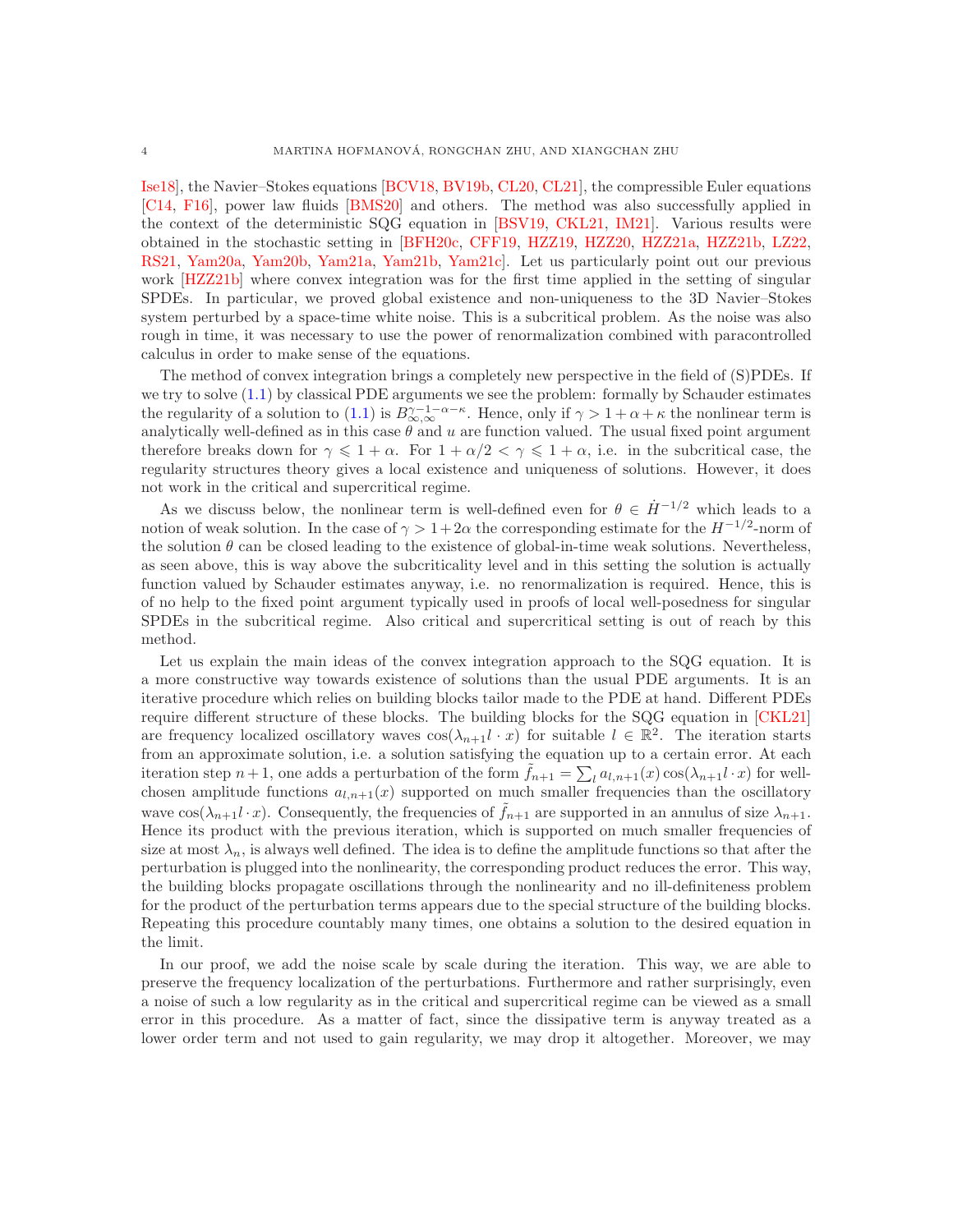also consider a time dependent noise provided it is function valued with respect to time. A time irregular noise requires further ideas and will be considered in a future work. In addition, it turns out that our approach can also be applied to other models, see Section [5](#page-27-0) for more details. As we mentioned above, the stochastic quantization of the 4D Yang–Mills theory is a critical SPDE. We hope that our work and the convex integration method can shed some light on the understanding of this important model.

<span id="page-4-0"></span>1.3. Main results. As in the related deterministic works [\[BSV19,](#page-29-17) [CKL21,](#page-29-18) [IM21\]](#page-30-15), we make use of the fact that the nonlinearity in [\(1.1\)](#page-1-1) is well-defined for  $\theta \in L^2_{loc}(0,\infty;\dot{H}^{-1/2})$ . More precisely, for any  $\psi \in C^{\infty}(\mathbb{T}^2)$  it holds

$$
\langle u \cdot \nabla \theta, \psi \rangle = \frac{1}{2} \langle \theta, [\mathcal{R}^{\perp}, \nabla \psi] \theta \rangle,
$$

and the commutator  $[\mathcal{R}^{\perp} \cdot, \nabla \psi] = -[\mathcal{R}_2 \cdot, \partial_1 \psi] + [\mathcal{R}_1 \cdot, \partial_2 \psi]$  maps  $\dot{H}^{-1/2}$  to  $\dot{H}^{1/2}$  (c.f. [\[CKL21,](#page-29-18) Proposition 5.1]). Hence, we aim at solving [\(1.1\)](#page-1-1) in the following sense.

<span id="page-4-1"></span>**Definition 1.1.** We say that  $\theta \in L^2_{loc}(0,\infty;\dot{H}^{-1/2}) \cap C([0,\infty);B^{-1}_{\infty,1})$  is a weak solution to [\(1.1\)](#page-1-1) *provided for any*  $t \geq 0$ 

$$
\langle \theta(t), \psi \rangle + \int_0^t \frac{1}{2} \langle \Lambda^{-1/2} \theta, \Lambda^{1/2} [\mathcal{R}^{\perp}, \nabla \psi] \theta \rangle dt = \langle \theta_0, \psi \rangle + \int_0^t \langle \zeta - \nu \Lambda^{\gamma} \theta, \psi \rangle dt
$$

*holds for every*  $\psi \in C^{\infty}(\mathbb{T}^2)$ *. In case of*  $\zeta = \Lambda^{\alpha}\xi$  *for a spatial white noise*  $\xi$  *on a probability space*  $(\Omega, \mathcal{F}, \mathbf{P})$ *, we require in addition that*  $\theta$  *is*  $\mathcal{F}\text{-}measurable$ *.* 

In the first step, we are interested in the question of well/ill-posedness. Our results may be briefly summarized as follows and we refer to Theorem [3.2,](#page-9-1) Theorem [3.4,](#page-18-0) Corollary [3.5](#page-18-1) and Corollary [3.8](#page-22-3) for precise formulations and further details.

Theorem 1.2. *There exist infinitely many*

- *(1) weak solutions on*  $[0, \infty)$  *for any prescribed initial condition*  $\theta_0 \in C^{\eta}$  **P***-a.s.*,  $\eta > 1/2$ ,
- *(2) weak solutions on* [0, T] *for any prescribed initial and terminal condition*  $\theta_0, \theta_T \in C^{\eta}$  **P***-a.s.*,  $\eta > 1/2, T \geq 4.$

*Moreover, the solutions are non-Gaussian and satisfy a coming down from infinity with respect to the noise as well as the initial condition.*

The core of our proofs is an iterative convex integration procedure in the spirit of [\[CKL21\]](#page-29-18). In the latter work, existence and non-uniqueness of steady state weak solutions to the SQG equation  $(1.1)$  with  $\zeta = 0$  was proved. We show that the spatial irregular perturbation  $\zeta$  can be essentially treated as a lower order term and added scale by scale as one proceeds through the iteration. In a similar fashion we can treat the initial as well the terminal condition. The coming down from infinity provides sharp bounds independent  $\zeta$  and of the initial condition.

As the next step, we study the long time behavior, existence of stationary solutions and the associated ergodic structure. Due to the lack of uniqueness, we understand stationarity in the sense of shift invariance of the law on the space of trajectories, see also [\[BFHM19,](#page-29-21) [BFH20e,](#page-29-22) [FFH21\]](#page-30-22). To be more precise, we say that a weak solution  $\theta$  is a stationary solution provided the probability laws  $\mathcal{L}[\theta]$  and  $\mathcal{L}[\theta(\cdot + t)]$  of  $\theta$  and  $\theta(\cdot + t)$ , respectively, coincide as probability measures on  $C(\mathbb{R}; B_{\infty,1}^{-1})$ for all  $t \geq 0$ . Accordingly, we say that a stationary solution  $\theta$  is ergodic, provided  $\mathcal{L}[\theta](B) = 1$  or  $\mathcal{L}[\theta](B) = 0$  for any  $B \subset C(\mathbb{R}; B_{\infty,1}^{-1})$  Borel and shift invariant.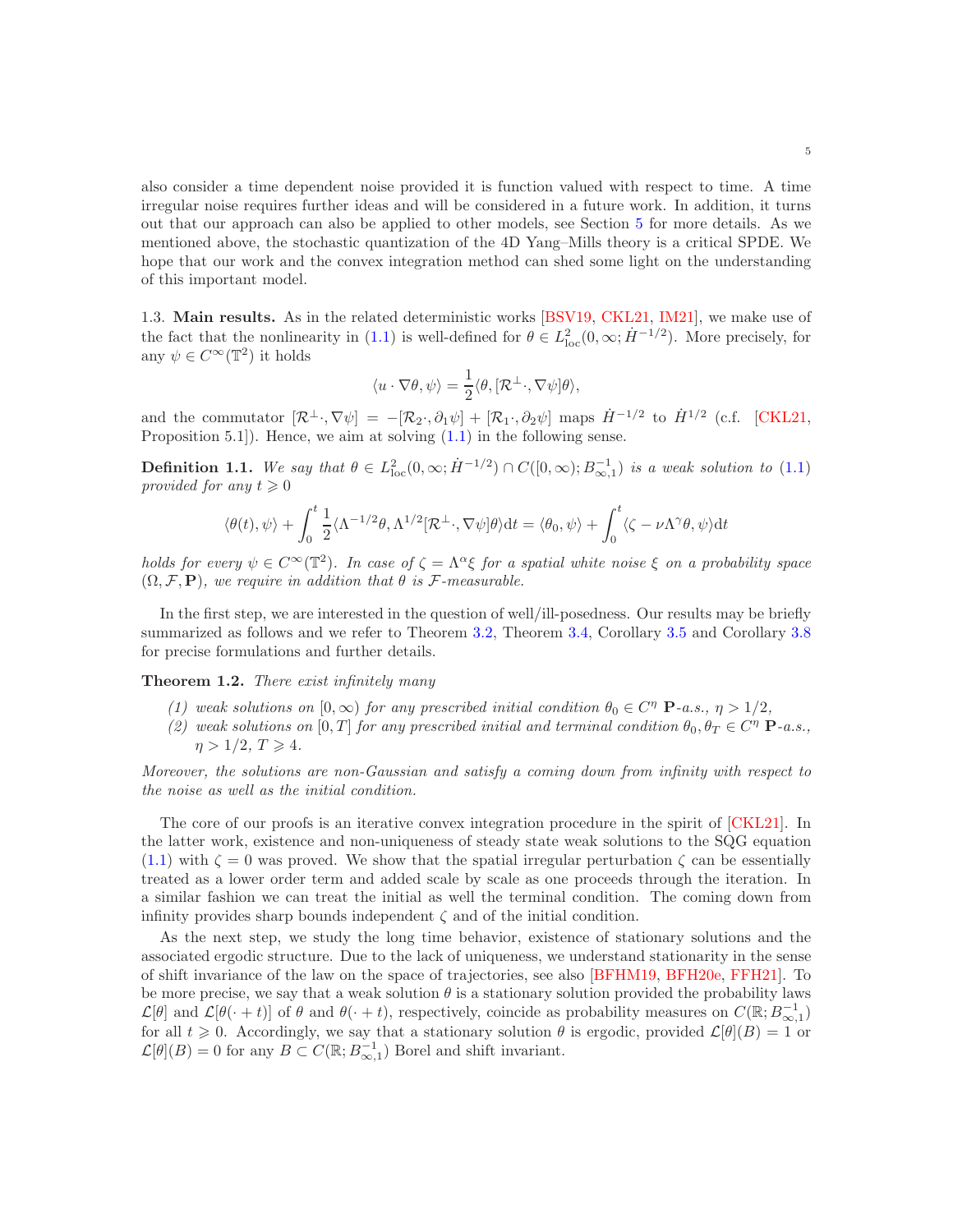Note that this setting is different from the usual setting of invariance with respect to a Markov semigroup. The latter notion can be applied to problems with uniqueness, i.e. where the Markov property holds. The construction of invariant measures then additionally requires the Feller property which corresponds to continuous dependence on initial condition. Since non-uniqueness holds true for [\(1.1\)](#page-1-1), and it is unclear whether Markov solutions can be obtained by a selection procedure, we employ the more general notion of invariance with respect to shifts on trajectories. Another advantage is that continuity of the shift operators comes for free and therefore there is no need for any Feller property. Also with this notion of invariance, the existence of an ergodic stationary solution implies the validity of the so-called ergodic hypothesis, i.e. the fact that ergodic averages along trajectories of the ergodic solution converge to the ensemble average given by its law.

The following is proved Theorem [4.2,](#page-23-0) Corollary [4.3,](#page-24-0) Theorem [4.6,](#page-25-0) Corollary [4.7](#page-25-1) and Theorem [4.9.](#page-27-2)

Theorem 1.3. *There exist infinitely many non-Gaussian*

- *(1) stationary solutions,*
- *(2) ergodic stationary solutions,*
- *(3) steady state, i.e. time independent, solutions.*

*Moreover, the ergodic stationary solutions are time dependent. The point (3) additionally implies existence and non-uniqueness of solutions to the corresponding elliptic and wave equation.*

<span id="page-5-0"></span>1.4. Further relevent literature. Stochastic surface quasi-geostrophic equation driven by a traceclass noise, was studied in [\[RZZ14,](#page-31-5) [RZZ15,](#page-31-6) [ZZ17\]](#page-31-7). Global well-posedness and ergodicity were ob-tained in [\[RZZ15\]](#page-31-6) for  $\gamma \in (1, 2)$ . It is shown in [\[RZZ14\]](#page-31-5) that the linear multiplicative noise prevents the system from exploding with a large probability. More recently, in [\[FS21\]](#page-30-23) local well-posedness was proved for the surface quasi-geostrophic equation driven by space-time white noise in the subcritical regime (i.e.  $\gamma > 4/3$ ) using the theory of regularity structures.

## 2. NOTATIONS

<span id="page-5-2"></span><span id="page-5-1"></span>2.1. **Function spaces.** Throughout the paper, we employ the notation  $a \leq b$  if there exists a constant  $c > 0$  such that  $a \leq c b$ , and we write  $a \simeq b$  if  $a \leq b$  and  $b \leq a$ .  $\mathbb{N}_0 := \mathbb{N} \cup \{0\}.$ Given a Banach space E with a norm  $\|\cdot\|_E$ , we write CE or  $C([0,\infty); E)$  to denote the space of continuous functions from  $[0, \infty)$  to E. We define  $C<sup>1</sup>E$  as the space of continuous functions with locally bounded first order derivative from  $[0, \infty)$  to E. Similarly, for  $T > 0$  we use  $C_T^1 E$  as the space of continuous functions with bounded first order derivative from  $[0, T]$  to E. For  $\alpha \in (0, 1)$  we define  $C_T^{\alpha}E$  as the space of  $\alpha$ -Hölder continuous functions from  $[0, T]$  to E, endowed with the norm  $||f||_{C_T^{\alpha}E} = \sup_{s,t\in[0,T],s\neq t} \frac{||f(s)-f(t)||_E}{|t-s|^{\alpha}} + \sup_{t\in[0,T]} ||f(t)||_E$ . We also write  $C_b([0,\infty);E)$  for functions in  $C([0,\infty);E)$  such that  $||f||_{C_b([0,\infty);E)} := \sup_{t\in[0,\infty)} ||f(t)||_E < \infty$ . For  $\beta \in (0,1]$  then define  $C_b^{\beta}([0,\infty);E)$  as functions in  $C^{\beta}([0,\infty);E)$  such that  $||f||_{C_b^{\beta}([0,\infty);E)} := \sup_{t\in[0,\infty)}||f||_{C_t^{\beta}E} < \infty$ . Similarly we define  $C_b(\mathbb{R}; E)$ ,  $C_b^{\beta}(\mathbb{R}; E)$  with  $[0, \infty)$  replaced by  $\mathbb{R}$ . For  $p \in [1, \infty]$  we write  $L_T^p E =$  $L^p(0,T;E)$  for the space of  $L^p$ -integrable functions from  $[0,T]$  to E, equipped with the usual  $L^p$ norm. We also use  $L_{\text{loc}}^p([0,\infty);E)$  to denote the space of functions f from  $[0,\infty)$  to E satisfying  $f|_{[0,T]} \in L_T^p E$  for all  $T > 0$ . We use  $C_0^{\infty}$  to denote the set of  $C^{\infty}$  functions with mean zero. For f on  $\mathbb{T}^2$  we follow the Fourier transform convention  $\mathcal{F}f(k) = \hat{f}(k) = \frac{1}{(2\pi)^2} \int_{\mathbb{T}^2} f(x) e^{-ix \cdot k} dx$ . For  $s \in \mathbb{R}$ , we set  $\dot{H}^s = \{f : \|(-\Delta)^{s/2}f\|_{L^2} < \infty\}$  and equip it with the norm  $||f||_{\dot{H}^s} = \left(\sum_{0 \neq k \in \mathbb{Z}^2} |k|^{2s} |\hat{f}(k)|^2\right)^{1/2}$ . We use  $(\Delta_i)_{i\geq -1}$  to denote the Littlewood–Paley blocks corresponding to a dyadic partition of unity. Besov spaces on the torus with general indices  $\alpha \in \mathbb{R}$ ,  $p, q \in [1, \infty]$  are defined as the completion of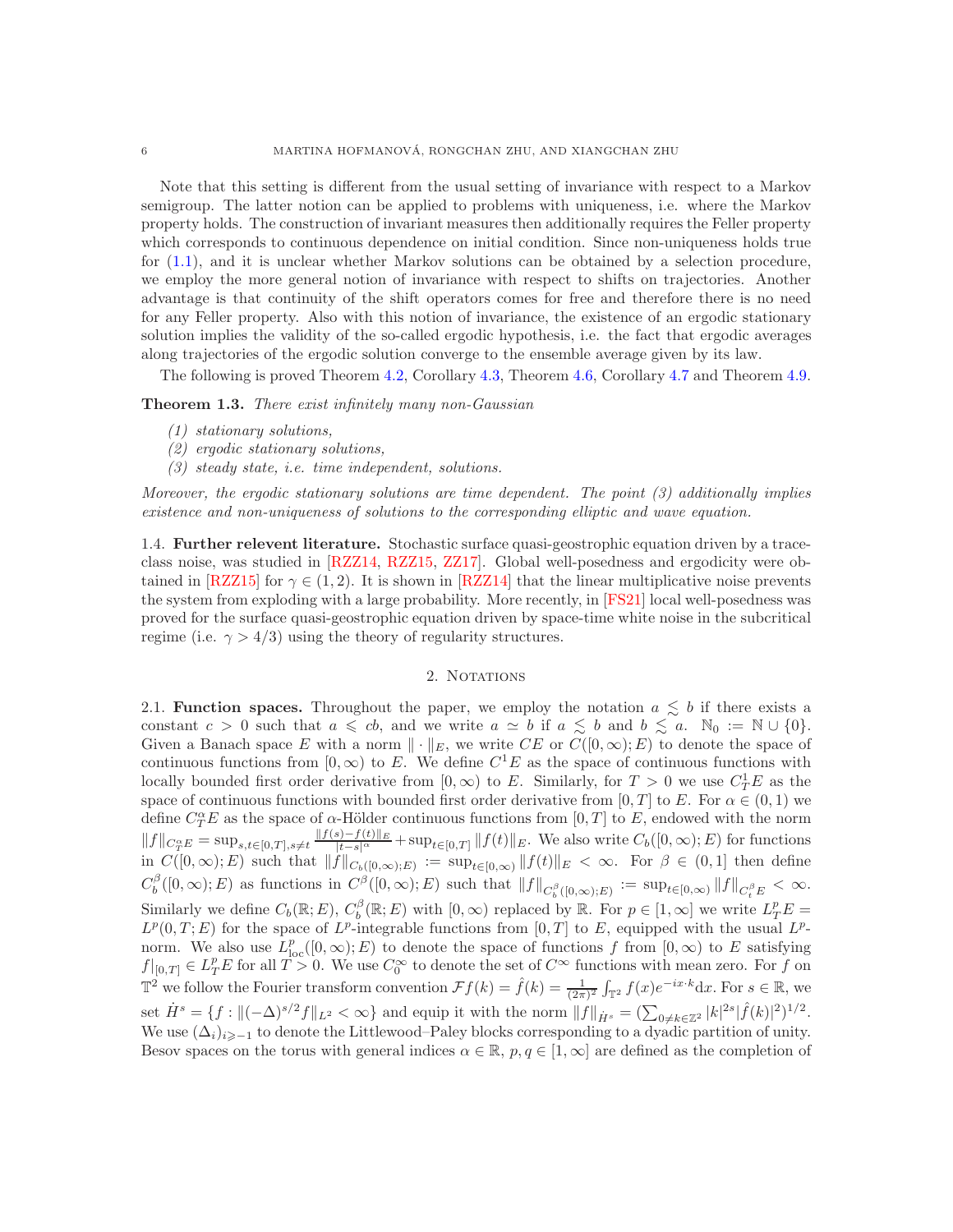$C^{\infty}(\mathbb{T}^d)$  with respect to the norm

$$
||u||_{B^{\alpha}_{p,q}}:=\left(\sum_{j\geqslant -1}2^{j\alpha q}\|\Delta_j u\|_{L^p}^q\right)^{1/q}.
$$

The Hölder–Besov space  $C^{\alpha}$  is given by  $C^{\alpha} = B^{\alpha}_{\infty,\infty}$ . Let  $s \in \mathbb{R}$ . If  $f \in B^s_{\infty,1}$  with mean zero, then  $f \in \dot{H}^s \cap C^s$  and

<span id="page-6-3"></span>
$$
||f||_{\dot{H}^s} + ||f||_{C^s} \lesssim ||f||_{B^s_{\infty,1}}.\tag{2.1}
$$

As in [\[CKL21\]](#page-29-18) we denote

$$
v \approx w \quad \text{if} \quad v = w + \nabla^{\perp} p
$$

holds for some smooth scalar function p. Define the projection operator for  $\lambda \geq 1$ 

$$
\widehat{(P_{\leqslant \lambda}g)}(k) = \psi\left(\frac{k}{\lambda}\right)\hat{g}(k).
$$

Here  $\psi \in C_c^{\infty}(\mathbb{R}^2)$  satisfies  $\psi(k) = 0$  for  $|k| \geq 1$  and  $\psi(k) = 1$  for  $|k| \leq 1/2$ . We also introduce the Riesz-type transform  $\mathcal{R}_j^o$ ,  $j = 1, 2$  as follows

$$
\hat{\mathcal{R}}_1^o(k_1,k_2) = \frac{25(k_2^2 - k_1^2)}{12|k|^2}, \quad \hat{\mathcal{R}}_2^o(k_1,k_2) = \frac{7(k_2^2 - k_1^2)}{12|k|^2} + \frac{4k_1k_2}{|k|^2}.
$$

We define the norm

$$
||q||_X := ||q||_{L^{\infty}} + \sum_{j=1}^2 ||\mathcal{R}_j^o q||_{L^{\infty}}.
$$

<span id="page-6-0"></span>2.2. Probabilistic elements. Let  $\xi$  be a white noise on  $\mathbb{T}^2$  with mean zero defined on a probability space  $(\Omega, \mathcal{F}, P)$ . More precisely,  $(\hat{\xi}(k))_{k\in\mathbb{Z}^2}$  is a complex-valued centered Gaussian process with covariance

<span id="page-6-2"></span>
$$
\mathbf{E}[\hat{\xi}(k)\hat{\xi}(k')] = \frac{1}{(2\pi)^2}1_{k=-k'}
$$

<span id="page-6-1"></span>and such that  $\hat{\xi}(k) = \hat{\xi}(-k)$  for all  $k, k' \in \mathbb{Z}^2$ . This yields, using the Gaussian hypercontractivity together with the Besov embedding, that  $\mathbf{E}[\|\xi\|_{C^{-1-\kappa}}^p] < \infty$  for all  $\kappa > 0, p \in [1, \infty)$ .

## 3. Solutions to the initial value problem

We are concerned with the SQG equation driven by a fractional derivative of spatial white noise, namely

$$
\partial_t \theta + u \cdot \nabla \theta = -\Lambda^\gamma \theta + \Lambda^\alpha \xi,
$$
  
\n
$$
u = \nabla^\perp \Lambda^{-1} \theta = (-\partial_2 \Lambda^{-1} \theta, \partial_1 \Lambda^{-1} \theta) = (-\mathcal{R}_2 \theta, \mathcal{R}_1 \theta),
$$
  
\n
$$
\theta(0) = \theta_0,
$$
\n(3.1)

where  $\gamma \in [0, 3/2), \alpha \in [0, 1)$  and  $\xi$  is a space white noise. For notational simplicity we consider unitary viscosity  $\nu = 1$  but our results hold uniformly for all  $\nu \in [0,1]$ . The goal of this section is to prove existence of infinitely many solutions to the initial value problem and also existence of infinitely many solutions with prescribed initial as well as terminal condition. This has consequences regarding the probability laws of solutions at various times and the so-called coming down from infinity discussed in Section [3.4.](#page-22-0)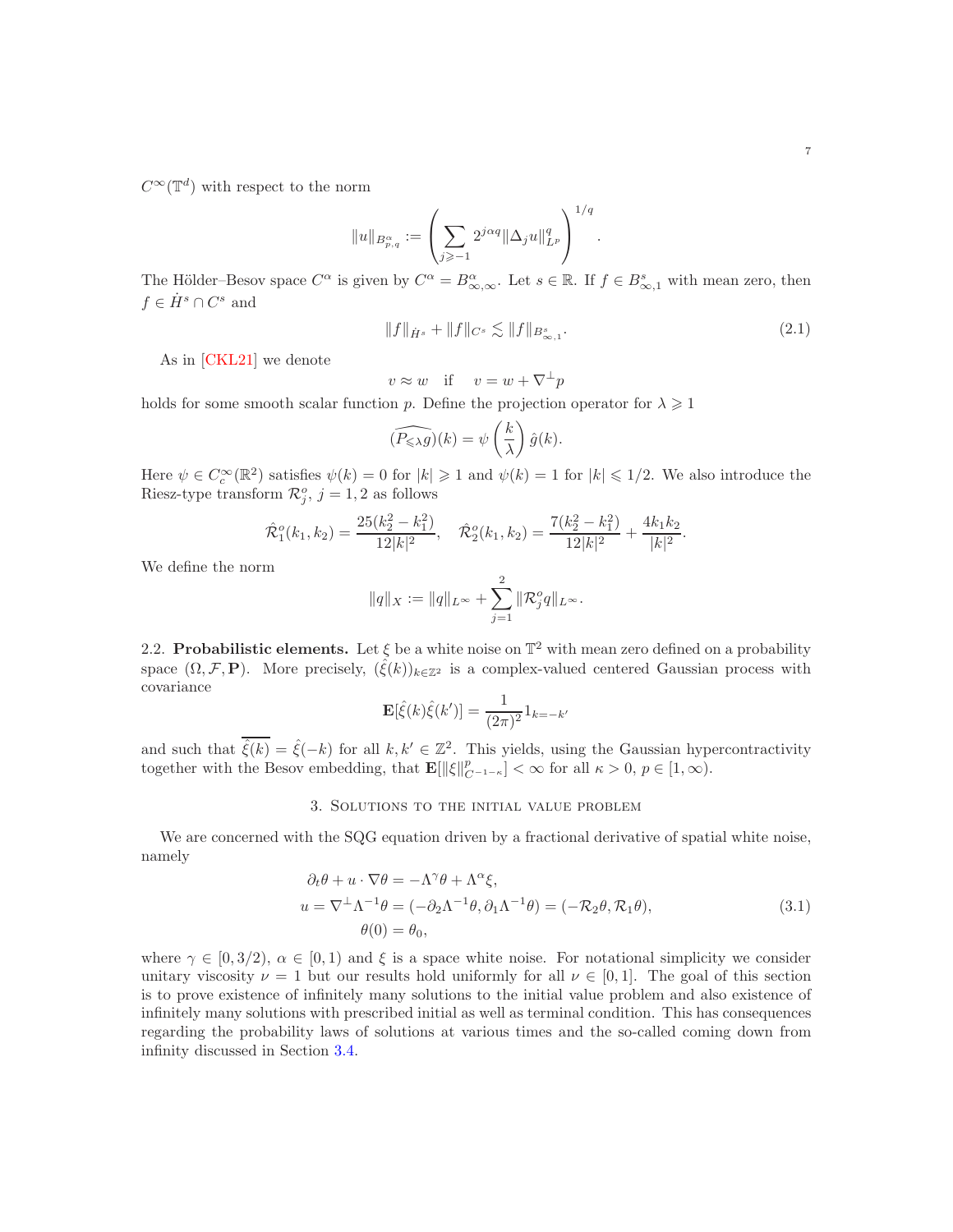We proceed similarly as in [\[CKL21\]](#page-29-18), where existence of infinitely many steady state solutions to the SQG equation with  $\xi = 0$  was established. To this end, we let  $f = \Lambda^{-1}\theta$  and observe that the equation solved by f reads as

<span id="page-7-2"></span>
$$
\nabla \cdot (-\partial_t \mathcal{R}f + \Lambda f \nabla^{\perp} f) = \nabla \cdot (\Lambda^{\gamma - 1} \nabla f) + \nabla \cdot (-\mathcal{R}\Lambda^{-1 + \alpha}\xi),
$$
  
\n
$$
f(0) = \Lambda^{-1} \theta_0.
$$
\n(3.2)

Here  $\theta_0 \in C^{\eta}$  for some  $\eta > 1/2$  with zero mean. We first assume that there exists deterministic constants  $L, N \geq 1$  such that

<span id="page-7-3"></span>
$$
\|\theta_0\|_{C^{\eta}} \leqslant N, \quad \|\xi\|_{C^{-1-\kappa}} \leqslant L. \tag{3.3}
$$

We keep this additional assumption on the initial condition and the noise throughout the convex integration step in Proposition [3.1](#page-7-0) and relax it later in the proof of Theorem [3.2.](#page-9-1)

Define  $M_L = C(N^2 + L)$  for a universal constant  $C > 0$  given below. We consider an increasing sequence  $\{\lambda_n\}_{n\in\mathbb{N}_0}$  which diverges to  $\infty$ , and a sequence  $\{r_n\}_{n\in\mathbb{N}}$  which is decreasing to 0. We choose  $a \in \mathbb{N}, b \in \mathbb{N}, \beta \in (0,1)$  and let

$$
\lambda_n = a^{(b^n)}, \quad r_n = M_L \lambda_0^{\beta} \lambda_n^{-\beta}, \quad \ell_n = \lambda_n^{-1}, \quad \mu_n = (\lambda_n \lambda_{n-1})^{1/2},
$$

where  $\beta$  will be chosen sufficiently small and a will be chosen sufficiently large. We first assume that  $1/2$ 

$$
\sum_{m\geqslant 0} r_m^{1/2} \leqslant M_L^{1/2} + M_L^{1/2} \sum_{m\geqslant 1} a^{\beta/2 - mb\beta/2} = M_L^{1/2} + \frac{M_L^{1/2}}{1 - a^{-b\beta/2}} \leqslant 3M_L^{1/2},
$$

and

$$
\sum_{m\geqslant 1} \lambda_0^{\beta/2} \lambda_m^{-\beta/4b} \leqslant \lambda_0^{\beta/4} + \lambda_0^{\beta/4} \sum_{m\geqslant 1} a^{\beta/4 - mb\beta/4} \leqslant \lambda_0^{\beta/4} + \frac{\lambda_0^{\beta/4}}{1 - a^{-b\beta/4}} \leqslant 3\lambda_0^{\beta/4},
$$

which boils down to

<span id="page-7-5"></span><span id="page-7-1"></span>
$$
a^{b\beta} \geqslant 16. \tag{3.4}
$$

More details on the choice of these parameters will be given below in the course of the construction.

The iteration is indexed by a parameter  $n \in \mathbb{N}_0$ . At each step  $n$ , a pair  $(f_{\leq n}, q_n) \in C_0^{\infty} \times C_0^{\infty}$  is constructed solving the following system

$$
-\partial_t \mathcal{R} f_{\leq n} + \Lambda f_{\leq n} \nabla^{\perp} f_{\leq n} + \mathcal{R} \Lambda^{-1+\alpha} P_{\leq \lambda_n} \xi \approx \Lambda^{\gamma-1} \nabla f_{\leq n} + \nabla q_n,
$$
  

$$
f_{\leq n}(0) = P_{\leq \lambda_n/3} \Lambda^{-1} \theta_0.
$$
 (3.5)

We recall that the notation  $\approx$  was introduced in Section [2.](#page-5-1) Taking divergence of [\(3.5\)](#page-7-1) yields an approximation of [\(3.2\)](#page-7-2) and  $q_n$  represents an error which shall eventually vanish with  $n \to \infty$ . Due to the application of divergence, we only need to consider the mean-free parts of all the terms in [\(3.5\)](#page-7-1). For notational simplicity, we do so without further modifying the notation.

We observe that the noise as well as the initial condition are added in  $(3.5)$  scale by scale. This permits to preserve the frequency localization of  $f_{\leq n}$ ,  $q_n$  as seen in the following iterative proposition. Its proof is presented in Section [3.1.](#page-9-0)

<span id="page-7-0"></span>**Proposition 3.1.** *Let*  $L, N \geq 1$  *and assume* [\(3.3\)](#page-7-3)*. There exists a choice of parameters*  $a, b, \beta$  *such that the following holds true: Let*  $(f_{\leq n}, q_n)$  *for some*  $n \in \mathbb{N}_0$  *be an* F-measurable solution to [\(3.5\)](#page-7-1) *such that for any*  $t \geq 0$  *the frequencies of*  $f_{\leq n}(t)$ ,  $q_n(t)$  *are localized in a ball of radius*  $\leq 6\lambda_n$  *and*  $\leqslant 12\lambda_n$ *, respectively, and for any*  $t \geqslant 0$ 

<span id="page-7-4"></span>
$$
||f_{\leqslant n}(t)||_{B^{1/2}_{\infty,1}} \leqslant 10M_0 M_L^{1/2}
$$
\n(3.6)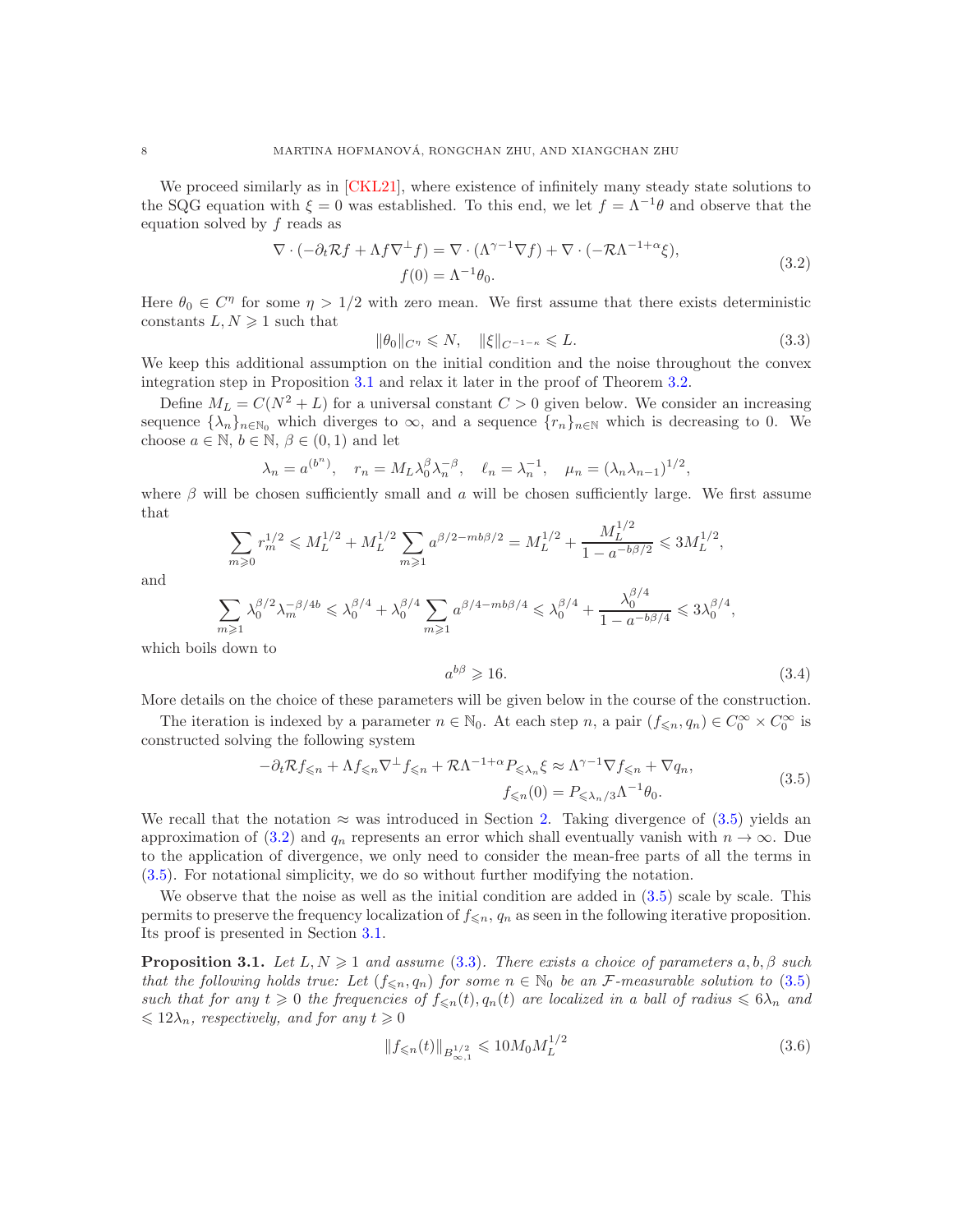*for a constant*  $M_0$  *independent of*  $a, b, \beta, M_L$ *, and* 

<span id="page-8-1"></span><span id="page-8-0"></span>
$$
||f_{\leq n}||_{C_b^1 B_{\infty,1}^{1/2}} \leqslant M_0 M_L^{1/2} \lambda_n,
$$
\n(3.7)

*and for*  $\delta > \beta/2$ 

$$
||f_{\leq n}||_{C_b^1 B_{\infty,1}^{-1/2-\delta}} \leqslant M_L^{1/2} + M_0 M_L^{1/2} \sum_{k=1}^n (\lambda_k^{-\delta} + \lambda_{k-1}^{-3/2-\eta}) \leqslant M_L^{1/2} + 6M_0 M_L^{1/2},\tag{3.8}
$$

*and*

<span id="page-8-3"></span><span id="page-8-2"></span>
$$
||q_n(t)||_X \leq r_n, \quad t \in [2^{-n+1}, \infty),
$$
\n(3.9)

$$
||q_n(t)||_X \le M_L + \sum_{k=1}^n r_k \le 3M_L, \quad t \in [0, 2^{-n+1}).
$$
\n(3.10)

*Then there exists an F*-measurable solution  $(f_{\leq n+1}, q_{n+1})$  which solves [\(3.5\)](#page-7-1) with n replaced by  $n+1$  *and such that for any*  $t \ge 0$  *the frequencies of*  $f_{\le n+1}(t)$ ,  $q_{n+1}(t)$  *are localized in a ball of radius*  $\leqslant 6\lambda_{n+1}$  and  $\leqslant 12\lambda_{n+1}$ , respectively, and

<span id="page-8-4"></span>
$$
||f_{\leq n+1}(t) - f_{\leq n}(t)||_{B^{1/2}_{\infty,1}} \leq \begin{cases} M_0 r_n^{1/2} + r_{n+1}^{1/2}, & t \in [2^{-n+2}, \infty), \\ M_0 M_L^{1/2} + r_{n+1}^{1/2}, & t \in (2^{-n-1}, 2^{-n+2}), \\ r_{n+1}^{1/2}, & t \in [0, 2^{-n-1}], \end{cases} \tag{3.11}
$$

*and for*  $\vartheta < (1/2 + \beta/4b) \wedge \eta$ ,  $t \in (2^{-n+2}, \infty)$ 

$$
||f_{\leq n+1}(t) - f_{\leq n}(t)||_{C^{\vartheta}} \leq M_0 M_L^{1/2} \lambda_0^{\beta/2} \lambda_{n+1}^{-\beta/4b} + r_{n+1}^{1/2},
$$
\n(3.12)

*and for*  $\delta > \beta/2$ 

<span id="page-8-6"></span><span id="page-8-5"></span>
$$
||f_{\leq n+1} - f_{\leq n}||_{C_b B_{\infty,1}^{1/2-\delta}} \leq r_{n+1}^{1/2},
$$
\n(3.13)

*and*

<span id="page-8-8"></span>
$$
||q_{n+1}(t)||_X \leq \begin{cases} r_{n+1}, & t \in [2^{-n}, \infty), \\ r_{n+1} + \sup_{s \in [t-\ell_{n+1}, t]} ||q_n(s)||_X, & t \in [0, 2^{-n}). \end{cases}
$$
(3.14)

*Consequently,*  $(f_{\leq n+1}, q_{n+1})$  *obeys* [\(3.6\)](#page-7-4)*,* [\(3.7\)](#page-8-0)*,* [\(3.8\)](#page-8-1)*,* [\(3.9\)](#page-8-2) *and* [\(3.10\)](#page-8-3) *at the level*  $n + 1$ *. Moreover, for any*  $\varepsilon > 0$  *we could choose the parameter a large enough depending on*  $M_L$ ,  $C_0$  *such that* 

$$
\|f_{\leq n+1} - f_{\leq n}\|_{C_b B^{1/2-\delta}_{\infty,1}} \leq \varepsilon/2^{n+1}.\tag{3.15}
$$

Now, we start the iteration by letting  $f_{\leq 0} = P_{\leq \lambda_0/3} \Lambda^{-1} \theta_0$ . If  $\theta_0 \in C^{\eta}$  then we obtain from  $(3.5)$ 

$$
\nabla q_0 = \Lambda f_{\leq 0} \nabla^{\perp} f_{\leq 0} + \mathcal{R} \Lambda^{-1+\alpha} P_{\leq \lambda_0} \xi - \Lambda^{\gamma-1} \nabla f_{\leq 0},
$$

which implies (taking  $q_0$  mean-free)

$$
||q_0||_X \lesssim ||\theta_0||_{C^{\eta}}^2 + ||\theta_0||_{C^{\eta}} + L \leq C(N^2 + N + L) = M_L.
$$

Moreover,

<span id="page-8-7"></span>
$$
||f_{\leqslant 0}||_{B^{1/2}_{\infty,1}} \leqslant N.
$$

Consequently,  $(f_{\leq 0}, q_0)$  obeys  $(3.6), (3.7), (3.8), (3.9)$  $(3.6), (3.7), (3.8), (3.9)$  $(3.6), (3.7), (3.8), (3.9)$  $(3.6), (3.7), (3.8), (3.9)$  $(3.6), (3.7), (3.8), (3.9)$  $(3.6), (3.7), (3.8), (3.9)$  and  $(3.10)$  at the level 0.

Let us now state the first main result of this section which is based on Proposition [3.1.](#page-7-0) The proof is presented in Section [3.2.](#page-13-0)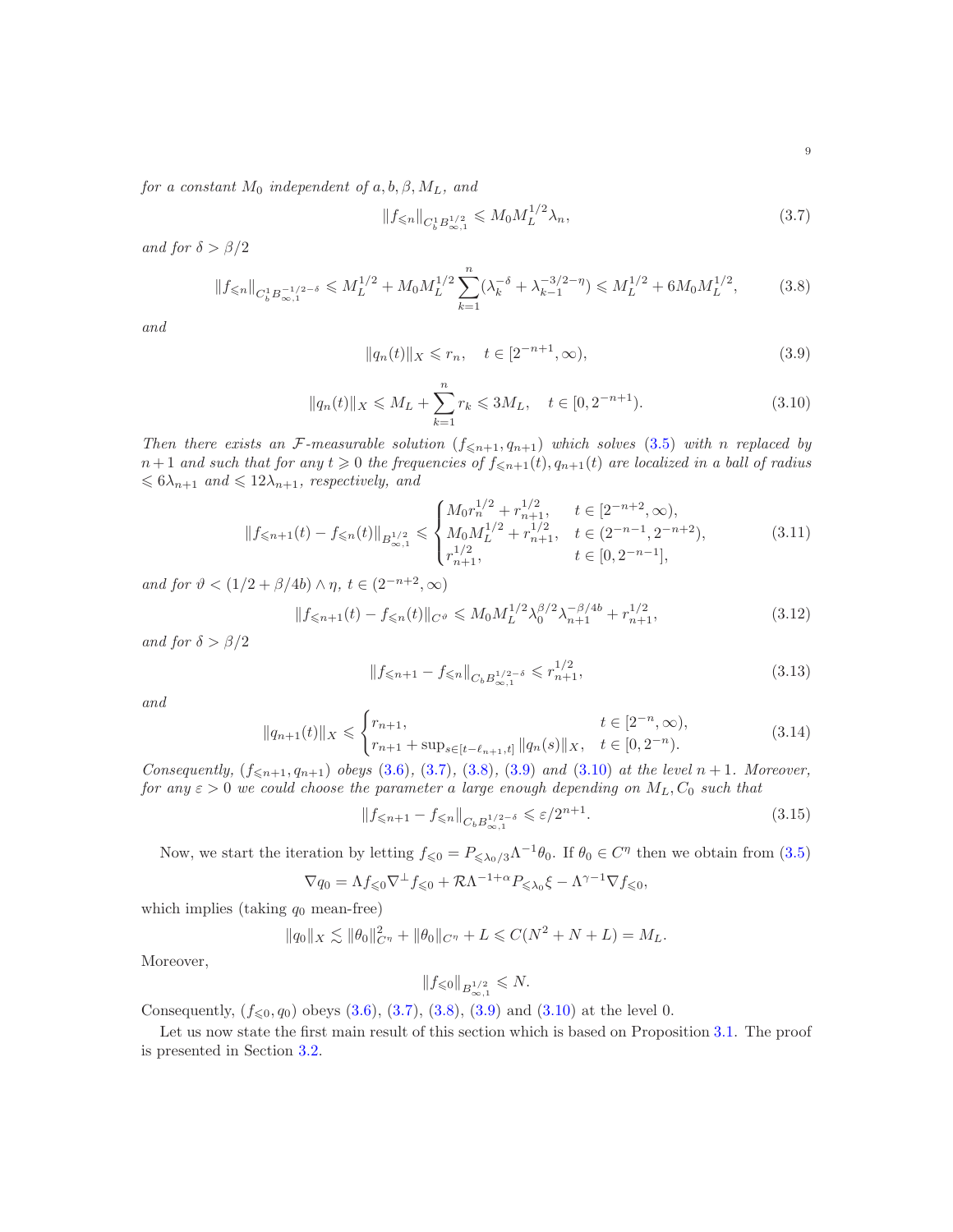<span id="page-9-1"></span>**Theorem 3.2.** Let  $\delta > 0$  be arbitrary. For any F-measurable initial condition  $\theta_0 \in C^n$ ,  $\eta > 1/2$  with *zero mean*  $\mathbf{P}$ *-a.s. there exists an*  $\mathcal{F}$ *-measurable analytically weak solution*  $\theta$  *to* [\(3.1\)](#page-6-2) *with*  $\theta(0) = \theta_0$ *which belongs to*

$$
L_{\text{loc}}^p(0,\infty; B_{\infty,1}^{-1/2}) \cap C_b([0,\infty), B_{\infty,1}^{-1/2-\delta}) \cap C_b^1([0,\infty), B_{\infty,1}^{-3/2-\delta}) \quad \mathbf{P}\text{-}a.s. \text{ for all } p \in [1,\infty).
$$

*Moreover, for any*  $\varepsilon > 0$  *we can find an* F-measurable analytically weak solution  $\theta$  *such that* 

<span id="page-9-5"></span>
$$
\|\theta\|_{C_b([0,\infty),B_{\infty,1}^{-1/2-\delta})} \le \|\theta_0\|_{B_{\infty,1}^{-1/2-\delta}} + \varepsilon,
$$
\n(3.16)

*Furthermore, there exists*  $m \in \mathbb{N}$  *and*  $\vartheta > 1/2$  *so that for* 

<span id="page-9-6"></span>
$$
\mathbf{E}\left[\|\theta\|_{C_b([4,\infty),B_{\infty,1}^{\vartheta-1})} + \|\theta\|_{C_b^1([0,\infty),B_{\infty,1}^{-3/2-\delta})}\right] \lesssim 1 + \mathbf{E}[\|\theta_0\|_{C^{\eta}}^m].\tag{3.17}
$$

 $\int f \|\theta_0\|_{B^{-1/2-\delta}_{\infty,1}}$  *is bounded*  $P$ *-a.s. or if*  $\theta_0$  *is non-Gaussian, then the law of the solution*  $\theta(t)$  *is non-Gaussian for any*  $t \geq 0$ *. There are infinitely many such solutions*  $\theta$ *.* 

The construction of non-Gaussian solutions in case of Gaussian initial conditions is more involved and is carried out in Section [3.3](#page-17-0) below.

## <span id="page-9-7"></span><span id="page-9-0"></span>3.1. Proof of Proposition [3.1.](#page-7-0)

3.1.1. *Choice of parameters.* In the sequel, we use the following bounds

$$
\beta < 3/2 - \gamma, \quad \frac{1}{b} + \beta < \frac{1}{2}, \quad (1 - \alpha - \kappa) \wedge (\eta - 1/2) \wedge (2 - \gamma) > b\beta.
$$

We can choose  $b = 4$  so that all the conditions are satisfied if  $\beta$  is small enough. Moreover, we can choose  $a$  large enough to absorb implicit constant and such that  $(3.4)$  holds.

3.1.2. *Mollification*. We intend to replace  $f_{\leq n}$  by a mollified one. Let  $\{\varphi_{\varepsilon}\}_{{\varepsilon}>0}$  be a family of standard mollifiers with support in  $(0, 1)$ . The one sided mollifier here is used in order to preserve initial data. We extend  $f_{\leq n}, q_n$  to  $t < 0$  by taking values at  $t = 0$ . The equation also holds for  $t < 0$ as  $\partial_t f_{\leq n}(0) = 0$  by our construction. We define a mollification of  $f_{\leq n}, q_n$  in time by convolution as follows

$$
f_{\ell} = f_{\leqslant n} *_{t} \varphi_{\ell_{n+1}}, \qquad q_{\ell} = q_{n} *_{t} \varphi_{\ell_{n+1}},
$$

where  $\ell := \ell_{n+1} = \lambda_{n+1}^{-1}$ . We apply mollification on both sides of [\(3.5\)](#page-7-1) and obtain

$$
-\partial_t \mathcal{R} f_\ell + \Lambda f_\ell \nabla^\perp f_\ell + \mathcal{R} \Lambda^{-1+\alpha} P_{\leq \lambda_n} \xi \approx \Lambda^{\gamma-1} \nabla f_\ell + \nabla q_\ell + R_{\text{com}},
$$
  
\n
$$
f_\ell(0) = P_{\leq \lambda_n/3} \Lambda^{-1} \theta_0.
$$
\n(3.18)

Here 
$$
R_{\text{com}} = \Lambda f_{\ell} \nabla^{\perp} f_{\ell} - (\Lambda f_{\leq n} \nabla^{\perp} f_{\leq n}) \ast_t \varphi_{\ell}
$$
. In view of (3.7) we obtain for  $b(1-\beta/2) - 1/2 > \vartheta > 1/2$   $||f_{\ell} - f_{\leq n}||_{C_b C^{\vartheta}} \lesssim \ell \lambda_n^{\vartheta - 1/2} ||f_{\leq n}||_{C_b^1 B_{\infty,1}^{1/2}}$ 

<span id="page-9-4"></span><span id="page-9-3"></span><span id="page-9-2"></span>
$$
\lesssim M_0 \lambda_{n+1}^{-1} M_L^{1/2} \lambda_n^{1/2 + \vartheta} \leq \frac{1}{4} r_{n+1}^{1/2},\tag{3.19}
$$

and

$$
||f_{\ell}||_{C_b^1 B_{\infty,1}^{1/2}} \le ||f_{\le n}||_{C_b^1 B_{\infty,1}^{1/2}} \le M_0 M_L^{1/2} \lambda_n,
$$
\n(3.20)

and for  $\delta > \beta/2$  by  $(3.8)$ 

$$
||f_{\ell}||_{C_b^1 B_{\infty,1}^{-1/2-\delta}} \le ||f_{\le n}||_{C_b^1 B_{\infty,1}^{-1/2-\delta}} \le M_L^{1/2} + M_0 M_L^{1/2} \sum_{k=1}^n (\lambda_k^{-\delta} + \lambda_{k-1}^{-3/2-\eta}). \tag{3.21}
$$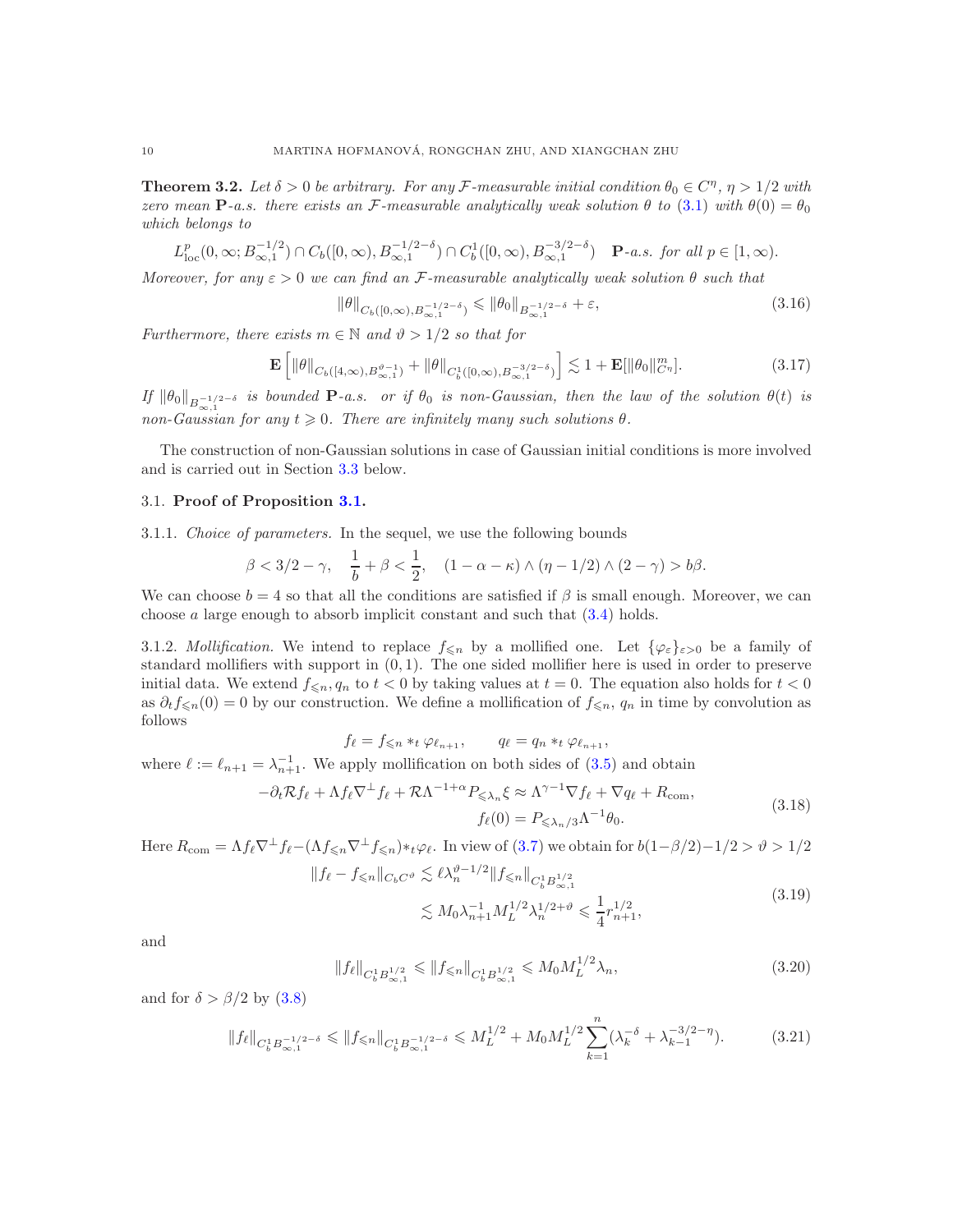<span id="page-10-4"></span>3.1.3. *Construction of*  $f_{\leq n+1}$ . We first introduce a smooth cut-off function satisfying

$$
\tilde{\chi}(t) = \begin{cases} r_n, & t \geq 2^{-n+2}, \\ \in (r_n, 3M_L), & t \in (3 \cdot 2^{-n}, 2^{-n+2}), \\ 3M_L, & t \leq 3 \cdot 2^{-n}. \end{cases}
$$

Note that  $\|\tilde{\chi}''\|_{C^0} \leq 3M_L 2^n$  and in view of  $(3.9)$ ,  $(3.10)$  and since supp  $\varphi_\ell \subset [0, \ell], \ell < 2^{-n}$ , it holds  $||q_{\ell}||_X \leq \tilde{\chi}$ . Now, similarly to [\[CKL21,](#page-29-18) (2.10)] we define

$$
\tilde{f}_{n+1}(t,x) = \sum_{j=1}^{2} a_{j,n+1}(t,x) \cos(5\lambda_{n+1} l_j \cdot x), \quad a_{j,n+1} = 2\sqrt{\frac{\tilde{\chi}}{5\lambda_{n+1}}} P_{\leq \mu_{n+1}} \sqrt{C_0 + \mathcal{R}_j^o \frac{q_\ell}{\tilde{\chi}}},
$$

where  $l_1 = (\frac{3}{5}, \frac{4}{5})^T$ ,  $l_2 = (1, 0)^T$ . As L, N as well as the parameters  $a, b, \beta$  are deterministic and  $q_\ell$ is  $\mathcal{F}\text{-measurable}, \tilde{f}_{n+1}$  is  $\mathcal{F}\text{-measurable}.$ 

<span id="page-10-3"></span>**Remark 3.3.** We note that since  $\mu_{n+1}$  is much smaller than  $\lambda_{n+1}$ , the spatial frequencies of  $\hat{f}_{n+1}$ are localized to  $\lambda_{n+1}$ . Its Fourier coefficients take the form for  $k \in \mathbb{Z}^2$ 

$$
\widehat{\tilde{f}_{n+1}}(k) = \begin{cases}\n\frac{1}{(2\pi)^2} \sum_{j=1}^2 \sqrt{\frac{\tilde{\chi}}{5\lambda_{n+1}}} \left\langle \sqrt{C_0 + \mathcal{R}_j^o \frac{q_\ell}{\tilde{\chi}}}, P_{\leq \mu_{n+1}} e^{-i(k+5\lambda_{n+1}l_j) \cdot x} \right\rangle, & \text{if } |k+5\lambda_{n+1}l_j| \leq \mu_{n+1}, \\
\frac{1}{(2\pi)^2} \sum_{j=1}^2 \sqrt{\frac{\tilde{\chi}}{5\lambda_{n+1}}} \left\langle \sqrt{C_0 + \mathcal{R}_j^o \frac{q_\ell}{\tilde{\chi}}}, P_{\leq \mu_{n+1}} e^{-i(k-5\lambda_{n+1}l_j) \cdot x} \right\rangle, & \text{if } |k-5\lambda_{n+1}l_j| \leq \mu_{n+1}, \\
0, & \text{otherwise.} \n\end{cases}
$$

This is what we employ frequently throughout the paper.

We also introduce the following cut-off function

<span id="page-10-0"></span>
$$
\chi(t) = \begin{cases} 0, & t \leq 2^{-n-1}, \\ \in (0,1), & t \in (2^{-n-1}, 2^{-n}), \\ 1, & t \geq 2^{-n}. \end{cases}
$$

It holds  $\|\chi'\|_{C^0} \leq 2^{n+1}$ . Now, define

$$
f_{n+1} = \chi \tilde{f}_{n+1} + f_{n+1}^{in} := \chi \tilde{f}_{n+1} + (P_{\leq \lambda_{n+1}/3} - P_{\leq \lambda_n/3}) \Lambda^{-1} \theta_0,
$$

which is mean zero and F-measurable. We first have for  $1/2 < \theta < \eta$ 

<span id="page-10-2"></span>
$$
||f_{n+1}^{in}||_{B_{\infty,1}^{1/2}} \lesssim ||f_{n+1}^{in}||_{C^{\vartheta}} \lesssim \lambda_n^{-1} ||\theta_0||_{C^{\eta}} \le \frac{1}{2} r_{n+1}^{1/2},
$$
\n(3.22)

and

<span id="page-10-1"></span>
$$
||f_{n+1}^{in}||_{B_{\infty,1}^{-1/2-\delta}} \lesssim \lambda_n^{-3/2-\eta} ||\theta_0||_{C^{\eta}} \leqslant M_L^{1/2} \lambda_n^{-3/2-\eta},
$$
\n(3.23)

where we used  $\beta b < 2$ . In view of the definition of  $\tilde{f}_{n+1}$ , we obtain

$$
\|\tilde{f}_{n+1}(t)\|_{B^{1/2}_{\infty,1}} = \sum_{j} 2^{j/2} \|\Delta_j \tilde{f}_{n+1}\|_{L^{\infty}} \lesssim \sum_{j:2^{j} \sim \lambda_{n+1}} 2^{j/2} \|\Delta_j \tilde{f}_{n+1}\|_{L^{\infty}} \lesssim \lambda_{n+1}^{1/2} \|\tilde{f}_{n+1}\|_{L^{\infty}}
$$
  

$$
\lesssim \lambda_{n+1}^{1/2} \left( (C_0 + 1) \frac{\tilde{\chi}}{5\lambda_{n+1}} \right)^{1/2} \leq \begin{cases} M_0 r_n^{1/2}, & t \in [2^{-n+2}, \infty), \\ M_0 M_L^{1/2}, & t \in [0, 2^{-n+2}). \end{cases}
$$
(3.24)

For the  $C^{\vartheta}$ -estimate we use  $r_n = M_L \lambda_0^{\beta} \lambda_n^{-\beta}$  to deduce

$$
\|\tilde{f}_{n+1}(t)\|_{C^{\vartheta}} = \sup_{j} 2^{j\vartheta} \|\Delta_j \tilde{f}_{n+1}(t)\|_{L^{\infty}} \lesssim \sup_{j:2^{j} \sim \lambda_{n+1}} 2^{j\vartheta} \|\Delta_j \tilde{f}_{n+1}(t)\|_{L^{\infty}} \lesssim \lambda_{n+1}^{\vartheta} \|\tilde{f}_{n+1}(t)\|_{L^{\infty}}
$$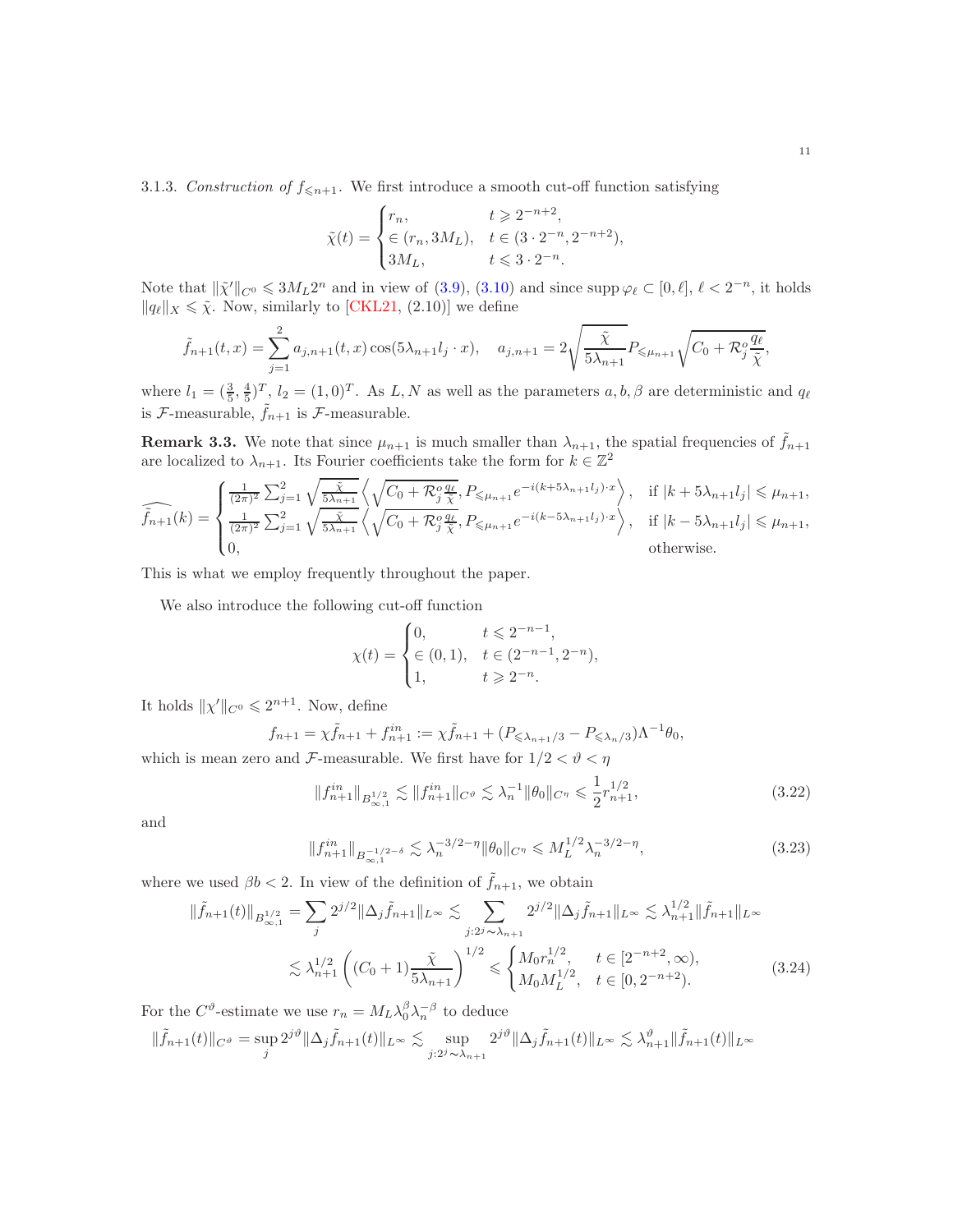$$
\lesssim \lambda_{n+1}^{\vartheta} \left( (C_0 + 1) \frac{\tilde{\chi}(t)}{5\lambda_{n+1}} \right)^{1/2} \leq \begin{cases} M_0 M_L^{1/2} \lambda_0^{\beta/2} \lambda_{n+1}^{\vartheta - 1/2 - \beta/2b}, & t \in [2^{-n+2}, \infty),\\ M_0 M_L^{1/2} \lambda_{n+1}^{\vartheta - 1/2}, & t \in [0, 2^{-n+2}). \end{cases}
$$
(3.25)

Furthermore, for  $t \geq 0$  we obtain

$$
\|\tilde{f}_{n+1}(t)\|_{B^{1/2-\delta}_{\infty,1}} = \sum_{j} 2^{j(1/2-\delta)} \|\Delta_j \tilde{f}_{n+1}(t)\|_{L^{\infty}}
$$
\n
$$
\lesssim \lambda_{n+1}^{1/2-\delta} \left( (C_0 + 1) \frac{M_L}{5\lambda_{n+1}} \right)^{1/2} \leq \frac{1}{4} r_{n+1}^{1/2}.
$$
\n(3.26)

Here we used  $\delta > \beta/2$  and we chose a sufficiently large depending on  $C_0$  to absorb the constant.

The new solution  $f_{\leq n+1}$  is defined as

<span id="page-11-1"></span><span id="page-11-0"></span>
$$
f_{\leqslant n+1} := f_{\ell} + f_{n+1},
$$

which is also mean zero and  $\mathcal{F}\text{-measurable.}$ 

3.1.4. *Inductive estimates for*  $f_{\leq n+1}$ . From the construction we see that supp  $\widehat{f_{\leq n+1}} \subset \{ |k| \leq$  $6\lambda_{n+1}$  and  $f_{\leq n+1}(0) = P_{\leq \lambda_{n+1}/3}\Lambda^{-1}\theta_0$ . We first prove  $(3.11)$  and  $(3.12)$ . Combining  $(3.22)$ ,  $(3.19), (3.24)$  $(3.19), (3.24)$  $(3.19), (3.24)$  and  $(3.25)$  we obtain for  $t \in [2^{-n+2}, \infty)$ 

$$
||f_{\leq n+1}(t) - f_{\leq n}(t)||_{B^{1/2}_{\infty,1}} \leq ||f_{\ell} - f_{\leq n}||_{C_{t}B^{1/2}_{\infty,1}} + ||f_{n+1}(t)||_{B^{1/2}_{\infty,1}} \leq M_{0}r_{n}^{1/2} + r_{n+1}^{1/2},
$$

and for  $\vartheta < (\frac{1}{2} + \frac{\beta}{4b}) \wedge \eta$ 

$$
||f_{\leq n+1}(t) - f_{\leq n}(t)||_{C^{\vartheta}} \leq ||f_{\ell} - f_{\leq n}||_{C_t C^{\vartheta}} + ||f_{n+1}(t)||_{C^{\vartheta}} \leq M_0 M_L^{1/2} \lambda_0^{\beta/2} \lambda_{n+1}^{-\beta/4b} + r_{n+1}^{1/2},
$$

which implies [\(3.12\)](#page-8-5). Also combining [\(3.22\)](#page-10-0) and [\(3.19\)](#page-9-2) and [\(3.24\)](#page-10-1) we obtain for  $t \in (2^{-n-1}, 2^{-n+2})$ 

$$
||f_{\leq n+1}(t) - f_{\leq n}(t)||_{B^{1/2}_{\infty,1}} \leq ||f_{\ell} - f_{\leq n}||_{C_{t}B^{1/2}_{\infty,1}} + ||f_{n+1}(t)||_{B^{1/2}_{\infty,1}} \leq M_{0}M_{L}^{1/2} + r_{n+1}^{1/2}.
$$

Also combining  $(3.22)$  and  $(3.19)$  we obtain for  $t \in [0, 2^{-n-1}]$ 

$$
||f_{\leq n+1}(t) - f_{\leq n}(t)||_{B^{1/2}_{\infty,1}} \leq ||f_{\ell} - f_{\leq n}||_{C_{t}B^{1/2}_{\infty,1}} + ||f_{n+1}(t)||_{B^{1/2}_{\infty,1}} \leq r_{n+1}^{1/2}.
$$

Thus [\(3.11\)](#page-8-4) holds. Moreover, we have for  $t \geq 0$ 

<span id="page-11-2"></span>
$$
||f_{\leqslant n+1}(t)||_{B^{1/2}_{\infty,1}} \leqslant N + \sum_{k=0}^{n} ||f_{\leqslant k+1}(t) - f_{\leqslant k}(t)||_{B^{1/2}_{\infty,1}} \\
\leqslant N + \sum_{k=0}^{n} (M_0 r_k^{1/2} + r_{k+1}^{1/2}) + \sum_{k=0}^{n} M_0 M_L^{1/2} 1_{t \in (2^{-k-1}, 2^{-k+2}]} \\
\leqslant N + \sum_{k=0}^{n} (M_0 r_k^{1/2} + r_{k+1}^{1/2}) + 3M_0 M_L^{1/2}.
$$

Thus by  $(3.4)$ ,  $(3.6)$  follows for  $f_{\leq n+1}$ .  $(3.13)$  and  $(3.15)$  follow from  $(3.26)$ ,  $(3.22)$  and  $(3.19)$ . Now, we estimate the  $C_b^1 B_{\infty,1}^{1/2}$  norm. With [\(3.6\)](#page-7-4) at hand, we shall estimate the time derivative. We use the definition of  $\tilde{\chi}$  and  $(3.9)$ ,  $(3.10)$  to obtain

$$
\|\partial_t \tilde{f}_{n+1}\|_{C_b B^{1/2}_{\infty,1}} \leq \sup_{t \in [0,\infty)} \sum_{j:2^j \sim \lambda_{n+1}} 2^{j/2} \|\Delta_j \partial_t \tilde{f}_{n+1}\|_{L^\infty}
$$
\n(3.27)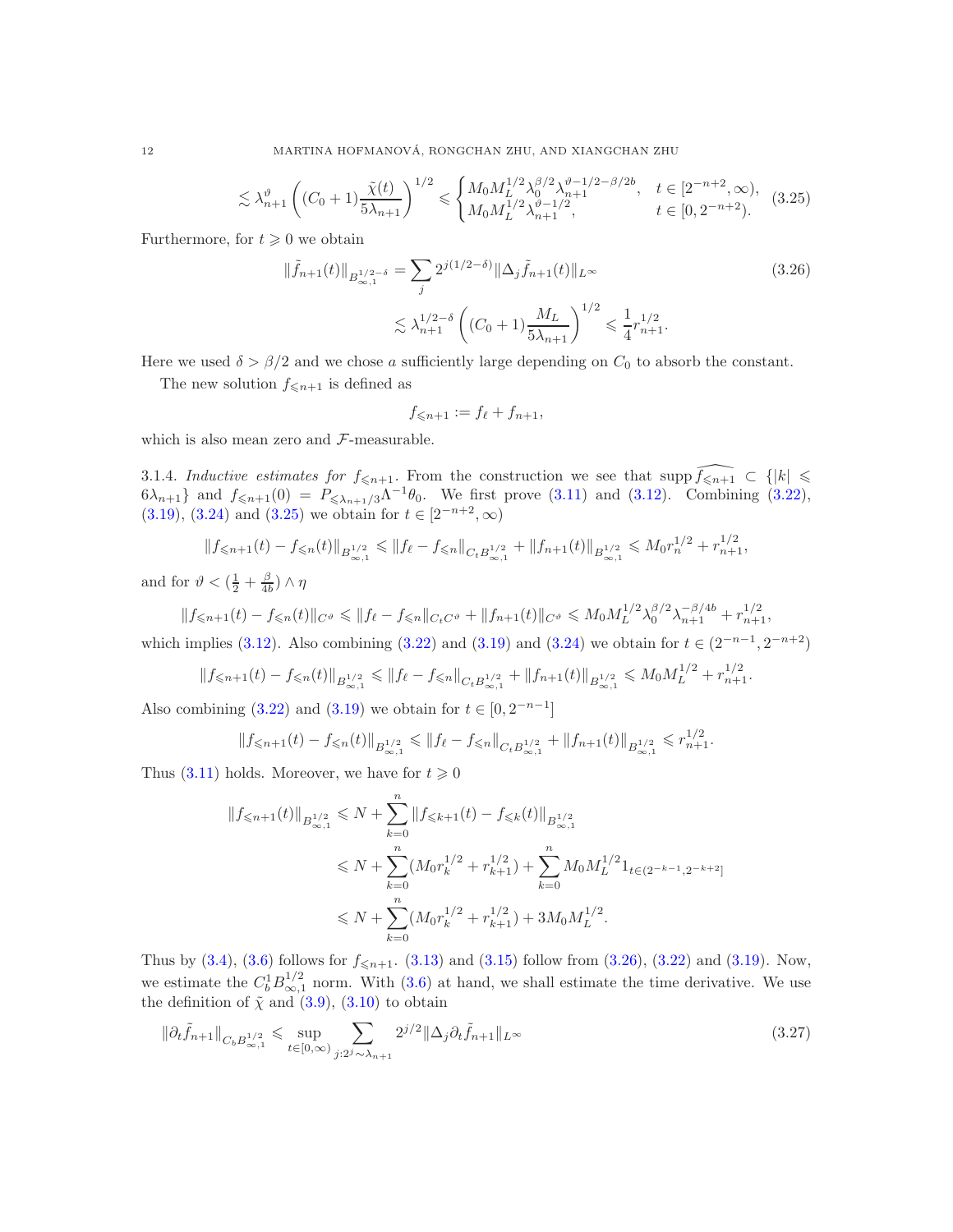$$
\leq \lambda_{n+1}^{1/2} \left[ \left( \frac{M_L}{5\lambda_{n+1}} \right)^{1/2} (\ell^{-1} + 3M_L 2^n r_n^{-1}) + 3M_L 2^n (C_0 + 1)^{1/2} (\lambda_{n+1} r_n)^{-1/2} \right] \n\leq (M_0 - 2) M_L^{1/2} \lambda_{n+1}.
$$

Here we used that  $2^n \lambda_n^{\beta} \leq \lambda_{n+1}$ . The time derivative of  $\chi$  could be bounded by  $2^{n+1} \leq \lambda_{n+1}$ . Hence  $(3.7)$  holds at level of  $n + 1$ . Similarly we have

$$
\|\chi \tilde{f}_{n+1}\|_{C_b^1 B_{\infty,1}^{-1/2-\delta}} \leq M_0 M_L^{1/2} \lambda_{n+1}^{-\delta},
$$

<span id="page-12-0"></span>Thus  $(3.8)$  follows from  $(3.23)$  and  $(3.21)$  at the level of  $n + 1$ .

3.1.5. *Inductive estimate for*  $q_{n+1}$ . Subtracting from [\(3.5\)](#page-7-1) at level  $n+1$  the system [\(3.18\)](#page-9-4), we obtain

$$
\nabla q_{n+1} \approx \underbrace{\chi^2 \Lambda \tilde{f}_{n+1} \nabla^{\perp} \tilde{f}_{n+1} + \nabla q_{\ell}}_{\nabla q_{M}} + \underbrace{\Lambda f_{n+1} \nabla^{\perp} f_{\ell} + \Lambda f_{\ell} \nabla^{\perp} f_{n+1}}_{\nabla q_{T}} - \underbrace{\nabla \Lambda^{\gamma-1} f_{n+1}}_{\nabla q_{D}} + \Lambda(\chi \tilde{f}_{n+1}) \nabla^{\perp} f_{n+1}^{in} + \nabla^{\perp} (\chi \tilde{f}_{n+1}) \Lambda f_{n+1}^{in} + \Lambda f_{n+1}^{in} \nabla^{\perp} f_{n+1}^{in}}_{\nabla q_{I}} + R_{\text{com}} \underbrace{-\mathcal{R} \Lambda^{-1+\alpha} (P_{\leq \lambda_n} \xi - P_{\leq \lambda_{n+1}} \xi)}_{\nabla q_{N}}.
$$

As the left hand side is mean free, the right hand side is also mean free. Then for each term on the right hand side we could subtract its mean part and in the following we do not change the notation for simplicity. For the mean free part could define the inverse of  $\nabla$  by  $\Delta^{-1}\nabla$ .

As a consequence of the above formula, we deduce that  $\text{supp }\hat{q}_{n+1} \subset \{|k| \leq 12\lambda_{n+1}\}\.$  First, we estimate each term for  $t \in [2^{-n}, \infty)$ . We follow the same arguments as in the proof of Proposition 3.1 in [\[CKL21\]](#page-29-18) with  $r_n$  replaced by  $\tilde{\chi}$  to have

$$
||q_M||_X \lesssim \log \mu_{n+1} (\mu_{n+1}^{-1} \lambda_n)^2 \tilde{\chi} + \log \mu_{n+1} (\mu_{n+1} \lambda_{n+1}^{-1})^2 \tilde{\chi} + \lambda_n \lambda_{n+1}^{-1} \tilde{\chi} \log \lambda_{n+1} \leq \frac{1}{6} r_{n+1},
$$

where we used that  $1 > 1/b + \beta$ . Here and in the following the implicit constants depend on  $M_0$ and we choose a large enough to absorb them. Now we consider  $q_T$  and have

$$
\nabla q_T = \chi \Lambda \tilde{f}_{n+1} \nabla^{\perp} f_{\ell} + \chi \Lambda f_{\ell} \nabla^{\perp} \tilde{f}_{n+1} + \Lambda f_{n+1}^{in} \nabla^{\perp} f_{\ell} + \Lambda f_{\ell} \nabla^{\perp} f_{n+1}^{in}.
$$

Similarly as [\[CKL21\]](#page-29-18) and using the definition of  $\tilde{f}_{n+1}$  and [\(3.6\)](#page-7-4) we have for the first two terms

$$
\|\Delta^{-1}\nabla\cdot\left(\chi\Lambda\tilde{f}_{n+1}\nabla^{\perp}f_{\ell} + \chi\Lambda f_{\ell}\nabla^{\perp}\tilde{f}_{n+1}\right)\|_{X}
$$
  
\$\leqslant \log\lambda\_{n+1}\|\tilde{f}\_{n+1}\|\_{L^{\infty}}(\|\Lambda f\_{\ell}\|\_{L^{\infty}} + \|\nabla^{\perp}f\_{\ell}\|\_{L^{\infty}}) \lesssim \log\lambda\_{n+1}M\_{L}^{1/2}\lambda\_{n}^{1/2}(\tilde{\chi}\lambda\_{n+1}^{-1})^{1/2}  $\frac{1}{12}r_{n+1}.$ 

Here we used  $1/2 > 1/(2b) + \beta$ . Using [\(3.6\)](#page-7-4), [\[CKL21,](#page-29-18) Lemma 3.2] and  $\|\theta_0\|_{C^{\eta}} \leq N$ , we have for the last two terms

$$
\left\|\Delta^{-1}\nabla\cdot\left(\Lambda f_{n+1}^{in}\nabla^{\perp}f_{\ell} + \Lambda f_{\ell}\nabla^{\perp}f_{n+1}^{in}\right)\right\|_{X} \lesssim N\lambda_{n}^{-\eta}M_{L}^{1/2}\lambda_{n}^{1/2}\log\lambda_{n+1} < \frac{1}{12}r_{n+1},
$$

provided that  $\eta - 1/2 > b\beta$ . Here, we also understand these two terms as their mean free part only.

For  $q_D$  we use the support of the Fourier transform of  $\tilde{f}_{n+1}$  and  $f_{n+1}^{in}$  contained in an annulus, [\[CKL21,](#page-29-18) Lemma 3.2] and  $(3.24)$  to have

$$
||q_D||_X \lesssim \log \lambda_{n+1} \lambda_{n+1}^{\gamma-1} \sqrt{M_L \lambda_{n+1}^{-1}} + \lambda_n^{\gamma-2} N \log \lambda_{n+1} < \frac{1}{6} r_{n+1}.
$$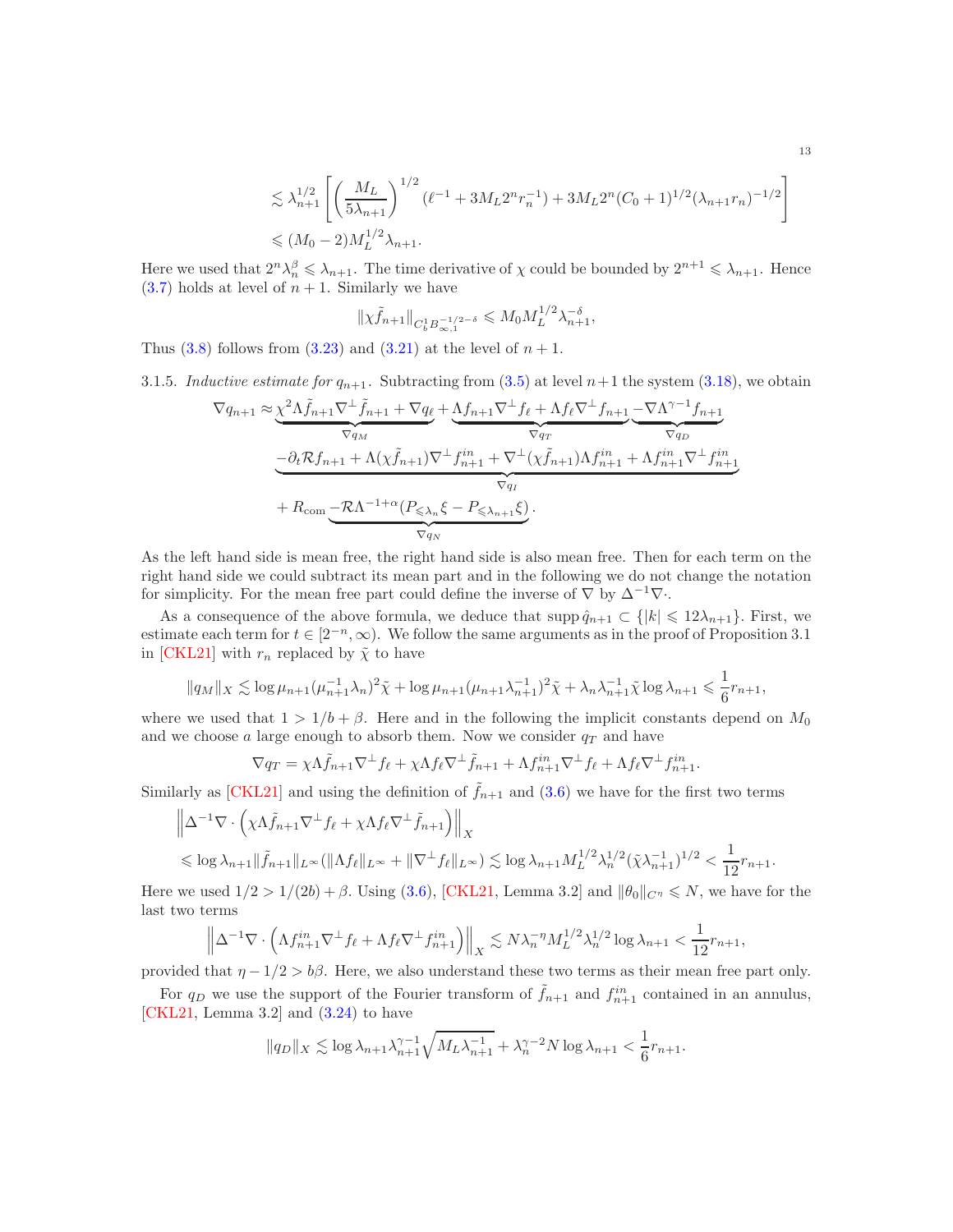Here we used  $\beta < 3/2 - \gamma$  and  $2 - \gamma > b\beta$ . For  $q_N$  we have

$$
||q_N||_X \lesssim L \frac{\log \lambda_{n+1}}{\lambda_n^{2-\alpha}} \lambda_n^{1+\kappa} < \frac{1}{6} r_{n+1},
$$

provided that  $1 - \alpha - \kappa > \beta b$ . It remains to estimate  $q_I$ . As the initial data part is independent of time, the first term in  $q_I$  is bounded as in  $(3.27)$  by

$$
\|\Delta^{-1}\nabla \cdot \partial_t \mathcal{R}\tilde{f}_{n+1}\|_X
$$
  
\$\leqslant \frac{\log \lambda\_{n+1}}{\lambda\_{n+1}} \left[ \left( \frac{M\_L}{5\lambda\_{n+1}} \right)^{1/2} (\ell^{-1} + 3M\_L 2^n r\_n^{-1}) + 3M\_L 2^n (C\_0 + 1)^{1/2} (\lambda\_{n+1} r\_n)^{-1/2} \right]\$  
\$< \frac{1}{24}r\_{n+1}.

Using [\(3.24\)](#page-10-1) and the fact that the Fourier support of  $\Lambda(\chi \tilde{f}_{n+1})\nabla^{\perp} f_{n+1}^{in} + \nabla^{\perp}(\chi \tilde{f}_{n+1})\Lambda f_{n+1}^{in}$  is contained in an annulus of radius  $\lambda_{n+1}$ , and applying the regularity of the initial condition in the estimate of  $\Lambda f_{n+1}^{in} \nabla^{\perp} f_{n+1}^{in}$  (i.e. its mean free part), the other terms are bounded by

$$
\log \lambda_{n+1} N \sqrt{\frac{M_L}{\lambda_{n+1}}} + N^2 \lambda_n^{-2\eta} \log \lambda_{n+1} < \frac{1}{12} r_{n+1},
$$

provided that  $\eta > b\beta/2$ . Moreover, using [\(3.6\)](#page-7-4), [\(3.7\)](#page-8-0) we get

$$
||R_{\text{com}}||_X \lesssim \log \lambda_n \ell_{n+1} ||\Lambda f_{\leq n} \nabla^{\perp} f_{\leq n}||_{C^1 L^{\infty}} + \log \lambda_n \ell_{n+1} ||f_{\leq n}||_{CC^1} ||f_{\leq n}||_{C^1 C^1}
$$
  

$$
\lesssim \log \lambda_n \ell_{n+1} \lambda_n^2 M_L \leq \frac{1}{6} r_{n+1},
$$

which means the corresponding term in  $q_{n+1}$  could be controlled by Poincaré's inequality. Here we used that  $1/b + \beta/2 < 1/2$ .

For  $t \in [2^{-n-1}, 2^{-n}]$  we have the extra term  $\mathcal{R} \tilde{f}_{n+1} \partial_t \chi$  and  $q_{n+1}^1 = (1 - \chi^2) q_\ell$ . Then we have  $||q_{n+1}^1(t)||_X \leq \sup_{s \in [t-\ell,t]} ||q_n(s)||_X,$ 

as well as

$$
\|\Delta^{-1}\nabla \cdot \mathcal{R}\tilde{f}_{n+1}\partial_t \chi\|_X \lesssim 2^{n+1}\lambda_{n+1}^{-3/2}M_L^{1/2}\log \lambda_{n+1} < \frac{1}{24}r_{n+1}.
$$

Moreover on  $t \in [0, 2^{-n-1})$  we have

$$
\nabla q_{n+1} = \nabla q_\ell + R_{\text{com}} - \nabla \Lambda^{\gamma-1} f_{n+1}^{in} + \nabla q_N + \Lambda f_{n+1}^{in} \nabla^\perp f_\ell + \Lambda f_\ell \nabla^\perp f_{n+1}^{in} + \Lambda f_{n+1}^{in} \nabla^\perp f_{n+1}^{in}.
$$

Except for the first term, the other ones could be bounded by the previous argument. Thus we deduce

$$
||q_{n+1}(t)||_X \leq r_{n+1} + \sup_{s \in [t-\ell,t]} ||q_n(s)||_X.
$$

<span id="page-13-0"></span>Hence  $(3.14)$  $(3.14)$  $(3.14)$ ,  $(3.9)$  and  $(3.10)$  hold at level of  $n + 1$  and the proof of Proposition 3.1 is complete.

[3.2.](#page-9-1) Proof of Theorem 3.2. Let the additional assumption [\(3.3\)](#page-7-3) be satisfied for some  $L, N \geq 1$ . We repeatedly apply Proposition [3.1](#page-7-0) and obtain a sequence of F-measurable processes  $(f_{\leq n}, q_n)$  $C_0^{\infty} \times C_0^{\infty}$ ,  $n \in \mathbb{N}_0$ , such that  $f_{\leq n} \to f$  in  $C_b([0,\infty); B_{\infty,1}^{1/2-\delta})$  as a consequence of [\(3.13\)](#page-8-6). Moreover, using  $(3.11)$  we have for every  $p \in [1, \infty)$ 

$$
\int_0^T \|f_{\le n+1} - f_{\le n}\|_{B^{1/2}_{\infty,1}}^p dt
$$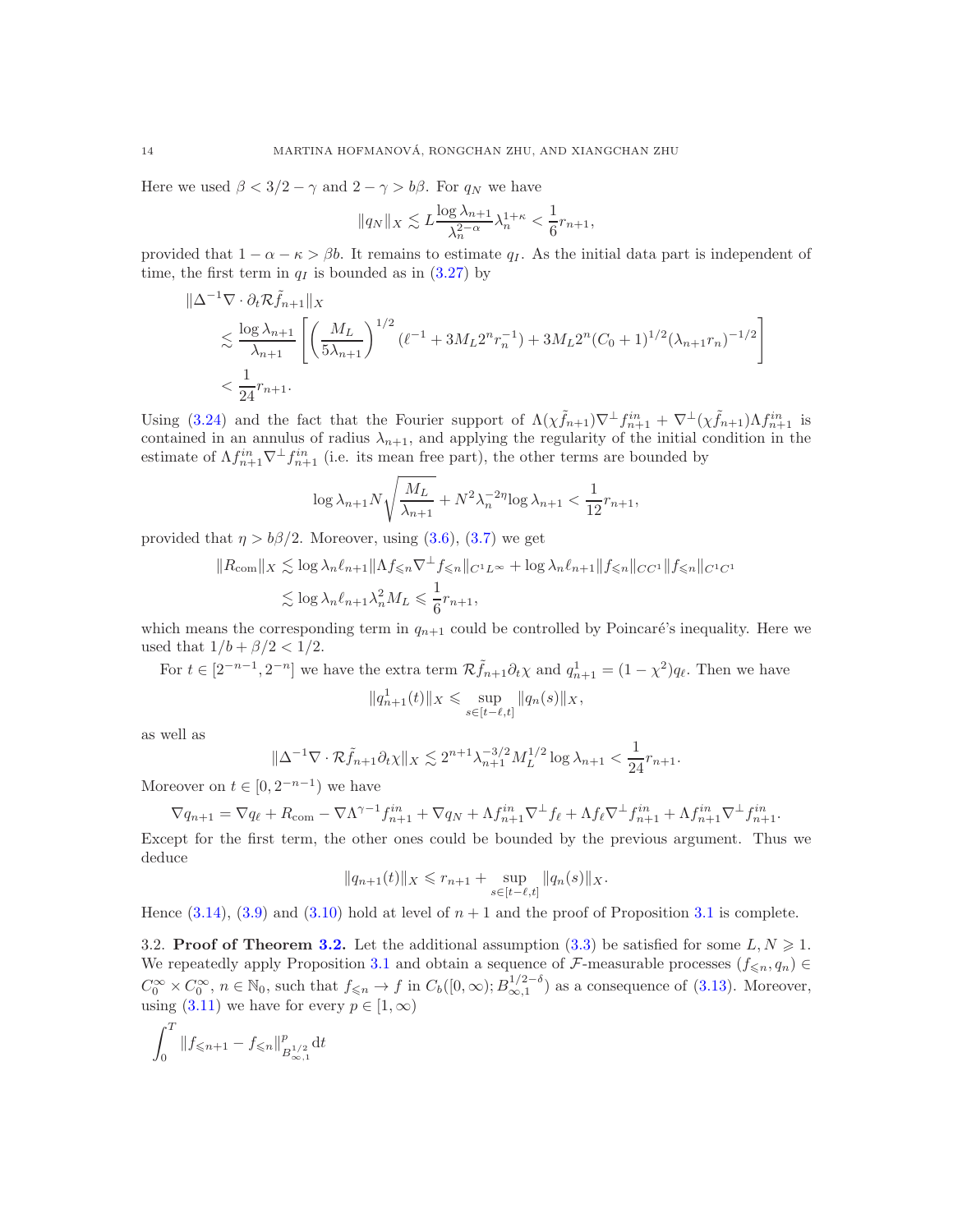$$
\leqslant \int_{2^{-n+2}}^{T} \lVert f_{\leqslant n+1} - f_{\leqslant n} \rVert_{B^{1/2}_{\infty,1}}^p \mathrm{d} t + \int_{2^{-n-1}}^{2^{-n+2}} \lVert f_{\leqslant n+1} - f_{\leqslant n} \rVert_{B^{1/2}_{\infty,1}}^p \mathrm{d} t + \int_{0}^{2^{-n-1}} \lVert f_{\leqslant n+1} - f_{\leqslant n} \rVert_{B^{1/2}_{\infty,1}}^p \mathrm{d} t
$$
  

$$
\lesssim 2^{-n} M_L^{p/2} + (r_{n+1}^{1/2} + r_n^{1/2})^p.
$$

Thus, the sequence  $f_{\leq n}$ ,  $n \in \mathbb{N}_0$ , is Cauchy hence converging in  $L^p(0,T; B^{1/2}_{\infty,1})$  for all  $p \in [1,\infty)$ . Accordingly,  $f_{\leq n} \to f$  also in  $L_{\text{loc}}^p(0,\infty; B_{\infty,1}^{1/2})$ . Furthermore, by [\(3.9\)](#page-8-2), [\(3.10\)](#page-8-3) we know for all  $p \in [1,\infty)$ 

$$
\int_0^T \|q_n(t)\|_X^p dt \leqslant r_n^p T + (3M_L)^p 2^{-n+1} \to 0, \quad \text{as} \quad n \to \infty.
$$

Thus, by [\(2.1\)](#page-6-3) and similarly as in [\[CKL21\]](#page-29-18) the process  $\theta = \Lambda f$  satisfies [\(3.1\)](#page-6-2) in the analytically weak sense. More precisely, we define  $\theta_n = \Lambda f_{\leq n}$  and from [\(3.5\)](#page-7-1) we obtain for any  $\psi \in C^{\infty}$ 

$$
\langle \theta_n(t) - P_{\leq \lambda_n/3} \theta_0, \psi \rangle = \int_0^t \langle \theta_n \nabla^{\perp} \Lambda^{-1} \theta_n + \nabla q_n, \nabla \psi \rangle + \langle \Lambda^{\alpha} P_{\leq \lambda_n} \xi - \Lambda^{\gamma} \theta_n, \psi \rangle ds.
$$

We rewrite the above as

$$
\langle \theta_n(t) - P_{\leq \lambda_n/3} \theta_0, \psi \rangle = \int_0^t -\frac{1}{2} \langle \Lambda^{-1/2} \theta_n, \Lambda^{1/2} [\mathcal{R}^\perp, \nabla \psi] \theta_n \rangle + \langle \nabla q_n, \nabla \psi \rangle + \langle \Lambda^\alpha P_{\leq \lambda_n} \xi - \Lambda^\gamma \theta_n, \psi \rangle ds.
$$

Let  $n \to \infty$ . As  $\theta_n \to \theta$  in  $L_{\text{loc}}^p(0,\infty; B_{\infty,1}^{-1/2}) \cap C_b([0,\infty); B_{\infty,1}^{-1/2-\delta})$  and  $q_n \to 0$  in  $L_{\text{loc}}^p([0,\infty); L^{\infty})$ for all  $p \in [1,\infty)$  by [\[CKL21,](#page-29-18) Proposition 5.1] and [\(2.1\)](#page-6-3) we deduce that  $\theta$  satisfies [\(1.1\)](#page-1-1) in the sense of Definition [1.1.](#page-4-1) By [\(3.8\)](#page-8-1) and lower-semicontinuity we obtain

<span id="page-14-1"></span>
$$
\|\theta\|_{C_b^1 B_{\infty,1}^{-3/2-\delta}} \leqslant M_L^{1/2} + 6M_0 M_L^{1/2}.
$$
\n(3.28)

Also [\(3.15\)](#page-8-7) implies [\(3.16\)](#page-9-5).

Next, we show that  $(3.17)$  follows from  $(3.12)$ . Indeed, from the construction we know that the parameters  $\beta$ ,  $\delta$  are independent of  $M_L$ . Only [\(3.15\)](#page-8-7) requires a large enough depending on  $M_L$ . In view of [\(3.13\)](#page-8-6) we could choose a satisfying  $a^{\beta} \simeq M_L^{1/2}$  $\frac{L^{1/2}}{L}$  / $\varepsilon$ . By [\(3.12\)](#page-8-5) and [\(3.4\)](#page-7-5) we know

<span id="page-14-0"></span>
$$
\|\theta\|_{C_b([4,\infty),B_{\infty,1}^{\vartheta-1})} \leq 3M_0 M_L^{1/2} a^{\beta/4} + 3M_0 M_L^{1/2} + \|\theta_0\|_{C^{\eta}}.
$$
\n(3.29)

For a general initial condition  $\theta_0 \in C^{\eta}$  **P**-a.s., define

$$
\Omega_{N,L}:=\{N-1\leqslant \|\theta_0\|_{C^\eta}
$$

Then the first part of this proof gives the existence of infinitely many measurable solutions  $\theta^{N,L}$  on each  $\Omega_{N,L}$ . Letting  $\theta := \sum_{N,L \in \mathbb{N}} \theta^{N,L} 1_{\Omega_{N,L}}$  we obtain a solution defined on the whole  $\Omega$ . Finally, using the moments of  $\theta_0$  and the noise  $\xi$  we obtain [\(3.17\)](#page-9-6) from [\(3.29\)](#page-14-0) and [\(3.28\)](#page-14-1), which completes the first part of the proof.

3.2.1. *Non-Gaussianity*. We first prove that the solution is not Gaussian if  $\theta_0$  is bounded in  $B^{-1/2-\delta}_{\infty,1}$ . We can choose  $a$  large enough such that  $(3.15)$  holds and  $(3.16)$  follows. From this, we now prove that the solution is not Gaussian. If there exists  $k \in \mathbb{Z}^2$  so that the Fourier coefficient  $\hat{f}(k)$  is not a.s. equal to a constant, then we are done. Namely, if  $\theta_0$  is bounded in  $B_{\infty,1}^{-1/2-\delta}$  then [\(3.16\)](#page-9-5) implies that  $\hat{f}(k)$  is bounded a.s. but not constant a.s., hence it is not Gaussian. Therefore also f is not Gaussian. If such a k does not exist, then f is deterministic so it cannot solve the equation and we have a contradiction.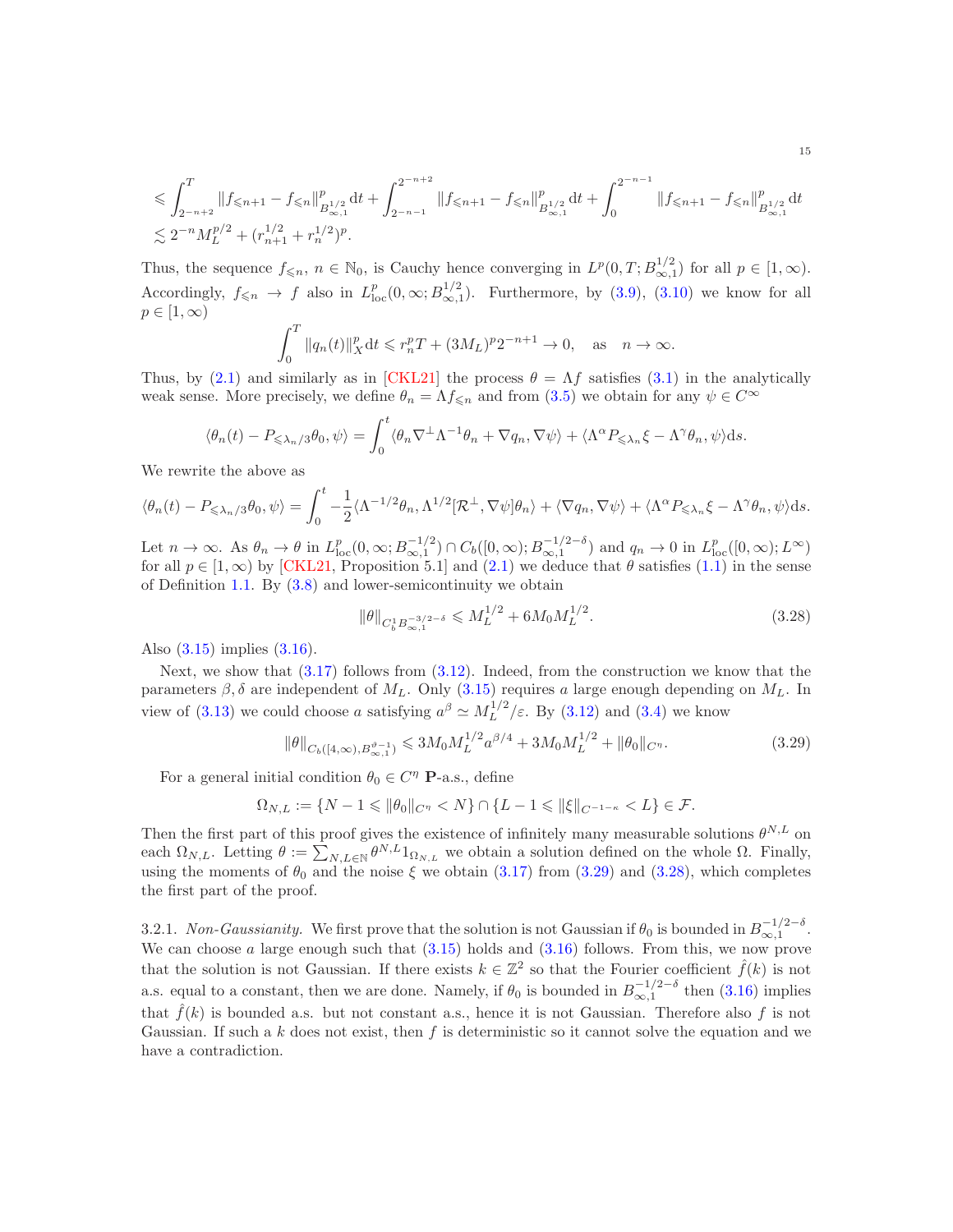If  $\theta_0$  is non-Gaussian, let  $k \in \mathbb{Z}^2$  be such that  $\hat{\theta}_0(k)$  is non-Gaussian. Then we run each convex integration on  $\Omega_{N,L}$  with the additional condition (uniform in  $\omega$ )

$$
\lambda_0/3 \geqslant |k|.
$$

Consequently, the perturbations  $f_{n+1}^{N,L}$ ,  $n \in \mathbb{N}_0$ , do not affect  $\hat{f}(k)$  and it holds

$$
\hat{f}(k) = \sum_{N,L} \widehat{f_{\leqslant 0}^{N,L}}(k) 1_{\Omega_{N,L}} = \mathcal{F}[P_{\leqslant \lambda_0/3} \Lambda^{-1} \theta_0](k) = \mathcal{F}[\Lambda^{-1} \theta_0](k)
$$

<span id="page-15-0"></span>which is non-Gaussian.

3.2.2. *Non-uniqueness of solutions.* Non-uniqueness can be proved by a small modification of our construction, the idea comes from [\[Ise22\]](#page-30-24). Namely, if we switch the sign of one  $a_{i,n+1}$  for one  $j \in \{1, 2\}$  during our construction, then all the estimates in Proposition [3.1](#page-7-0) do not change and we obtain different solutions. To be more precise, let  $\sigma : \mathbb{N} \to \{1, 2\}$ . Let us take for  $n \in \mathbb{N}_0$ 

$$
a_{1,n+1}^{\sigma} = (-1)^{\sigma(n+1)} a_{1,n+1}, \qquad a_{2,n+1}^{\sigma} = a_{2,n+1}
$$

and define  $f_{n+1}^{\sigma}$  using  $a^{\sigma}$  in place of a. Then we obtain that  $f_{n+1}^{\sigma}$  has a limit  $f^{\sigma}$  and  $\theta^{\sigma} = \Lambda f^{\sigma}$  is a solution to [\(3.1\)](#page-6-2). We show that for  $\sigma_1 \neq \sigma_2$  the corresponding solutions  $f^{\sigma_1}$ ,  $f^{\sigma_2}$  are different. Let n be the smallest number such that  $\sigma_1(n) \neq \sigma_2(n)$ . Without loss of generality we assume  $\sigma_1(n) = 2$ ,  $\sigma_2(n) = 1$ . For  $t \geq 4, n \geq 1$  it holds

$$
f_n^{\sigma_1}(t, x) - f_n^{\sigma_2}(t, x) = 2a_{1,n}(t, x)\cos(5\lambda_n l_1 \cdot x).
$$

Now, similarly as in Remark [3.3,](#page-10-3) we can compute the kth Fourier coefficient of  $f_n^{\sigma_1}(t) - f_n^{\sigma_2}(t)$  for  $t \geqslant 4$ . It equals to

$$
\mathcal{F}[f_n^{\sigma_1}(t) - f_n^{\sigma_2}(t)](k) = \frac{2}{(2\pi)^2} \sqrt{\frac{r_{n-1}}{5\lambda_n}} \left\langle \sqrt{C_0 + \mathcal{R}_1^o \frac{q_{\ell_n}}{r_{n-1}}}, P_{\leq \mu_n} e^{-i(k+5\lambda_n l_1) \cdot x} \right\rangle
$$
  
+ 
$$
\frac{2}{(2\pi)^2} \sqrt{\frac{r_{n-1}}{5\lambda_n}} \left\langle \sqrt{C_0 + \mathcal{R}_1^o \frac{q_{\ell_n}}{r_{n-1}}}, P_{\leq \mu_n} e^{-i(k-5\lambda_n l_1) \cdot x} \right\rangle.
$$

The above is non-zero if either

$$
|k + 5\lambda_n l_1| \le \mu_n, \qquad \text{or} \qquad |k - 5\lambda_n l_1| \le \mu_n.
$$

This cannot happen at the same time. Let  $g := 2\sqrt{\frac{r_{n-1}}{5\lambda_n}}\sqrt{C_0 + \mathcal{R}_1^o \frac{q_{\ell_n}}{r_{n-1}}}$ . Then we obtain by Parseval's equality and  $(3.9)$  for  $t \ge 4$ 

$$
\int_{\mathbb{T}^2} |f_n^{\sigma_1}(t) - f_n^{\sigma_2}(t)|^2 dx = (2\pi)^2 \sum_{k \in \mathbb{Z}^2} |\mathcal{F}[f_n^{\sigma_1}(t) - f_n^{\sigma_2}(t)](k)|^2
$$
  
\n
$$
\geq (2\pi)^2 \sum_{k=5\lambda_n l_1, -5\lambda_n l_1} |\mathcal{F}[f_n^{\sigma_1}(t) - f_n^{\sigma_2}(t)](k)|^2
$$
  
\n
$$
= 2 \cdot (2\pi)^2 |\mathcal{F}g(0)|^2 = \frac{2}{(2\pi)^2} \left| \int_{\mathbb{T}^2} g \, dx \right|^2 \geq \frac{2r_{n-1}}{5\lambda_n \pi^2} (C_0 - 1).
$$

By  $(3.19)$  and a similar calculation as in  $(3.24)$  we also have

$$
\label{eq:20} \begin{split} &\|(f_{\leqslant k+1}^{\sigma_1}(t)-f_{\leqslant k}^{\sigma_1}(t))-(f_{\leqslant k+1}^{\sigma_2}(t)-f_{\leqslant k}^{\sigma_2}(t))\|_{L^2}\\ &\leqslant \|(f_{\ell}^{\sigma_1}(t)-f_{\leqslant k}^{\sigma_1}(t))\|_{L^2}+\|(f_{\ell}^{\sigma_2}(t)-f_{\leqslant k}^{\sigma_2}(t))\|_{L^2}+\|\tilde{f}_{k+1}^{\sigma_1}(t)\|_{L^2}+\|\tilde{f}_{k+1}^{\sigma_2}(t)\|_{L^2}\\ &\leqslant 2M_0\lambda_{k+1}^{-1}M_L^{1/2}\lambda_k^{1/2}+C\sqrt{r_k/\lambda_{k+1}}\leqslant C\sqrt{r_k/\lambda_{k+1}}. \end{split}
$$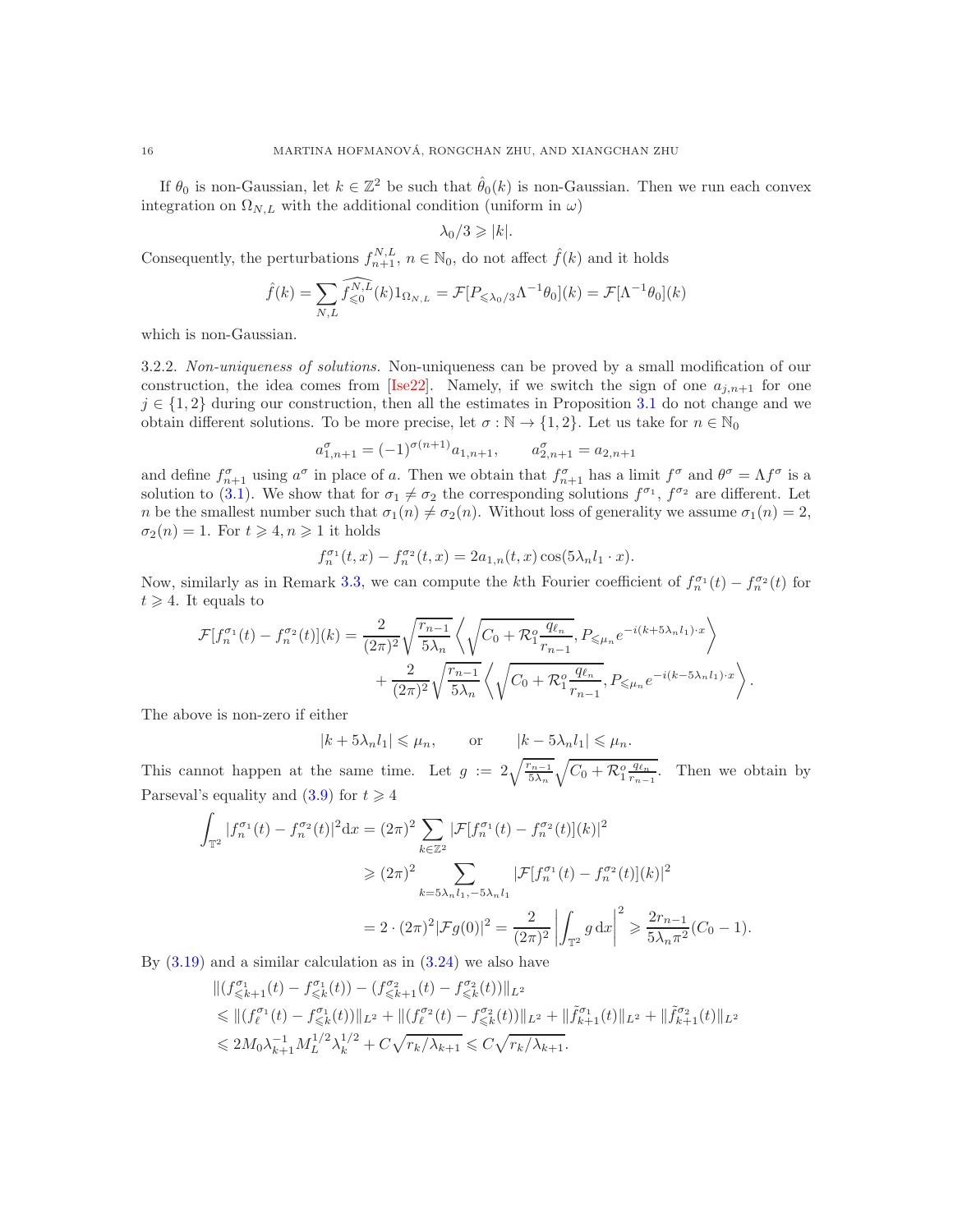Here we used similar argument as  $(3.19)$  and definition of  $f_{n+1}$ . Thus, we obtain for  $t \geq 4$ 

$$
||f^{\sigma_1}(t) - f^{\sigma_2}(t)||_{L^2} \ge ||f_n^{\sigma_1}(t) - f_n^{\sigma_2}(t)||_{L^2} - \sum_{k=n}^{\infty} ||(f_{\le k+1}^{\sigma_1}(t) - f_{\le k}^{\sigma_1}(t)) - (f_{\le k+1}^{\sigma_2}(t) - f_{\le k}^{\sigma_2}(t))||_{L^2}
$$
  

$$
\ge \sqrt{(C_0 - 1)\frac{8r_{n-1}}{5\lambda_n}} - C \sum_{k=n}^{\infty} \sqrt{\frac{r_k}{\lambda_{k+1}}}.
$$
 (3.30)

By choosing a large enough such that  $\lambda_n$  is increasing fast and  $C_0$  large enough, we conclude that the above is positive and consequently the two solutions are different. Thus non-uniqueness follows.

3.2.3. *Infinitely many solutions.* The result of Section [3.2.2](#page-15-0) readily implies the existence of at least countably many solutions. Assume for a contradiction that there is only a finite number M of solutions. Then we can find  $M + 1$  different solutions as follows. Let  $\sigma_1, \ldots, \sigma_{M+1} : \mathbb{N} \to \{1,2\}$  be pairwise different. We apply the computation of Section [3.2.2](#page-15-0) to each pair  $\sigma_i, \sigma_j, i \neq j$ . This way, we may need to modify the parameters in convex integration at most  $\binom{M+1}{2}$ -times, which can be done. Thus, the corresponding lower bounds [\(3.30\)](#page-16-0) are strictly positive for each couple  $\sigma_i, \sigma_j$  and hence the obtained  $M + 1$  solutions are pairwise different.

3.2.4. *Continuum of solutions*. The idea is to prove that choosing  $n \geq n_0$  for some  $n_0$  the above lower bound [\(3.30\)](#page-16-0) is positive uniformly in our parameters  $a, b, \beta$ . This way we do not need to adjust them anymore and we get (at least) one solution for each  $\sigma : \mathbb{N} + n_0 \to \{1, 2\}$ . Here  $\mathbb{N} + n_0$  means that whenever the two mappings  $\sigma \in \{1,2\}^{\mathbb{N}}$  differ from position  $n_0$  on, then the corresponding solutions are different.

Since by our notation we have

<span id="page-16-0"></span>
$$
\sqrt{\frac{r_{n-1}}{\lambda_n}} = a^{b^{n-1}(-\beta - b)/2} M_L^{1/2} \lambda_0^{\beta/2}
$$

the lower bound [\(3.30\)](#page-16-0) is of the form

$$
M_L^{1/2} \lambda_0^{\beta/2} C_1 a^{b^{n-1}(-\beta - b)/2} - M_L^{1/2} \lambda_0^{\beta/2} C_2 \sum_{k=n}^{\infty} a^{b^k(-\beta - b)/2}
$$

for some universal constants  $C_1, C_2 > 0$ . We claim and prove below, that for another universal constant  $C_3 > 0$  independent of the parameters  $a, \beta, b, n$  it holds

<span id="page-16-1"></span>
$$
\sum_{k=n}^{\infty} a^{(b^k - b^n)(-\beta - b)/2} \leq C_3.
$$
\n(3.31)

As a consequence,

$$
\sum_{k=n}^{\infty} a^{b^k(-\beta-b)/2} = a^{b^n(-\beta-b)/2} \sum_{k=n}^{\infty} a^{(b^k - b^n)(-\beta-b)/2} \leq C_3 a^{b^n(-\beta-b)/2}
$$

and the lower bound [\(3.30\)](#page-16-0) is bounded from below by

$$
M_L^{1/2} \lambda_0^{\beta/2} \left( C_1 a^{b^{n-1}(-\beta - b)/2} - C_2 C_3 a^{b^n(-\beta - b)/2} \right)
$$
  
= 
$$
M_L^{1/2} \lambda_0^{\beta/2} C_1 a^{b^{n-1}(-\beta - b)/2} \left( 1 - \frac{C_2 C_3 a^{b^n(-\beta - b)/2}}{C_1 a^{b^{n-1}(-\beta - b)/2}} \right).
$$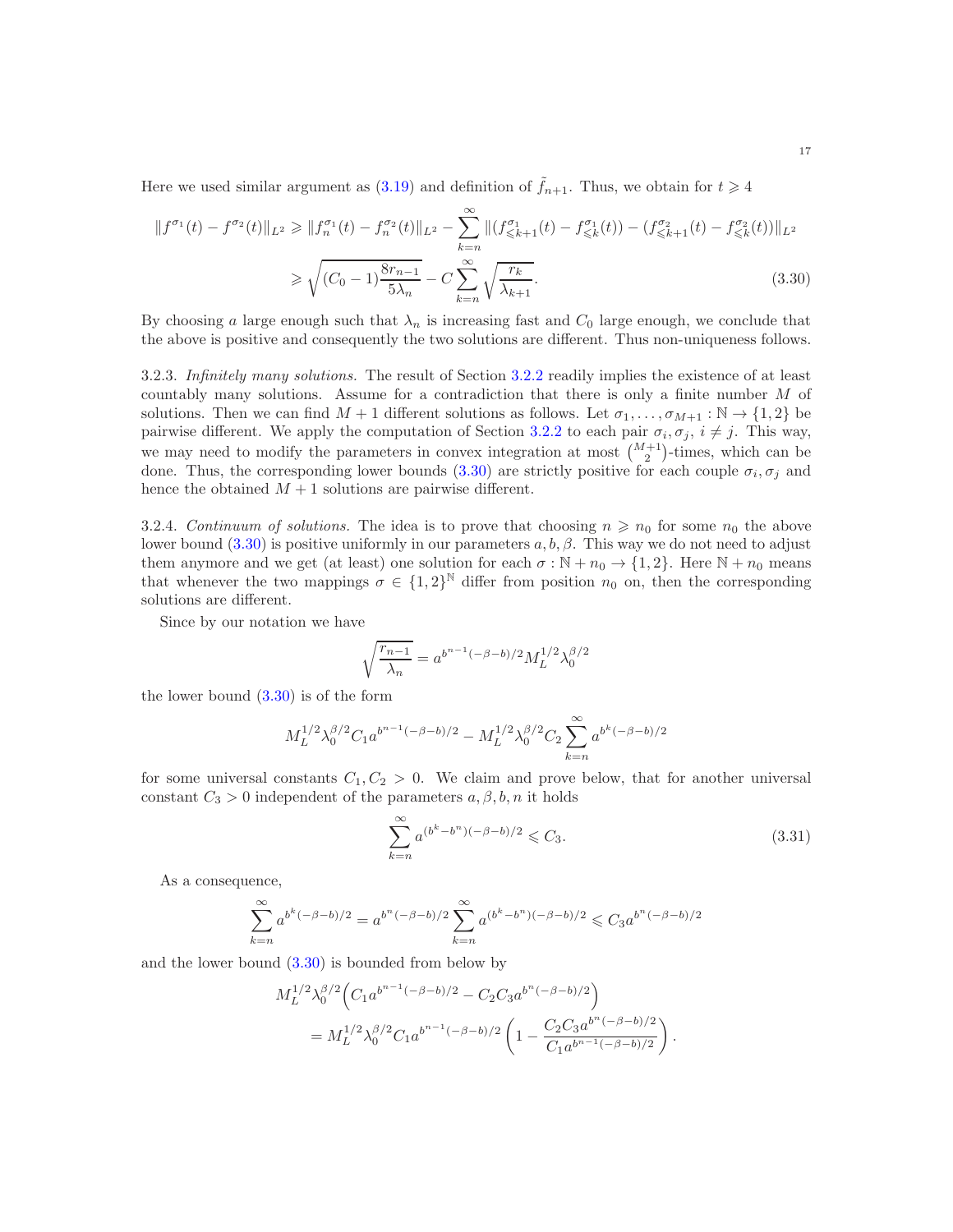The expression on the right hand side is positive if and only if

<span id="page-17-1"></span>
$$
\frac{C_2 C_3 a^{b^n(-\beta - b)/2}}{C_1 a^{b^{n-1}(-\beta - b)/2}} < 1 \quad \Leftrightarrow \quad r^{b^{n-1} - b^{n-2}} < C_4,\tag{3.32}
$$

where  $r = a^{b(-\beta - b)/2} \leq 1/2$  (since we assumed  $a^{\beta b} \geq 4$  and  $a \geq 1$ ),  $b^{n-1} - b^{n-2} = b^{n-2}(b-1) > 0$ and  $C_4 > 0$  is a universal constant. Thus, if we require

<span id="page-17-2"></span>
$$
\left(\frac{1}{2}\right)^{b^{n-2}(b-1)} < C_4,\tag{3.33}
$$

then the above inequality  $(3.32)$  holds for all r, i.e. we get positivity of the lower bound  $(3.30)$  for all choices of our parameters  $a, b, \beta$ . Now, it remains to find the smallest  $n = n_0$  so that [\(3.33\)](#page-17-2) holds.

Accordingly, for every  $\sigma_1, \sigma_2 : \mathbb{N} + n_0 \to \{1, 2\}, \sigma_1 \neq \sigma_2$  we can prove that the corresponding solutions  $f^{\sigma_1}$  and  $f^{\sigma_2}$  are different without the need to modify  $a, b, \beta$ . Hence with the same choice of parameters, we get a solution for every such  $\sigma$ . The cardinality of the set of such  $\sigma$ 's is  $|\{1,2\}^{\mathbb{N}}|$ and that is continuum.

It remains to prove that uniformly in  $a, b, \beta, n$  [\(3.31\)](#page-16-1) holds true. We have

$$
\sum_{k=n}^{\infty} a^{(b^k - b^n)(-\beta - b)/2} \leqslant \sum_{k=n}^{\infty} a^{(b^{k-n}-1)b^n(-\beta - b)/2} = \sum_{k=0}^{\infty} a^{(b^k-1)b^n(-\beta - b)/2}.
$$

For  $k \geq 2$  we have  $b^k - 1 \geq k b$  so the above term is bounded by

$$
1 + a^{(b-1)b^{n}(-\beta - b)/2} + \sum_{k=2}^{\infty} a^{kbb^{n}(-\beta - b)/2} \leq 1 + \frac{1}{1 - a^{bb^{n}(-\beta - b)/2}}.
$$

Since  $a^{\beta b} \geqslant 4$  and  $a \geqslant 1$  we get

$$
a^{bb^n(-\beta-b)/2} \leqslant a^{bb^n(-\beta)/2} \leqslant \left(\frac{1}{2}\right)^{b^n} \leqslant 1/2,
$$

hence

$$
1 + \frac{1}{1 - a^{bb^n(-\beta - b)/2}} \leq 3 =: C_3.
$$

<span id="page-17-0"></span>The proof is complete.

3.3. A prescribed terminal value and (non)Gaussianity. The goal of this section is to address the question of (non)Gaussianity at positive times of solutions starting from possibly Gaussian initial values. It turns out that the law at a fixed time  $T \geq 4$  can be prescribed. In fact, by refining our convex integration construction we establish even a stronger result. It shows that in addition to an initial condition, a terminal condition may be prescribed as well. In view of the non-Gaussianity result from Theorem [3.2](#page-9-1) which applies to non-Gaussian initial conditions, we can then for instance use the terminal value at time  $T \geq 4$  as a new initial condition and repeat the first convex integration construction. This yields solutions which are non-Gaussian for every  $t \in [4, \infty)$ , independent of the law at the initial time. However, we have many other possibilities how to reiterate the convex integration. So in particular, we may as well prescribe that the solutions become Gaussian at each time of the form  $T = 4k, k \in \mathbb{N}$ .

The main result of this section reads as follows.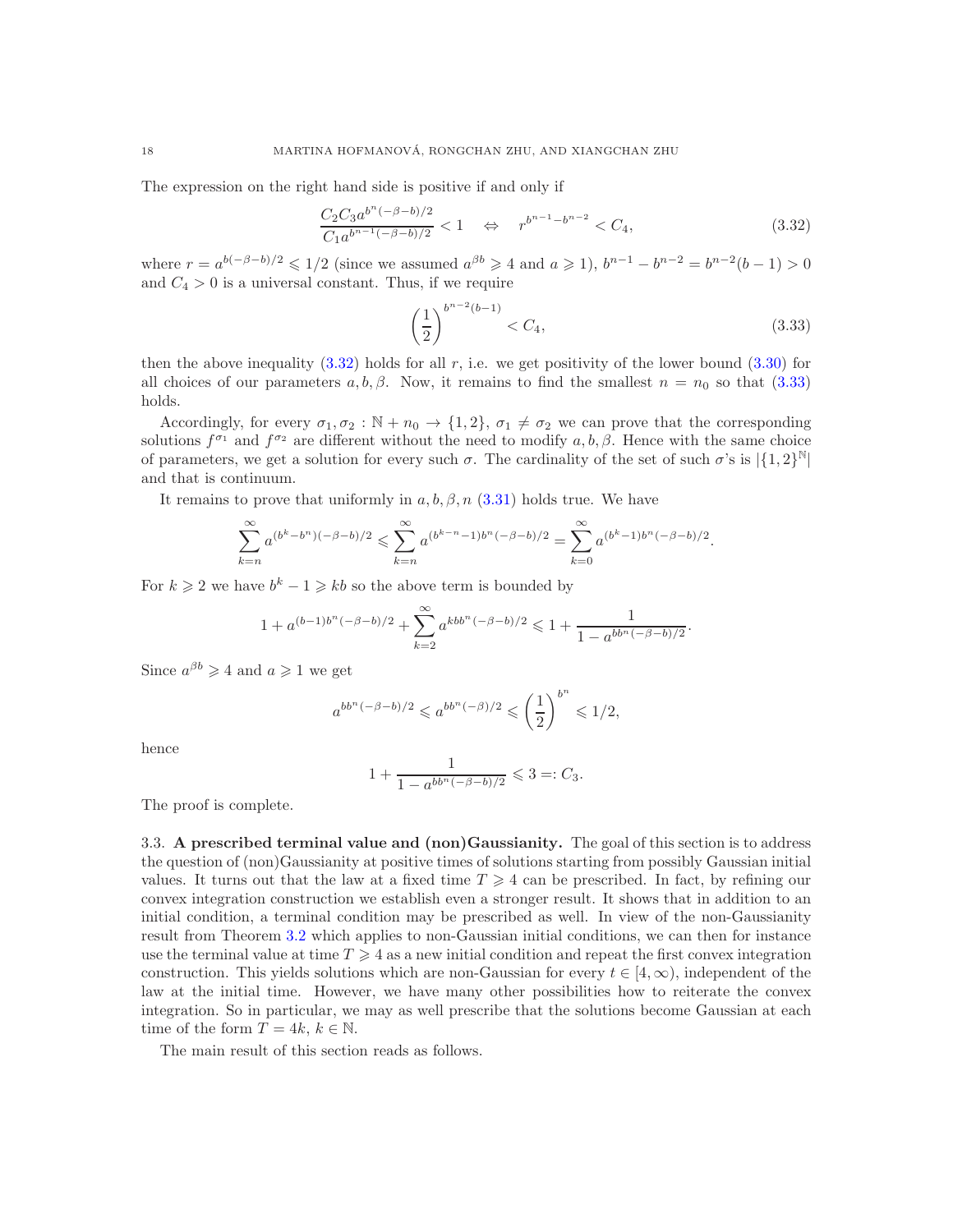<span id="page-18-0"></span>**Theorem 3.4.** Let  $T \geq 4$  and  $\delta > 0$  be arbitrary. For any  $v \in C_T^1 C^n$  **P**-a.s. an *F*-measurable *random variable with zero mean*  $P$ *-a.s. such that*  $v(t) = v(T)$  *for*  $t \in [T - 1, T]$  *and*  $\partial_t v(0) = 0$ *, there exists an* F-measurable analytically weak solution  $\theta$  to [\(3.1\)](#page-6-2) with  $\theta(0) = v(0)$ ,  $\theta(T) = v(T)$ *and which belongs to*

<span id="page-18-3"></span>
$$
L^{p}(0,T;B_{\infty,1}^{-1/2}) \cap C([0,T],B_{\infty,1}^{-1/2-\delta}) \cap C^{1}([0,T],B_{\infty,1}^{-3/2-\delta}) \quad \mathbf{P}\text{-}a.s.\ \text{ for all }p \in [1,\infty). \tag{3.34}
$$

*Moreover, for any*  $\varepsilon > 0$  *we can find an* F-measurable analytically weak solution  $\theta$  *such that* 

<span id="page-18-4"></span>
$$
\|\theta\|_{C_T B_{\infty,1}^{-1/2-\delta}} \leqslant \|v\|_{C_T B_{\infty,1}^{-1/2-\delta}} + \varepsilon,
$$
\n(3.35)

*There are infinitely many such solutions* θ*.*

The proof follows by similar arguments as in the proof of Theorem [3.2](#page-9-1) using the iterative Proposition [3.7](#page-18-2) formulated below.

As a consequence, we are able to prescribe an arbitrary initial as well as terminal law.

<span id="page-18-1"></span>**Corollary 3.5.** Let  $T \geq 4$ . Let  $\Lambda_0$ ,  $\Lambda_T$  be arbitrary Borel probability measures on  $C^{\eta}$ , both supported *on functions with zero mean. There exist infinitely many* F*-measurable solutions* θ *to* [\(3.1\)](#page-6-2) *satisfying* [\(3.34\)](#page-18-3) and [\(3.35\)](#page-18-4) and such that the law of  $\theta_0$  is given by  $\Lambda_0$  and the law of  $\theta(T)$  is given by  $\Lambda_T$ .

Remark 3.6. We note that by a straightforward modification of the convex integration construction, the above results can be generalized to any  $T > 0$ .

Let us now show how the iteration leading to Theorem [3.4](#page-18-0) is set up. We use the same parameters as in Section [3.1.](#page-9-0) At each step n, a pair  $(f_{\leq n}, q_n)$  is constructed solving the following system

$$
-\partial_t \mathcal{R} f_{\leqslant n} + \Lambda f_{\leqslant n} \nabla^{\perp} f_{\leqslant n} + \mathcal{R} \Lambda^{-1+\alpha} P_{\leqslant \lambda_n} \xi \approx \Lambda^{\gamma-1} \nabla f_{\leqslant n} + \nabla q_n, \qquad t \in [0, T],
$$
  

$$
f_{\leqslant n}(t) = P_{\leqslant \lambda_n/3} \Lambda^{-1} v(T), \qquad t \in [T - 2^{-n}, T], \qquad (3.36)
$$
  

$$
f_{\leqslant n}(0) = P_{\leqslant \lambda_n/3} \Lambda^{-1} v(0).
$$

In other words, in addition to the initial condition and the noise, we also add the terminal value scale by scale. The overall structure of the iterative proposition is similar as above. The main difference is that at each iteration step, the perturbations are only added in the middle of the time interval  $[0, T]$  and with increasing n we are approaching both initial and terminal time using suitably chosen cut-off functions.

Now we first assume that

<span id="page-18-6"></span><span id="page-18-5"></span>
$$
||v||_{C_T^1 C^{\eta}} \le N, \quad ||\xi||_{C^{-1-\kappa}} \le L. \tag{3.37}
$$

<span id="page-18-2"></span>**Proposition 3.7.** *Let*  $L, N \geq 1$  *and assume* [\(3.37\)](#page-18-5)*. There exists a choice of parameters*  $a, b, \beta$  *such that the following holds true: Let*  $(f_{\leq n}, q_n)$  *for some*  $n \in \mathbb{N}_0$  *be an F*-measurable solution to [\(3.36\)](#page-18-6) *such that for any*  $t \in [0, T]$  *the frequencies of*  $f_{\leq n}(t), q_n(t)$  *are localized in a ball of radius*  $\leq 6\lambda_n$ and  $\leq 12\lambda_n$ *, respectively, and for any*  $t \in [0, T]$ 

<span id="page-18-7"></span>
$$
||f_{\leq n}(t)||_{B^{1/2}_{\infty,1}} \leq 13M_0 M_L^{1/2}
$$
\n(3.38)

*for a constant*  $M_0$  *independent of*  $a, b, \beta, M_L$ *, and* 

<span id="page-18-9"></span><span id="page-18-8"></span>
$$
||f_{\leq n}||_{C_T^1 B_{\infty,1}^{1/2}} \leqslant M_0 M_L^{1/2} \lambda_n,
$$
\n(3.39)

*for*  $\delta > \beta/2$ 

$$
\|f_{\leqslant n}\|_{C^1B_{\infty,1}^{-1/2-\delta}} \leqslant M_L^{1/2} + M_0 M_L^{1/2} \sum_{k=1}^n (\lambda_k^{-\delta} + \lambda_{k-1}^{-3/2-\delta-\eta}) \leqslant M_L^{1/2} + 6M_0 M_L^{1/2},\tag{3.40}
$$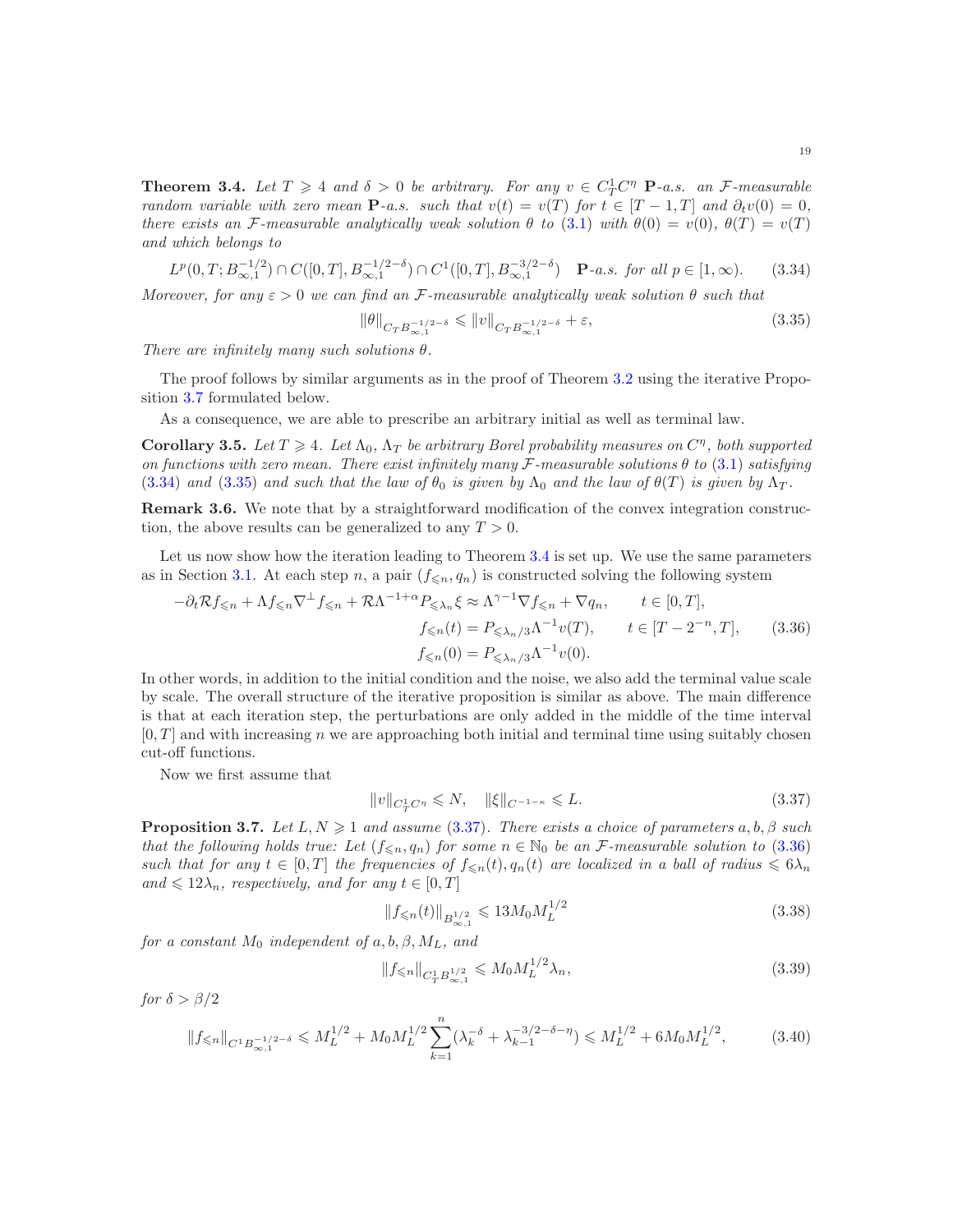<span id="page-19-1"></span><span id="page-19-0"></span>
$$
||q_n(t)||_X \leq r_n, \quad t \in [2^{-n+1}, T - 2^{-n+1}], \tag{3.41}
$$

$$
||q_n(t)||_X \leq \sum_{k=0}^n r_k \leq 3M_L, \quad t \in [0, 2^{-n+1}) \cup (T - 2^{-n+1}, T]. \tag{3.42}
$$

*Then there exists an*  $\mathcal{F}\text{-}measurable solution (f_{\leq n+1}, q_{n+1}) which solves (3.36) with n replaced by$  $\mathcal{F}\text{-}measurable solution (f_{\leq n+1}, q_{n+1}) which solves (3.36) with n replaced by$  $\mathcal{F}\text{-}measurable solution (f_{\leq n+1}, q_{n+1}) which solves (3.36) with n replaced by$  $n+1$  *and such that for*  $t \in [0,T]$  *the frequencies of*  $f_{\leq n+1}(t), q_{n+1}(t)$  *are localized in a ball of radius*  $\leqslant 6\lambda_{n+1}$  and  $\leqslant 12\lambda_{n+1}$ , respectively, and

<span id="page-19-2"></span>
$$
||f_{\leq n+1}(t) - f_{\leq n}(t)||_{B^{1/2}_{\infty,1}} \leq \begin{cases} M_0 r_n^{1/2} + r_{n+1}^{1/2}, & t \in (2^{-n+2}, T - 2^{-n+2}),\\ M_0 M_L^{1/2} + r_{n+1}^{1/2}, & t \in (2^{-n-1}, 2^{-n+2}] \cup [T - 2^{-n+2}, T - 2^{-n-1}),\\ r_{n+1}^{1/2}, & t \in [0, 2^{-n-1}] \cup [T - 2^{-n-1}, T], \end{cases}
$$
(3.43)

*and for*  $\delta > \beta/2$ 

<span id="page-19-3"></span>
$$
||f_{\leq n+1} - f_{\leq n}||_{C_T B^{1/2-\delta}_{\infty,1}} \leqslant r_{n+1}^{1/2},
$$
\n(3.44)

<span id="page-19-5"></span>
$$
||q_{n+1}(t)||_X \leq \begin{cases} r_{n+1}, & t \in [2^{-n}, T - 2^{-n}],\\ r_{n+1} + ||q_n||_{C_T X}, & t \in [0, 2^{-n}) \cup (T - 2^{-n}, T]. \end{cases}
$$
(3.45)

*Consequently,*  $(f_{\leq n+1}, q_{n+1})$  *obeys* [\(3.38\)](#page-18-7)*,* [\(3.39\)](#page-18-8)*,* [\(3.40\)](#page-18-9)*,* [\(3.41\)](#page-19-0) *and* [\(3.42\)](#page-19-1) *at the level*  $n+1$ *. Moreover, for any*  $\varepsilon > 0$  *we could choose the parameter a large enough depending on*  $M_L$ ,  $C_0$  *such that* 

$$
\|f_{\leq n+1} - f_{\leq n}\|_{C_T B^{1/2-\delta}_{\infty,1}} \leq \varepsilon/2^{n+1}.
$$
\n(3.46)

Now, we start the iteration by letting  $f_{\leq 0} = P_{\leq \lambda_0/3} \Lambda^{-1} v$ . We obtain from [\(3.36\)](#page-18-6)

$$
\nabla q_0 = \Lambda f_{\leq 0} \nabla^{\perp} f_{\leq 0} + \mathcal{R} \Lambda^{-1+\alpha} P_{\leq \lambda_0} \xi - \Lambda^{\gamma-1} \nabla f_{\leq 0} - \partial_t \mathcal{R} f_{\leq 0},
$$

which by  $(3.37)$  implies (taking  $q_0$  mean-free)

$$
||q_0||_{C_T X} \lesssim ||v||_{C_T C^{\eta}}^2 + ||v||_{C_T^1 C^{\eta}} + L \leq C(N^2 + N + L) = M_L.
$$

Moreover,

<span id="page-19-4"></span>
$$
\|f_{\leqslant 0}\|_{C^{1}_{T}B^{1/2}_{\infty,1}}\leqslant N.
$$

Consequently,  $(f_{\leq 0}, q_0)$  obeys  $(3.38)$ ,  $(3.39)$ ,  $(3.40)$ ,  $(3.41)$  and  $(3.42)$  at the level 0.

Let us now prove Proposition [3.7.](#page-18-2) The parameters are chosen as in Section [3.1.1.](#page-9-7)

3.3.1. *Mollification*. We intend to replace  $f_{\leq n}$  by its time mollification. Let  $\{\varphi_{\varepsilon}\}_{{\varepsilon}>0}$  be a family of standard mollifiers with support in  $(0, 1)$ . The one sided mollifier here is again used in order to preserve initial data. We extend  $f_{\leq n}, q_n$  to  $t < 0$  by taking values at  $t = 0$ . The equation also holds for  $t < 0$  as  $\partial_t f_{\leq n}(0) = 0$  by our construction. We define a mollification of  $f_{\leq n}, q_n$  in time by convolution as follows

$$
f_{\ell} = f_{\leqslant n} *_{t} \varphi_{\ell_{n+1}}, \qquad q_{\ell} = q_{n} *_{t} \varphi_{\ell_{n+1}},
$$

where  $\ell := \ell_{n+1} = \lambda_{n+1}^{-1}$ . We mollify both sides of  $(3.36)$  and since  $\ell < 2^{-n-1}$  we obtain

$$
-\partial_t \mathcal{R} f_\ell + \Lambda f_\ell \nabla^\perp f_\ell + \mathcal{R} \Lambda^{-1+\alpha} P_{\leq \lambda_n} \xi \approx \Lambda^{\gamma-1} \nabla f_\ell + \nabla q_\ell + R_{\text{com}}, \qquad t \in [0, T],
$$
  
\n
$$
f_\ell(t) = P_{\leq \lambda_n/3} \Lambda^{-1} v(T), \qquad t \in [T - 2^{-n-1}, T],
$$
  
\n
$$
f_\ell(0) = P_{\leq \lambda_n/3} \Lambda^{-1} v(0).
$$
\n(3.47)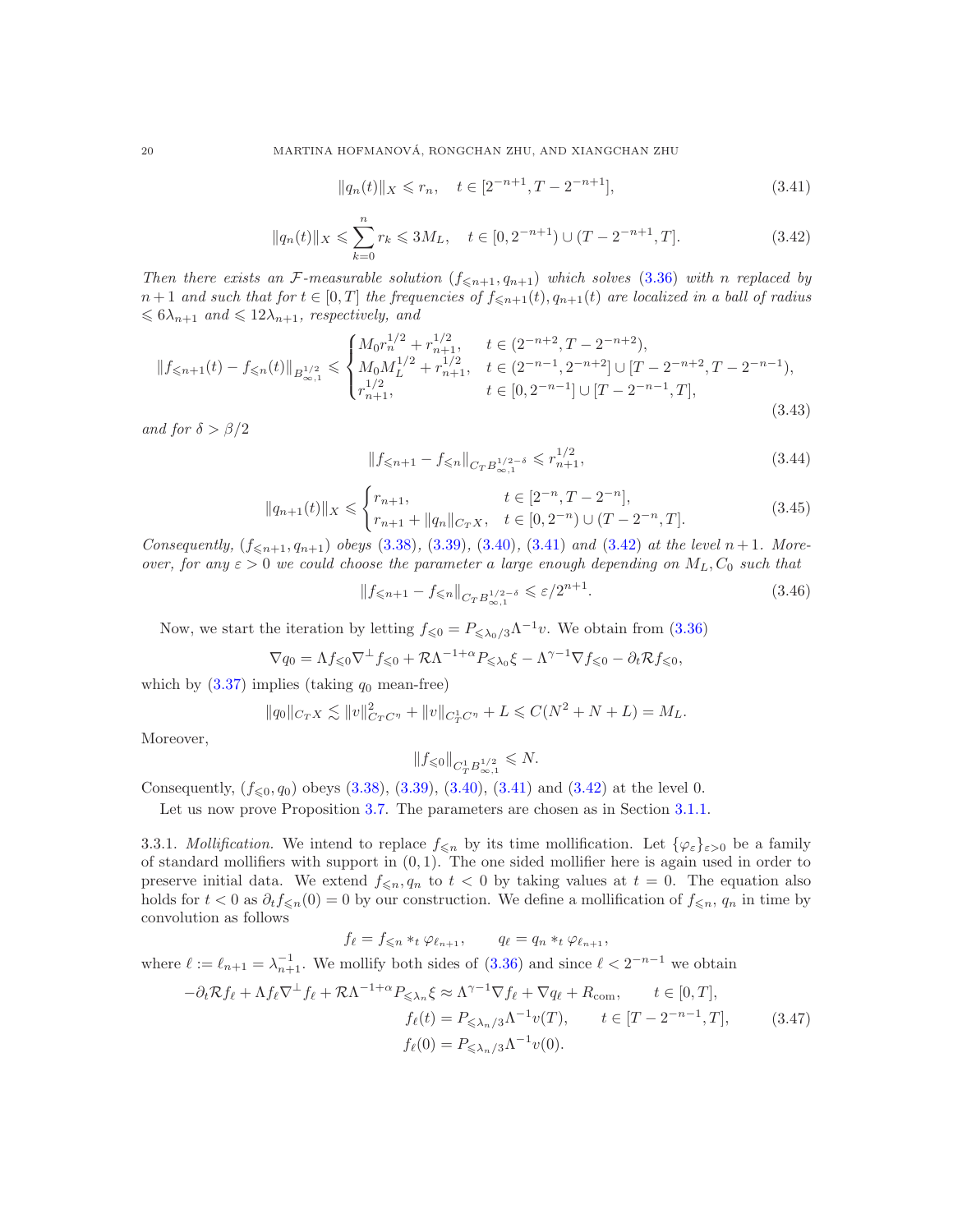Here  $R_{\text{com}} = \Lambda f_{\ell} \nabla^{\perp} f_{\ell} - (\Lambda f_{\leq n} \nabla^{\perp} f_{\leq n}) *_{t} \varphi_{\ell}$ . In view of [\(3.39\)](#page-18-8) similar as [\(3.19\)](#page-9-2) we obtain

<span id="page-20-4"></span><span id="page-20-1"></span>
$$
||f_{\ell} - f_{\leq n}||_{C_{T}B_{\infty,1}^{1/2}} \leq \frac{1}{4}r_{n+1}^{1/2},
$$
\n(3.48)

and

$$
||f_{\ell}||_{C_T^1 B_{\infty,1}^{1/2}} \le ||f_{\le n}||_{C_T^1 B_{\infty,1}^{1/2}} \le M_0 M_L^{1/2} \lambda_n.
$$
\n(3.49)

## 3.3.2. *Construction of*  $f_{\leq n+1}$ . We first introduce a smooth cut-off function satisfying

$$
\tilde{\chi}(t) = \begin{cases}\nr_n, & t \in [2^{-n+2}, T - 2^{-n+2}], \\
\in (r_n, 3M_L), & t \in (3 \cdot 2^{-n}, 2^{-n+2}) \cup (T - 2^{-n+2}, T - 2^{-n+1}), \\
3M_L, & t \in [0, 3 \cdot 2^{-n}] \cup [T - 2^{-n+1}, T].\n\end{cases}
$$

Note that  $\|\tilde{\chi}'\|_{C^0} \leq 3M_L 2^n$  and similarly as above  $\|\tilde{q}_\ell\|_X \leq \tilde{\chi}$ . Now, similarly as in Section [3.1.3](#page-10-4) we define

$$
\tilde{f}_{n+1}(t,x) = \sum_{j=1}^{2} a_{j,n+1}(t,x) \cos(5\lambda_{n+1} l_j \cdot x), \quad a_{j,n+1} = 2\sqrt{\frac{\tilde{\chi}}{5\lambda_{n+1}}} P_{\leq \mu_{n+1}} \sqrt{C_0 + \mathcal{R}_j^o \frac{q_\ell}{\tilde{\chi}}},
$$

where  $l_1 = (\frac{3}{5}, \frac{4}{5})^T$ ,  $l_2 = (1, 0)^T$ . As L, N as well as the parameters  $a, b, \beta$  are deterministic,  $\tilde{f}_{n+1}$  is F-measurable.

We also introduce the following cut-off function

$$
\chi(t) = \begin{cases} 0, & t \in [0, 2^{-n-1}] \cup [T - 2^{-n-1}, T], \\ \in (0, 1), & t \in (2^{-n-1}, 2^{-n}) \cup (T - 2^{-n}, T - 2^{-n-1}), \\ 1, & t \in [2^{-n}, T - 2^{-n}]. \end{cases}
$$

It holds  $\|\chi'\|_{C^0} \leq 2^{n+1}$ . Now, define

$$
f_{n+1} = \chi \tilde{f}_{n+1} + f_{n+1}^{in} := \chi \tilde{f}_{n+1} + (P_{\leq \lambda_{n+1}/3} - P_{\leq \lambda_n/3}) \Lambda^{-1} v,
$$

which is mean zero and  $F$ -measurable. We first have

$$
||f_{n+1}^{in}||_{C_{T}B_{\infty,1}^{1/2}} \le ||f_{n+1}^{in}||_{C_{T}^{1}B_{\infty,1}^{1/2}} \lesssim \lambda_{n}^{-1} ||v||_{C_{T}^{1}C^{n}} \le \frac{1}{2} r_{n+1}^{1/2},
$$
\n(3.50)

where we used  $\beta b < 2$ . In view of definition of  $\hat{f}_{n+1}$  we use similar calculation as in  $(3.24)$  to obtain

$$
\|\tilde{f}_{n+1}(t)\|_{B^{1/2}_{\infty,1}} \lesssim \lambda_{n+1}^{1/2} \left( (C_0 + 1) \frac{\tilde{\chi}}{5\lambda_{n+1}} \right)^{1/2} \leq \begin{cases} M_0 r_n^{1/2}, & t \in [2^{-n+2}, T - 2^{-n+2}],\\ M_0 M_L^{1/2}, & t \in [0, 2^{-n+2}) \cup (T - 2^{-n+2}, T]. \end{cases}
$$
(3.51)

Furthermore, similarly as in  $(3.26)$  for  $t \in [0, T]$  we obtain

<span id="page-20-2"></span><span id="page-20-0"></span>
$$
\|\tilde{f}_{n+1}(t)\|_{B^{1/2-\delta}_{\infty,1}} \leq \frac{1}{4}r_{n+1}.\tag{3.52}
$$

Here we used  $\delta > \beta/2$  and we chose a sufficiently large depending on  $C_0$ .

The new solution  $f_{\leq n+1}$  is defined as

<span id="page-20-3"></span>
$$
f_{\leqslant n+1} := f_{\ell} + f_{n+1},
$$

which is also mean zero and F-measurable.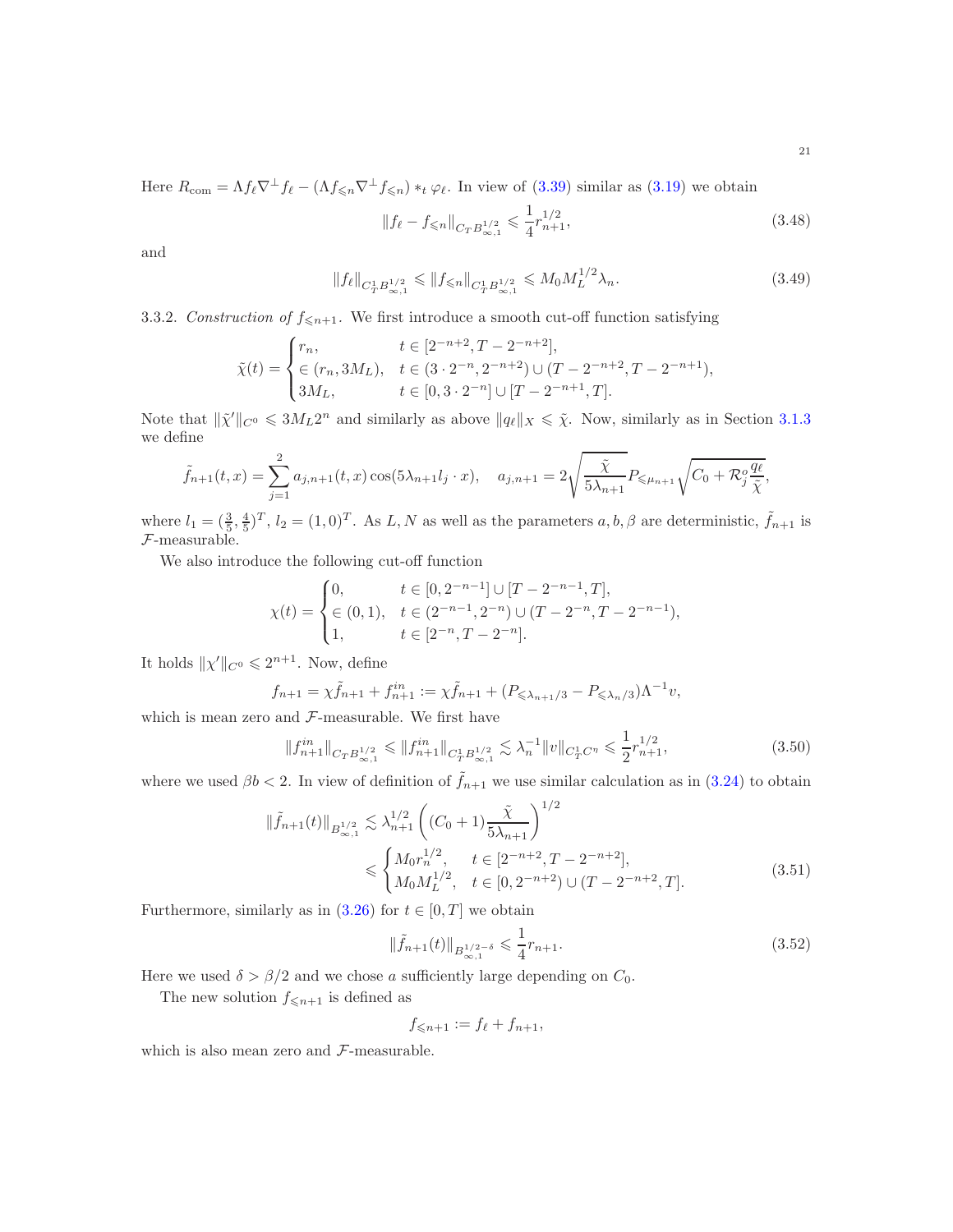3.3.3. *Inductive estimates for*  $f_{\leq n+1}$ . From construction we see that supp  $\widehat{f_{\leq n+1}} \subset \{ |k| \leq 6\lambda_{n+1} \}$ and  $f_{\leq n+1}(0) = P_{\leq \lambda_{n+1}/3} \Lambda^{-1} v(0)$  and  $f_{\leq n+1}(t) = P_{\leq \lambda_{n+1}/3} \Lambda^{-1} v(T)$ ,  $t \in [T - 2^{-n-1}, T]$ . We first prove [\(3.43\)](#page-19-2). Combining [\(3.50\)](#page-20-0), [\(3.48\)](#page-20-1) and [\(3.51\)](#page-20-2) we obtain for  $t \in (2^{-n+2}, T - 2^{-n+2})$ 

$$
||f_{\leq n+1}(t) - f_{\leq n}(t)||_{B^{1/2}_{\infty,1}} \leq ||f_{\ell} - f_{\leq n}||_{C_{t}B^{1/2}_{\infty,1}} + ||f_{n+1}(t)||_{B^{1/2}_{\infty,1}} \leq M_{0}r_{n}^{1/2} + r_{n+1}^{1/2}.
$$

Also combining [\(3.50\)](#page-20-0) and [\(3.48\)](#page-20-1) and [\(3.51\)](#page-20-2) we obtain for  $t \in (2^{-n-1}, 2^{-n+2}] \cup [T-2^{-n+2}, T-2^{-n-1})$ 

$$
||f_{\leq n+1}(t) - f_{\leq n}(t)||_{B^{1/2}_{\infty,1}} \leq ||f_{\ell} - f_{\leq n}||_{C_t B^{1/2}_{\infty,1}} + ||f_{n+1}(t)||_{B^{1/2}_{\infty,1}} \leq M_0 M_L^{1/2} + r_{n+1}^{1/2}.
$$

Also combining [\(3.50\)](#page-20-0) and [\(3.48\)](#page-20-1) we obtain for  $t \in [0, 2^{-n-1}] \cup [T - 2^{-n-1}, T]$ 

$$
||f_{\leq n+1}(t) - f_{\leq n}(t)||_{B^{1/2}_{\infty,1}} \leq ||f_{\ell} - f_{\leq n}||_{C_{t}B^{1/2}_{\infty,1}} + ||f_{n+1}(t)||_{B^{1/2}_{\infty,1}} \leq r_{n+1}^{1/2}.
$$

Thus [\(3.43\)](#page-19-2) holds. Moreover, we have

$$
||f_{\leqslant n+1}(t)||_{B^{1/2}_{\infty,1}} \leqslant N + \sum_{k=0}^{n} ||f_{\leqslant k+1}(t) - f_{\leqslant k}(t)||_{B^{1/2}_{\infty,1}}
$$
  

$$
\leqslant N + \sum_{k=0}^{n} (M_0 r_k^{1/2} + r_{k+1}^{1/2}) + \sum_{k=0}^{n} M_0 M_L^{1/2} 1_{t \in (2^{-k-1}, 2^{-k+2}] \cup [T-2^{-n+2}, T-2^{-n-1})}
$$
  

$$
\leqslant N + \sum_{k=0}^{n} (M_0 r_k^{1/2} + r_{k+1}^{1/2}) + 6M_0 M_L^{1/2}.
$$

Thus [\(3.38\)](#page-18-7) follows. [\(3.44\)](#page-19-3) and [\(3.46\)](#page-19-4) follow from [\(3.52\)](#page-20-3), [\(3.50\)](#page-20-0) and [\(3.48\)](#page-20-1). With [\(3.38\)](#page-18-7) at hand, we shall estimate the time derivative. We use similar calculation as in  $(3.27)$  to obtain

$$
\|\partial_t \tilde{f}_{n+1}\|_{C_T B^{1/2}_{\infty,1}} \leq (M_0 - 1)M_L^{1/2}\lambda_{n+1}.
$$

Thus  $(3.39)$  at level of  $n + 1$  follows from  $(3.49)$  and  $(3.50)$ . Moreover,  $(3.40)$  follows from similar argument as [\(3.8\)](#page-8-1).

3.3.4. *Inductive estimate for*  $q_{n+1}$ . The error term  $q_{n+1}$  is defined the same way as Section [3.1.5.](#page-12-0) First, we estimate each term for  $t \in [2^{-n}, T - 2^{-n}]$ . In this case the estimate of  $q_{n+1}$  is the same as Section [3.1.5](#page-12-0) and the only difference is that now have the following term:

$$
\|\Delta^{-1}\nabla\cdot\partial_t\mathcal{R}f_{n+1}^{in}\|_{C_TX}\lesssim \frac{\log\lambda_{n+1}}{\lambda_n}\|v\|_{C_T^1C^\eta}<\frac{1}{12}r_{n+1}.
$$

For  $t \in (2^{-n-1}, 2^{-n}) \cup (T - 2^{-n}, T - 2^{-n-1})$  we have the extra term  $\mathcal{R}(\tilde{f}_{n+1}(t)) \partial_t \chi$  and  $q_{n+1}^1 =$  $(1 - \chi^2)q_\ell$ . Then we have

$$
||q_{n+1}^1(t)||_X \leq \sup_{s \in [t-\ell,t]} ||q_n(s)||_X \leq ||q_n||_{C_T X},
$$

and

$$
\|\Delta^{-1}\nabla \cdot \mathcal{R}\tilde{f}_{n+1}(t)\partial_t \chi\|_X < \frac{1}{24}r_{n+1}.
$$

Moreover on  $t \in [0, 2^{-n-1}] \cup [T - 2^{-n-1}, T]$  we have  $\nabla q_{n+1} = \nabla q_{\ell} + R_{\text{com}} - \nabla \Lambda^{\gamma-1} f_{n+1}^{in} + \nabla q_N + \Lambda f_{n+1}^{in} \nabla^{\perp} f_{\ell} + \Lambda f_{\ell} \nabla^{\perp} f_{n+1}^{in} + \Lambda f_{n+1}^{in} \nabla^{\perp} f_{n+1}^{in} - \partial_t \mathcal{R} f_{n+1}^{in}$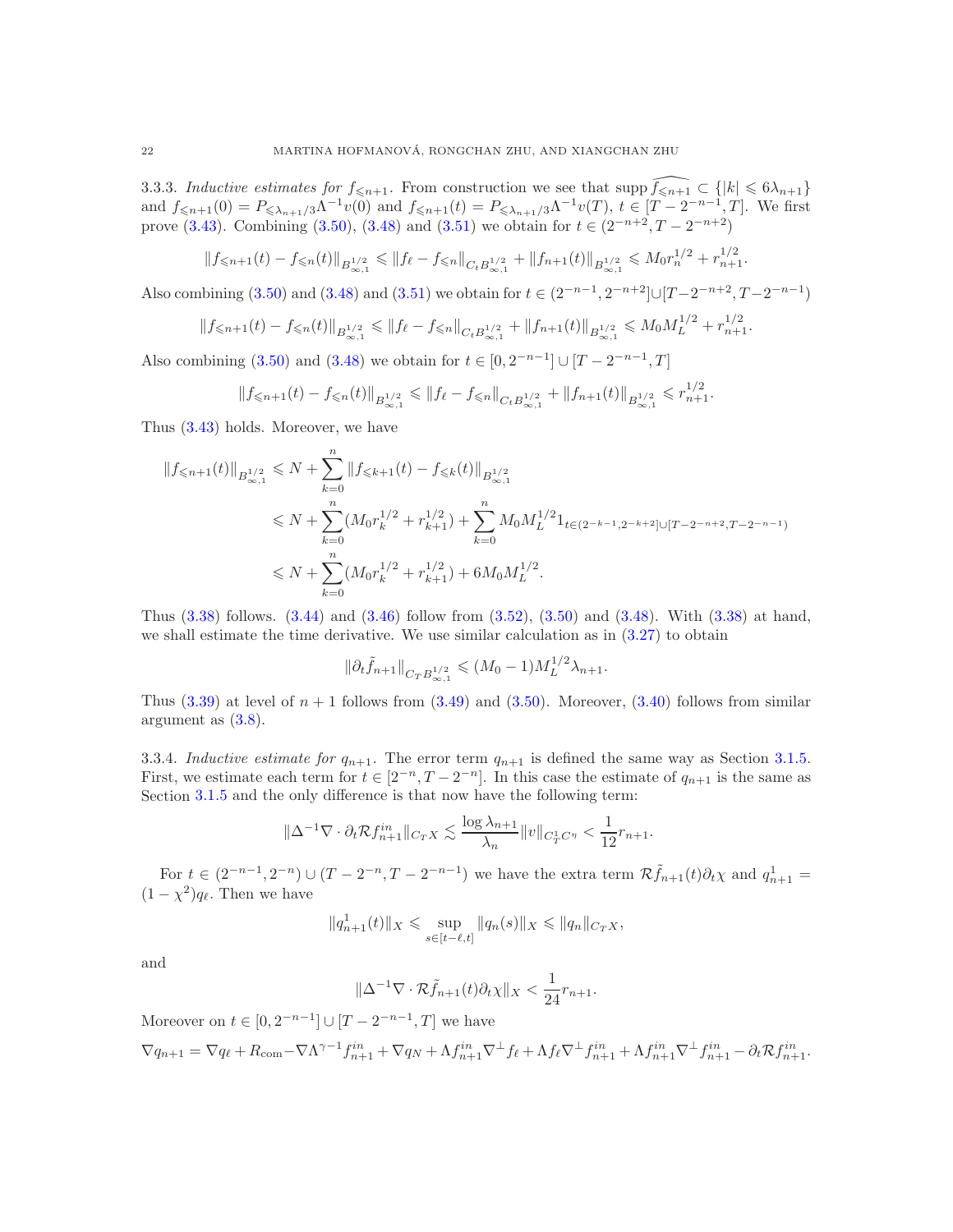Except for the first term, the other ones could be bounded by the previous argument. Thus we deduce

$$
||q_{n+1}^1(t)||_X \leq r_{n+1} + \sup_{s \in [t-\ell,t]} ||q_n(s)||_X.
$$

<span id="page-22-0"></span>Hence  $(3.45)$ ,  $(3.41)$  and  $(3.42)$  hold.

3.4. Coming down from infinity. The universality of the bound [\(3.16\)](#page-9-5) in Theorem [3.2](#page-9-1) and [\(3.35\)](#page-18-4) in Theorem [3.4](#page-18-0) has an interesting consequence: a coming down from infinity with respect to the initial condition and the perturbation of the system. In particular, we can construct solutions which completely forget the initial condition and are bounded independently of the perturbation  $\zeta$ .

<span id="page-22-3"></span>Corollary 3.8. Let  $T \geq 4$ ,  $\varepsilon > 0$ ,  $\delta > 0$  and let  $\theta_0 \in C^{\eta}$  **P**-a.s. be *F*-measurable and with zero *mean* **P**-a.s. There exist infinitely many F-measurable solutions  $\theta$  to [\(3.1\)](#page-6-2) such that  $\theta(t)$ ,  $t \geq T$ , is *independent of*  $\theta_0$  *and* 

<span id="page-22-4"></span>
$$
\|\theta\|_{C_b([T,\infty),B_{\infty,1}^{-1/2-\delta})} \leq \varepsilon.
$$
\n(3.53)

The prescribed bound [\(3.53\)](#page-22-4) holds independently of the size of  $(\theta_0, \zeta) \in C^{\eta} \times C^{-2+\kappa}$ . Accordingly, the result can be applied to possibly unbounded sequences  $\zeta_n$ ,  $\theta_{0,n}$ ,  $n \in \mathbb{N}$ , to obtain a sequence of solutions  $\theta_n$  which is bounded in  $C_b([T,\infty);B_{\infty,1}^{-1/2-\delta})$ . The result is sharp in the sense that convergence of solutions in  $H^{-1/2}$  would already permit to pass to the limit in the nonlinear term in the equation, leading to a contradiction if the data  $\zeta_n$  or  $\theta_{0,n}$  did not converge.

## 4. STATIONARY SOLUTIONS

<span id="page-22-2"></span><span id="page-22-1"></span>4.1. Ergodic stationary solutions. In this section we are concerned with the long time behavior, existence of stationary solutions and their ergodic structure. Since non-uniqueness was shown in the previous section, the Markov semigroups given for a bounded measurable function  $\varphi$  on  $B_{\infty,1}^{-1/2}$ by

$$
P_t \varphi(\theta_0) = \mathbf{E}[\varphi(\theta(t, \theta_0))]
$$

are not well defined. Therefore, we work in the framework of stationarity understood with respect to shifts on trajectories. More precisely, let  $\mathcal{T} := C(\mathbb{R}; B_{p,1}^{-1/2}) \times C(\mathbb{R}; B_{p,p}^{-2+\kappa})$  for some  $2 \leqslant p < \infty$ , and  $\kappa > 0$  be the trajectory space and let  $S_t$ ,  $t \in \mathbb{R}$ , be the shift on trajectories, i.e.

$$
S_t(\theta,\zeta)(\cdot) = (\theta,\zeta)(\cdot+t), \quad t \in \mathbb{R}, \quad (\theta,\zeta) \in \mathcal{T}.
$$

We formulate the notion of stationary solution. Here and in the sequel,  $\zeta$  represents the noise part in [\(3.1\)](#page-6-2), i.e.  $\zeta = \Lambda^{\alpha} \xi$  for a spatial white noise  $\xi$  with  $0 < \alpha < 1-3\kappa$ . In order to construct stationary solutions we first note that by a straightforward modification of Theorem [3.2](#page-9-1) we can also construct solutions to the initial value problem starting from  $\theta_0$  at time  $-S$  for any  $S \geqslant 0$ . Furthermore, these solutions can be regarded as trajectories in T by setting  $(\theta, \zeta)(t) = (\theta, \zeta)(-S + 4)$  for  $t \le -S + 4$ . Note that with the latter extension to trajectories on R we lose the initial value at time  $-S$ , however, that is irrelevant for the construction of stationary solutions below. We made this choice in order to be able to apply the bound  $(3.17)$  uniformly on R.

**Definition 4.1.** *We say that*  $((\Omega, \mathcal{F}, P), \theta, \xi)$  *is a stationary solution to* [\(1.1\)](#page-1-1) *provided it satisfies* [\(1.1\)](#page-1-1) *in the analytically weak sense on*  $(-\infty, \infty)$ *, more precisely* 

$$
\langle \theta(t), \psi \rangle + \int_s^t \frac{1}{2} \langle \Lambda^{-1/2} \theta, \Lambda^{1/2} [\mathcal{R}^\perp \cdot, \nabla \psi] \theta \rangle \mathrm{d}r
$$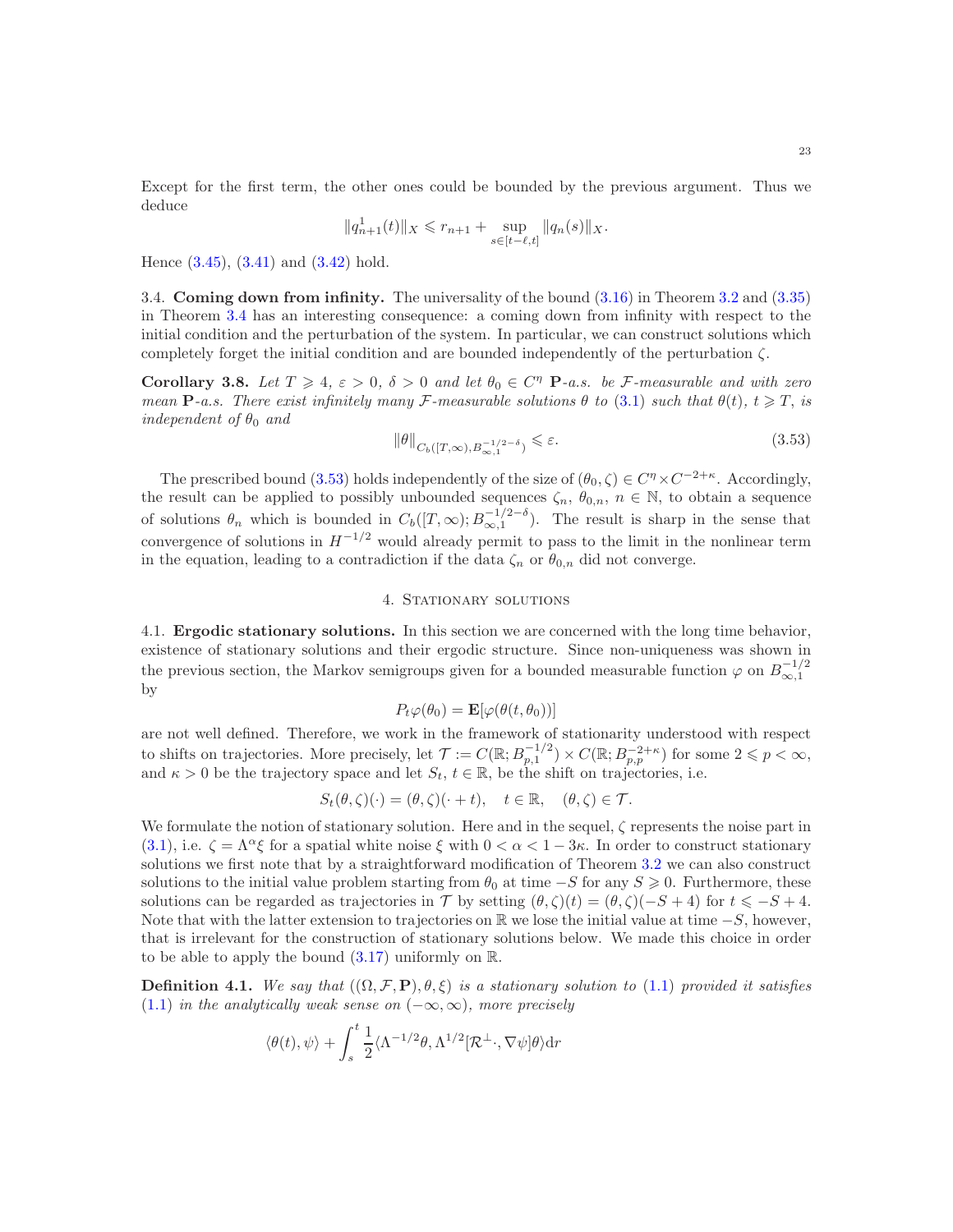$$
= \langle \theta(s), \psi \rangle + \int_s^t \langle \zeta - \nu \Lambda^\gamma \theta, \psi \rangle dr, \quad \forall \psi \in C^\infty(\mathbb{T}^2), \ t \geq s.
$$

*and its law is shift invariant, that is,*

$$
\mathcal{L}[S_t(\theta,\zeta)] = \mathcal{L}[\theta,\zeta] \quad \text{for all} \quad t \in \mathbb{R}.
$$

As the next step, we show that the convex integration solutions from Section [3](#page-6-1) generate stationary solutions. These solutions are obtained as limits of ergodic averages from a Krylov–Bogoliubov argument.

<span id="page-23-0"></span>Theorem 4.2. Let  $\theta$  be a solution starting from  $\theta_0$  at time  $-S$  for  $S \geq 4$  and such that  $\mathbb{E}[\|\theta_0\|_{C^{\eta}}^m] \leq$  $\infty$  *for any*  $m \geqslant 1$ . Then there exists a sequence  $T_n \to \infty$  and a stationary solution  $((\tilde{\Omega}, \tilde{\mathcal{F}}, \tilde{\mathbf{P}}), \tilde{\theta}, \tilde{\zeta})$ *to* [\(3.1\)](#page-6-2) *such that for some*  $\tau \geq 0$ 

$$
\frac{1}{T_n} \int_0^{T_n} \mathcal{L}[S_{t+\tau}(\theta,\zeta)] \mathrm{d}t \to \mathcal{L}[\tilde{\theta},\tilde{\zeta}]
$$

*weakly in the sense of probability measures on*  $\mathcal T$  *as*  $n \to \infty$ *. Moreover, it holds true for some*  $m \in \mathbb N$ *and some*  $\delta \in (0,1)$ 

<span id="page-23-2"></span>
$$
\tilde{\mathbf{E}}\left[\left\|\tilde{\theta}\right\|_{C_b(\mathbb{R};B_{\infty,1}^{-1/2+\delta})}+\left\|\tilde{\theta}\right\|_{C_b^{1-\delta}(\mathbb{R};B_{\infty,1}^{-3/2-\delta})}\right] \lesssim 1+\mathbf{E}[\left\|\theta_0\right\|_{C^{\eta}}^m].\tag{4.1}
$$

*Proof.* Using [\(3.17\)](#page-9-6) and the construction we know that there exists  $\delta \in (0,1)$  and  $m \in \mathbb{N}$  so that

$$
\mathbf{E}\left[\|\theta\|_{C_b(\mathbb{R};B_{\infty,1}^{-1/2+\delta})} + \|\theta\|_{C_b^{1-\delta}(\mathbb{R};B_{\infty,1}^{-3/2-\delta})}\right] \lesssim 1 + \mathbf{E}[\|\theta_0\|_{C^{\eta}}^m],\tag{4.2}
$$

For  $T \geq 0$  and  $\tau \geq 0$  we define the ergodic average as the probability measure on  $\mathcal T$ 

<span id="page-23-1"></span>
$$
\nu_{\tau,T} := \frac{1}{T} \int_0^T \mathcal{L}[S_{t+\tau}(\theta,\zeta)] \mathrm{d}t,
$$

and we show that the family  $\nu_{\tau,T}$ ,  $T \ge 0$ , is tight. To this end, we define for  $R > 0$  and  $\kappa > 0$ 

$$
B_R := \Big\{ g = (g_1, g_2) \in \mathcal{T}; \, \|g_1\|_{C_b^{1-\delta}(\mathbb{R}; B_{\infty, 1}^{-3/2-\delta})} + \|g_1\|_{C_b(\mathbb{R}; B_{\infty, 1}^{-1/2+\delta})} + \|g_2\|_{C_b^{\kappa}(\mathbb{R}; B_{p, p}^{-2+2\kappa})} \leq R \Big\},
$$

which is relatively compact in  $\mathcal{T}$ . Then we use  $(4.2)$  and  $\mathbf{E}[\|\zeta\|_{B^{-2+2\kappa}_{p,p}}] \lesssim \mathbf{E}[\|\xi\|_{B^{-1-\kappa}_{p,p}}]$  to have

$$
\nu_{\tau,T}(B_R^c) = \left(\frac{1}{T} \int_0^T \mathcal{L}[S_{t+\tau}(\theta,\zeta)] \mathrm{d}t\right) (B_R^c)
$$
  
\$\leqslant \frac{1}{RT} \int\_0^T \mathbf{E} \left[ \left\|\theta(t+\tau+\cdot)\right\|\_{C\_b^{1-\delta}(\mathbb{R};B\_{\infty,1}^{-3/2-\delta})} + \left\|\theta(t+\tau+\cdot)\right\|\_{C\_b(\mathbb{R};B\_{\infty,1}^{-1/2+\delta})} + \left\|\zeta\right\|\_{B\_{p,p}^{-2+2\kappa}} \right] \mathrm{d}t\$  
\$\leqslant \frac{C(\theta\_0)}{R}\$.}

So for  $\tau \geq 0$  the measures  $\nu_{\tau,T-\tau}$ ,  $T \geq 0$ , are tight on  $\tau$  and hence there is a weakly converging subsequence, i.e. there is a subsequence  $T_n \to \infty$  and  $\nu \in \mathcal{P}(\mathcal{T})$  such that  $\nu_{\tau,T_n-\tau} \to \nu$  weakly in P(T). By a similar argument as in [\[BFH20e,](#page-29-22) Lemma 5.2] we know that for all  $\tau \geq 0$ ,  $\nu_{\tau,T_n-\tau} \to$ ν weakly in  $\mathcal{P}(\mathcal{T})$ , i.e. ν is independent of the choice of  $\tau$ . Furthermore, we take a sequence  $\tau_m \to \infty$  and consider  $\nu_{\tau_m,T_n-\tau_m}$ ,  $m,n \in \mathbb{N}$ . Denote by d the metric on  $\mathcal{P}(\mathcal{T})$  metrizing the weak convergence. For  $m \in \mathbb{N}$  we could find  $n(m)$  such that  $d(\nu_{\tau_m,T_{n(m)}-\tau_m},\nu) < \frac{1}{m}$ . Hence, it follows that  $\nu_{\tau_m,T_{n(m)}-\tau_m} \to \nu$  weakly in  $\mathcal{P}(\mathcal{T})$ , as  $m \to \infty$ .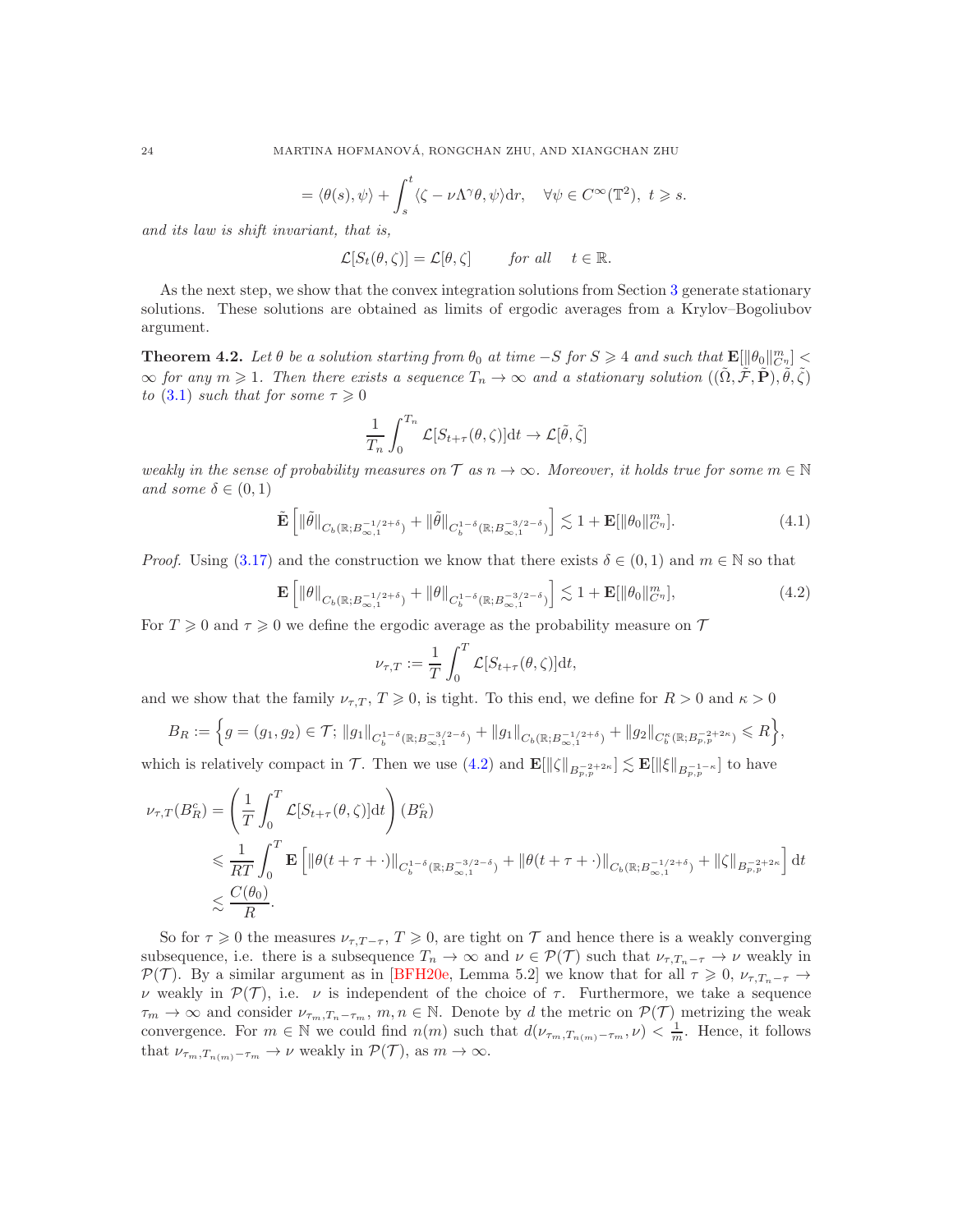Define for every  $T \geq 0$  the set

$$
A_T = \left\{ (\theta, \zeta) \in \mathcal{T}; \ \langle \theta(t), \psi \rangle + \int_s^t \frac{1}{2} \langle \Lambda^{-1/2} \theta, \Lambda^{1/2} [\mathcal{R}^\perp, \nabla \psi] \theta \rangle \mathrm{d}r \right\}
$$

$$
= \langle \theta(s), \psi \rangle + \int_s^t \langle \zeta - \nu \Lambda^\gamma \theta, \psi \rangle \mathrm{d}r, \quad \forall \psi \in C^\infty(\mathbb{T}^2), \ t \geqslant s \geqslant -T \right\}
$$

Since  $(\theta, \zeta)$  in the statement of the theorem satisfies the equation, we have for all  $t \geq 0$  and  $\tau \geq T+4$ 

$$
\mathcal{L}[S_{t+\tau}(\theta,\zeta)](A_T) = 1.
$$

Hence, for m large enough,  $\nu_{\tau_m,T_{n(m)}-\tau_m}(A_T) = 1$ . By Skorokhod theorem, we find a probability space  $(\tilde{\Omega}, \tilde{\mathcal{F}}, \tilde{\mathbf{P}})$  and on it a sequence of random variables  $(\tilde{\theta}^m, \tilde{\zeta}^m)$ ,  $m \in \mathbb{N}$ , such that  $\mathcal{L}[\tilde{\theta}^m, \tilde{\zeta}^m] =$  $\nu_{\tau_m,T_{n(m)}-\tau_m}$  and  $(\tilde{\theta}^m,\tilde{\zeta}^m)$  satisfy equation  $(3.1)$  on  $[-T,\infty)$ . Moreover, there is a random variable  $(\tilde{\theta}, \tilde{\zeta})$  having the law  $\mathcal{L}[\tilde{\theta}, \tilde{\zeta}] = \nu$  so that

$$
(\tilde{\theta}^m, \tilde{\zeta}^m) \to (\tilde{\theta}, \tilde{\zeta}) \qquad \tilde{\mathbf{P}}\text{-a.s. in } \mathcal{T}.
$$

Thus, we can pass to the limit in the equation to deduce that  $\nu$  is a law of a solution on  $[-T,\infty)$ for every  $T \geqslant 0$ .

As a consequence of the same argument as in [\[BFH20e,](#page-29-22) Lemma 5.2] we deduce that the limit probability measure  $\nu$  is shift invariant in the desired sense, i.e. for all  $G \in C_b(\mathcal{T})$  and all  $r \in \mathbb{R}$ 

$$
\int_{\mathcal{T}} G \circ S_r(\theta, \zeta) d\nu(\theta, \zeta) = \int_{\mathcal{T}} G(\theta, \zeta) d\nu(\theta, \zeta).
$$

It remains to observe that [\(4.1\)](#page-23-2) follows from a lower-semicontinuity argument, equality of laws and [\(4.2\)](#page-23-1)

$$
\tilde{\mathbf{E}}\left[\|\tilde{\theta}\|_{C_b(\mathbb{R};B_{\infty,1}^{-1/2+\delta})} + \|\tilde{\theta}\|_{C_b^{1-\delta}(\mathbb{R};B_{\infty,1}^{-3/2-\delta})}\right] \n\leq \liminf_{n \to \infty} \tilde{\mathbf{E}}\left[\|\tilde{\theta}^n\|_{C_b(\mathbb{R};B_{\infty,1}^{-1/2+\delta})} + \|\tilde{\theta}^n\|_{C_b^{1-\delta}(\mathbb{R};B_{\infty,1}^{-3/2-\delta})}\right] \n= \liminf_{n \to \infty} \frac{1}{T_n} \int_0^{T_n} \mathbf{E}\left[\|S_{s+\tau}\theta\|_{C_b(\mathbb{R};B_{\infty,1}^{-1/2+\delta})} + \|S_{s+\tau}\theta\|_{C_b^{1-\delta}(\mathbb{R};B_{\infty,1}^{-3/2-\delta})}\right] ds \leq C(\theta_0).
$$
\n
$$
\Box
$$

## <span id="page-24-0"></span>Corollary 4.3. *There are infinitely many non-Gaussian stationary solutions.*

*Proof.* By [\(3.15\)](#page-8-7) we know that the solution  $\theta$  obtained in Theorem [3.2](#page-9-1) extended to R as explained above satisfies

$$
\|\theta - P_{\leq \lambda_0/3} \theta_0\|_{C_b(\mathbb{R}; B_{\infty,1}^{-1/2-\delta})} \leq \varepsilon.
$$

Then for a deterministic  $\theta_0$  with only finitely many non-zero Fourier modes we could choose  $\lambda_0$  large enough such that  $P_{\leq \lambda_0/3}\theta_0 = \theta_0$  and consequently  $\nu_{\tau,T-\tau}(\theta : ||\theta - \theta_0||_{C_b(\mathbb{R};B_{\infty,1}^{-1/2-\delta})} \leq \varepsilon) = 1$ . This implies that  $\tilde{\theta}^n$  in the proof of Theorem [4.2](#page-23-0) satisfies  $\tilde{P}$ -a.s.

$$
\|\tilde{\theta}^n-\theta_0\|_{C_b(\mathbb{R};B_{\infty,1}^{-1/2-\delta})}\leqslant\varepsilon.
$$

Taking the limit we obtain by lower-semicontinuity  $\tilde{P}$ -a.s.

$$
\|\tilde{\theta} - \theta_0\|_{C_b(\mathbb{R};B_{\infty,1}^{-1/2-\delta})} \leq \varepsilon.
$$

.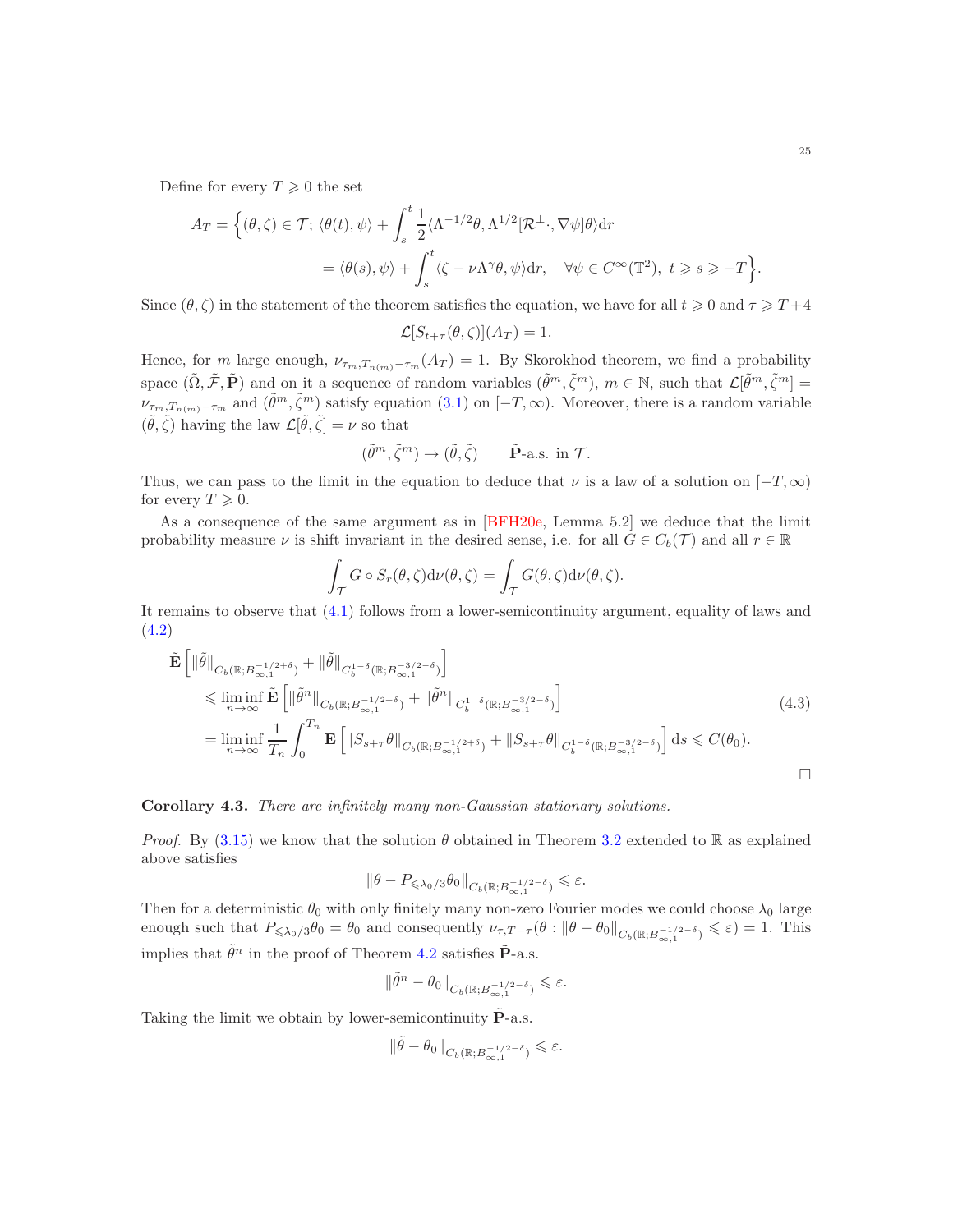Hence, we can choose different deterministic  $\theta_0$  such that the corresponding stationary solution lives in different balls with respect to the  $C_b(\mathbb{R}; B_{\infty,1}^{-1/2-\delta})$ -norm. Hence there exist infinitely many stationary solutions and the solution is not Gaussian by the same arguments as in the proof of Theorem [3.2.](#page-9-1)

**Definition 4.4.** *A stationary solution*  $((\Omega, \mathcal{F}, P), \theta, \zeta)$  *is ergodic provided* 

$$
\mathcal{L}[\theta, \zeta](B) = 1
$$
 or  $\mathcal{L}[\theta, \zeta](B) = 0$  for all  $B \subset \mathcal{T}$  Borel and shift invariant.

**Remark 4.5.** Note that our notion of ergodicity of a solution  $((\Omega, \mathcal{F}, P), \theta, \zeta)$  coincides with the ergodicity of the dynamical system

$$
(\mathcal{T},\mathcal{B}(\mathcal{T}), (S_t,t\in\mathbb{R}),\mathcal{L}[\theta,\zeta]),
$$

see e.g. [\[DPZ96,](#page-30-25) Chapter 1]. In the Markovian framework, ergodicity of  $(\theta, \zeta)$  in particular implies ergodicity of the projection  $\mu = \mathcal{L}[\theta] \circ \pi_0^{-1}$ , with  $\pi_0 : C(\mathbb{R}; B_{p,1}^{-1/2}) \to B_{p,1}^{-1/2}$  is the projection onto  $t = 0$ , with respect to the corresponding Markov semigroup, cf. [\[DPZ96,](#page-30-25) Chapter 3].

By a general result applied also in [\[BFH20e,](#page-29-22) [FFH21\]](#page-30-22) and using Theorem [4.2](#page-23-0) we obtain the following.

<span id="page-25-0"></span>**Theorem 4.6.** *There exist*  $K > 0$  *and an ergodic stationary solution*  $((\Omega, \mathcal{F}, P), \theta, \zeta)$  *satisfying for some*  $\delta \in (0, 1)$ 

<span id="page-25-2"></span>
$$
\mathbf{E}\left[\left\|\theta\right\|_{C_b\left(\mathbb{R};B_{\infty,1}^{-1/2+\delta}\right)}+\left\|\theta\right\|_{C_b^{1-\delta}\left(\mathbb{R};B_{\infty,1}^{-3/2-\delta}\right)}\right] \leqslant K,\tag{4.4}
$$

*and for a given deterministic*  $\theta_0$  *with only finitely many non-zero Fourier modes it holds*  $P$ -*a.s.* 

<span id="page-25-3"></span>
$$
\|\theta - \theta_0\|_{C_b(\mathbb{R}; B_{\infty,1}^{-1/2-\delta})} \leq 1.
$$
\n(4.5)

*In particular, there are infinitely many non-Gaussian ergodic solutions.*

*Proof.* In view of Theorem [4.2,](#page-23-0) this is a consequence of the classical Krein–Milman argument. More precisely, it is enough to note that the set of all laws of stationary solutions satisfying [\(4.4\)](#page-25-2) and [\(4.5\)](#page-25-3) is non-empty, convex, tight and closed which follows from the same argument as the proof of Theorem [4.2](#page-23-0) and Corollary [4.3.](#page-24-0) Hence there exist an extremal point. By a classical contradiction argument, one shows that it is the law of an ergodic stationary solution. Also [\(4.5\)](#page-25-3) implies that the law is not Gaussian by the same argument as the proof of Theorem [3.2.](#page-9-1) Non-uniqueness is achieved by choosing different  $\theta_0$ .

In Section [4.2,](#page-26-0) namely in Theorem [4.9,](#page-27-2) we construct infinitely many steady state solutions. These are particular examples of stationary solutions whose trajectories are constant in time. At this point, we are not able to say whether the stationary solutions from Theorem [4.2](#page-23-0) are time dependent. However, we can deduce that time dependent stationary solutions exist and are non-unique.

<span id="page-25-1"></span>Corollary 4.7. *It holds*

- *(1) Steady state solutions are not ergodic.*
- *(2) There exist time dependent stationary solutions.*

*Proof.* Let  $\theta \in C(\mathbb{R}; B^{-1/2}_{\infty,1})$  **P**-a.s. be an arbitrary steady state solution, not necessarily constructed  $\infty,1$ by Theorem [4.9.](#page-27-2) For every Borel set  $B \subset B^{-1/2}_{\infty,1}$ ,  $C(\mathbb{R};B) \times C(\mathbb{R};B^{-2+\kappa}_{p,p}) \subset \mathcal{T}$  is a shift invariant Borel set in  $\mathcal{T}$ . Hence, it is enough to find such a  $B \subset B^{-1/2}_{\infty,1}$  so that  $\mathbf{P} \circ \theta^{-1}(C(\mathbb{R};B)) \in (0,1)$ . Since  $\theta$  satisfies the equation in the analytically weak sense, it follows that  $\theta$  is not a.s. constant.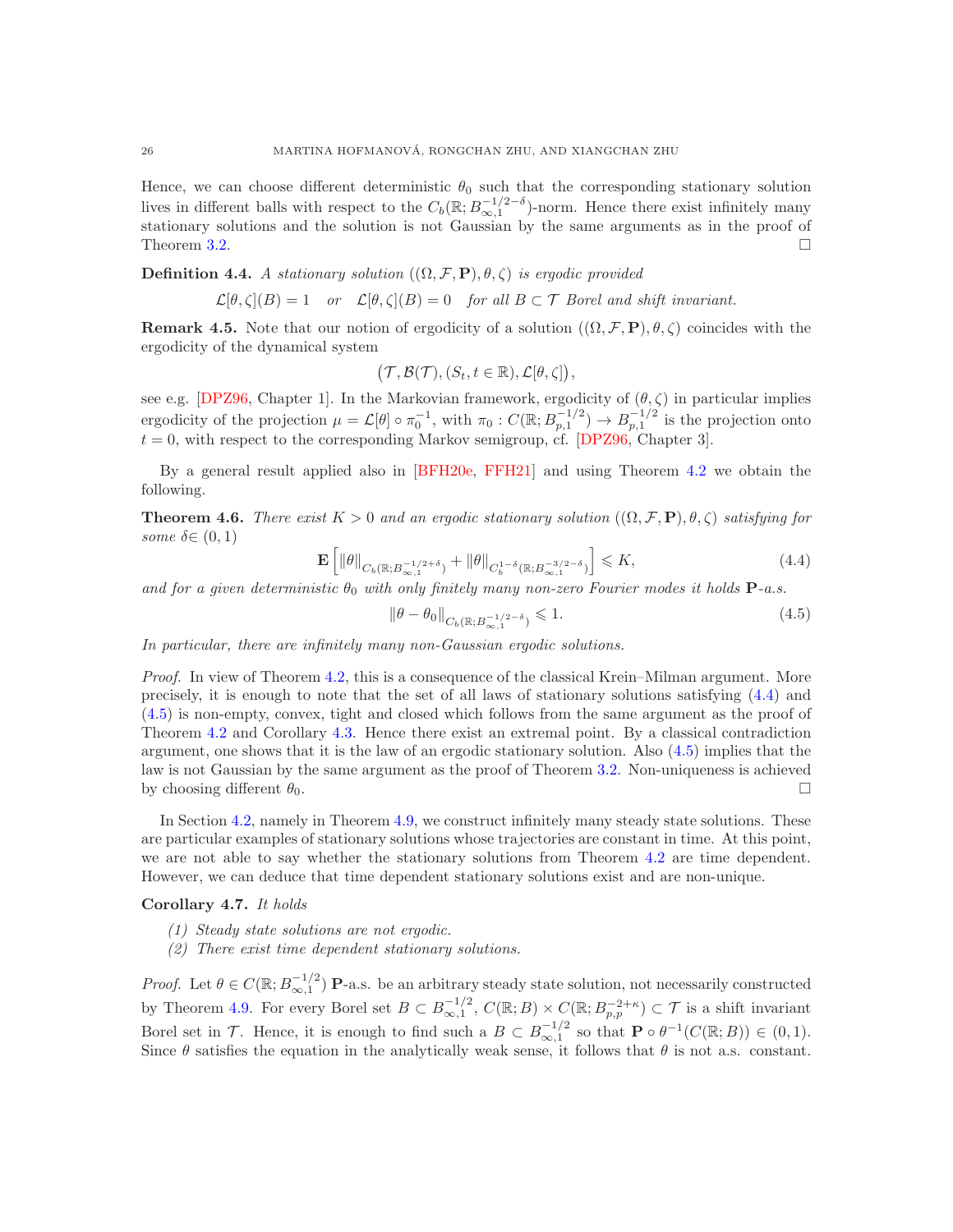27

Hence there is  $k \in \mathbb{Z}^2$  so that  $\hat{\theta}(k)$  is not a.s. a constant and consequently there exists  $K \in \mathbb{R}$  so that

$$
\mathbf{P}(\hat{\theta}(k) > K) \in (0, 1).
$$

Setting  $B = \{g \in B^{-1/2}_{\infty,1}; \hat{g}(k) > K\}$  implies the first claim.

Since there exists at least one ergodic stationary solution, it must therefore be time dependent. Hence the second claim follows.  $\Box$ 

So far we have seen that the long time behavior of solutions sensitively depends on the initial condition and there exist multiple ergodic stationary solutions. The natural question is then whether the so-called ergodic hypothesis is valid for a solution  $((\Omega, \mathcal{F}, P), \theta, \zeta)$ , namely, whether the limit of the ergodic averages

<span id="page-26-1"></span>
$$
\lim_{T \to \infty} \frac{1}{T} \int_0^T F(\theta(t)) dt
$$
\n(4.6)

exists for any bounded continuous functional F on  $B_{p,1}^{-1/2}$  and is given by an ensemble average with respect to a certain probability measure.

If  $((\Omega, \mathcal{F}, P), \theta, \zeta)$  is an ergodic stationary solution then the desired a.s. convergence as well as convergence in  $L^1(\Omega)$  is a consequence of Birkhoff–Khinchin's ergodic theorem (see [\[Kol91,](#page-30-26) Chapter 39]) and the limit [\(4.6\)](#page-26-1) is identified with the ensemble average

$$
\mathbf{E}[F(\theta(0))] = \int_{B_{p,1}^{-1/2}} F \mathrm{d}\mu,
$$

where  $\mu = \mathcal{L}[\theta] \circ \pi_0^{-1}$  with  $\pi_0 : C(\mathbb{R}; B_{p,1}^{-1/2}) \to B_{p,1}^{-1/2}$  is the projection onto  $t = 0$ .

Nevertheless, for a general (non-stationary) solution it is not even clear whether the limit [\(4.6\)](#page-26-1) exists. Recall that for our convex integration solution we could obtain existence of a converging subsequence for probability measures associated to the ergodic averages. The ergodic hypothesis then boils down to the question whether all subsequences converge to the same limit, in other words, whether there is a unique stationary solution generated by the ergodic averages.

<span id="page-26-0"></span>4.2. Steady state solutions. In this section we are concerned with steady state solutions, i.e. solutions independent of time. The construction in this case is much simpler as there is no time mollification in each iteration step. Additionally, there are no error terms coming from the initial and terminal condition and the time derivative and we can start iteration simply from  $f_{\leq 0} = 0$ . During each step we do not need the cut-off functions  $\tilde{\chi}$ ,  $\chi$ . We only formulate the main iteration result and the main theorem, the proofs follow the lines of Section [3.](#page-6-1)

<span id="page-26-4"></span>**Proposition 4.8.** *Let*  $L \geq 1$  *and assume* [\(3.3\)](#page-7-3)*. There exists a choice of parameters*  $a, b, \beta$  *such that the following holds true: Let*  $(f_{\leq n}, q_n)$  *for some*  $n \in \mathbb{N}_0$  *be an F*-measurable stationary solution *to* [\(3.5\)](#page-7-1) *such that the frequencies of*  $f_{\leq n}$ ,  $q_n$  *are localized to*  $\leq 6\lambda_n$  *and*  $\leq 12\lambda_n$ *, respectively, and* 

<span id="page-26-2"></span>
$$
||f_{\leqslant n}||_{B^{1/2}_{\infty,1}} \leqslant 3M_0 M_L^{1/2}
$$
\n(4.7)

*for a constant*  $M_0$  *independent of*  $a, b, \beta, M_L$ *, and* 

<span id="page-26-3"></span>
$$
||q_n||_X \leqslant r_n. \tag{4.8}
$$

*Then there exists an*  $\mathcal{F}\text{-}measurable stationary (f_{\leq n+1}, q_{n+1}) which solves (3.5) with n replaced by n+$  $\mathcal{F}\text{-}measurable stationary (f_{\leq n+1}, q_{n+1}) which solves (3.5) with n replaced by n+$  $\mathcal{F}\text{-}measurable stationary (f_{\leq n+1}, q_{n+1}) which solves (3.5) with n replaced by n+$ 1 *and such that the frequencies of*  $f_{\leq n+1}, q_{n+1}$  *are localized to*  $\leq 6\lambda_{n+1}$  *and*  $\leq 12\lambda_{n+1}$ *, respectively, and*

$$
||f_{\leq n+1} - f_{\leq n}||_{B^{1/2}_{\infty,1}} \leqslant M_0 r_n^{1/2},
$$
\n(4.9)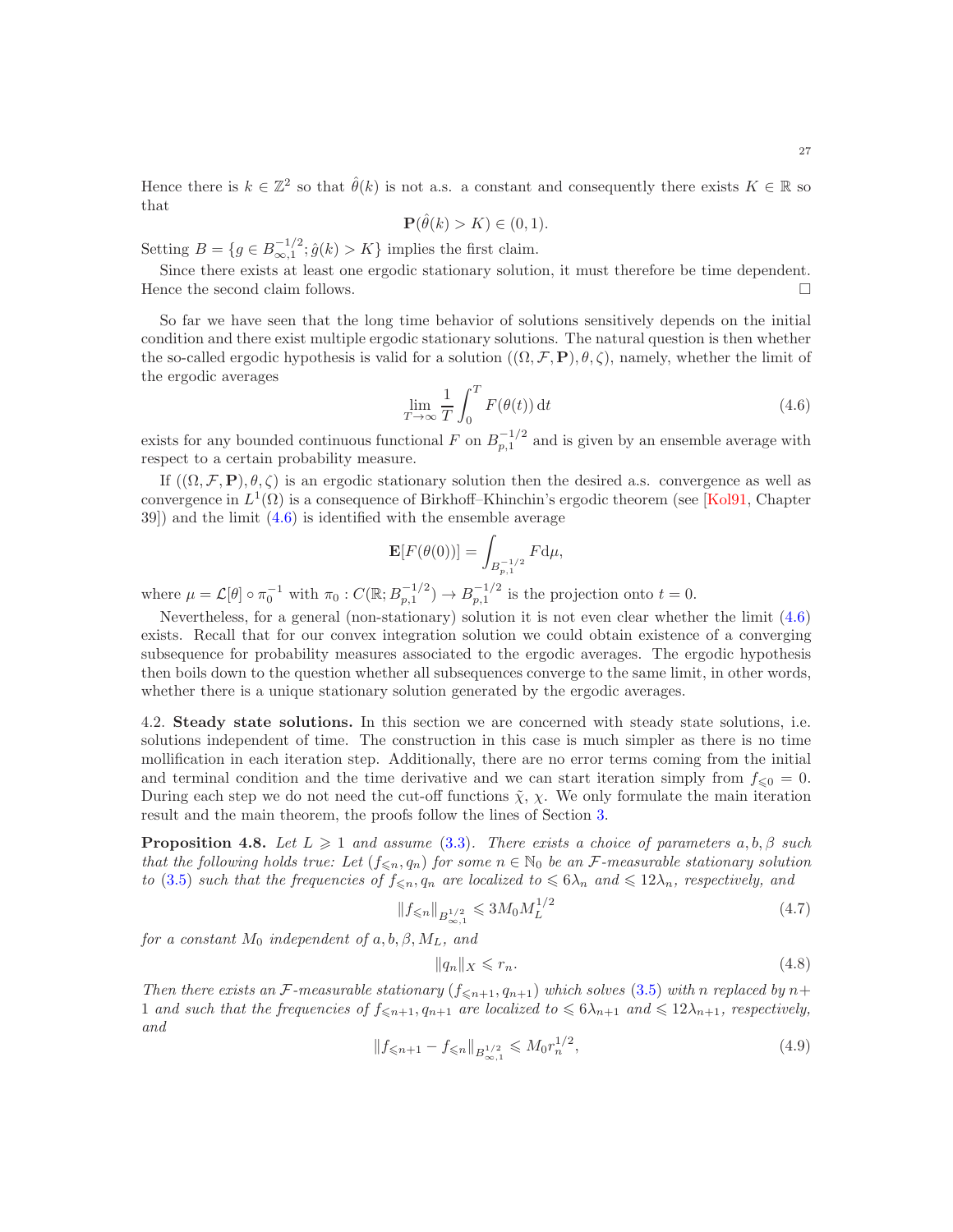$$
||q_{n+1}(t)||_X \leqslant r_{n+1}.\tag{4.10}
$$

*Consequently,*  $(f_{\leq n+1}, q_{n+1})$  *obeys* [\(4.7\)](#page-26-2)*, at the level*  $n+1$ *. Moreover, for any*  $\varepsilon > 0, \delta > \beta/2$  *we could choose* a *large enough depending on*  $M_L$ ,  $C_0$  *such that* 

$$
||f_{\leq n+1} - f_{\leq n}||_{B^{1/2-\delta}_{\infty,1}} \leq \varepsilon/2^{n+1}.
$$
\n(4.11)

The iteration is initiated by letting  $f_{\leq 0} = 0$ . Then we obtain from [\(3.5\)](#page-7-1)

$$
\nabla q_0 = \mathcal{R}\Lambda^{-1+\alpha} P_{\leq \lambda_0} \xi,
$$

which implies that

$$
||q_0||_X \lesssim L = M_L.
$$

Consequently,  $(f_{\leq 0}, q_0)$  obeys [\(4.7\)](#page-26-2) and [\(4.8\)](#page-26-3) at the level 0.

By a repeated application of Proposition [4.8](#page-26-4) we deduce the following result.

<span id="page-27-2"></span>Theorem 4.9. *There exists an* F*-measurable steady state analytically weak solution* θ *to* [\(3.1\)](#page-6-2) which belongs to  $B^{-1/2}_{\infty,1}$  **P**-a.s. Moreover, for any  $\varepsilon > 0$  we can find an F-measurable steady state *analytically weak solution*  $\theta$  *such that*  $\|\theta\|_{B^{-1/2-\delta}_{\infty,1}} \leq \varepsilon$ . *This also implies that the law of the solution is not Gaussian. There are infinitely many such solutions* θ*. In particular, this gives infinitely many steady state solutions to the corresponding elliptic and wave equation.*

*Proof.* Most of the proof is similar as the above. Let us only discuss non-uniqueness. The formula for f reads as

$$
f = \sum_{n=0}^{\infty} \sum_{j=1}^{2} 2\sqrt{\frac{r_n}{5\lambda_{n+1}}} \left( P_{\leq \mu_{n+1}} \sqrt{C_0 + \mathcal{R}_j^o \frac{q_n}{r_n}} \right) \cos(5\lambda_{n+1} l_j \cdot x).
$$

<span id="page-27-0"></span>This readily implies that the solution is not unique by choosing different  $C_0$ , because this is an almost explicit Fourier series.

## 5. Extensions to other singular models

We revisit some of the other systems where convex integration yields existence of non-unique solutions. It turns out that the results also apply to certain irregular spatial perturbations. In particular, we focus on fractional Navier–Stokes system in  $d = 3$  and the power law Navier–Stokes system in  $d \geq 3$ . In these cases, we are able to treat spatial perturbations  $\zeta$  of regularity  $C^{-1+\kappa}$ for any  $\kappa > 0$ . The stronger requirement on regularity of  $\zeta$  compared to our results on the SQG equation comes from the fact, that the error term now only gains one derivative whereas for the SQG equation it gained two.

<span id="page-27-1"></span>5.1. Fractional Navier–Stokes equation. Let us consider the fractional Navier–Stokes equations on  $\mathbb{T}^3$ . The equations govern the time evolution of the fluid velocity u and read as

<span id="page-27-3"></span>
$$
\partial_t u + \operatorname{div}(u \otimes u) + \nabla P = -(-\Delta)^\gamma u + \zeta,
$$
  
\n
$$
\operatorname{div} u = 0,
$$
  
\n
$$
u(0) = u_0.
$$
\n(5.1)

Here P is the associated pressure,  $\zeta \in C^{-1+\kappa}(\mathbb{T}^3)$  with mean zero and  $\kappa \in (0,1), \gamma \in (0,1]$ . Hence in particular, we may consider  $\zeta = \Lambda^{\alpha} \xi$  with  $\alpha < -1/2$  and  $\xi$  being the space white noise on  $\mathbb{T}^3$ . The same approach actually also applies to the Euler setting. When  $\gamma > \frac{2-\kappa}{4}$  the equation is subcritical, when  $\gamma = \frac{2-\kappa}{4}$  it is critical and when  $\gamma < \frac{2-\kappa}{4}$  it is supercritical. This case we can also use convex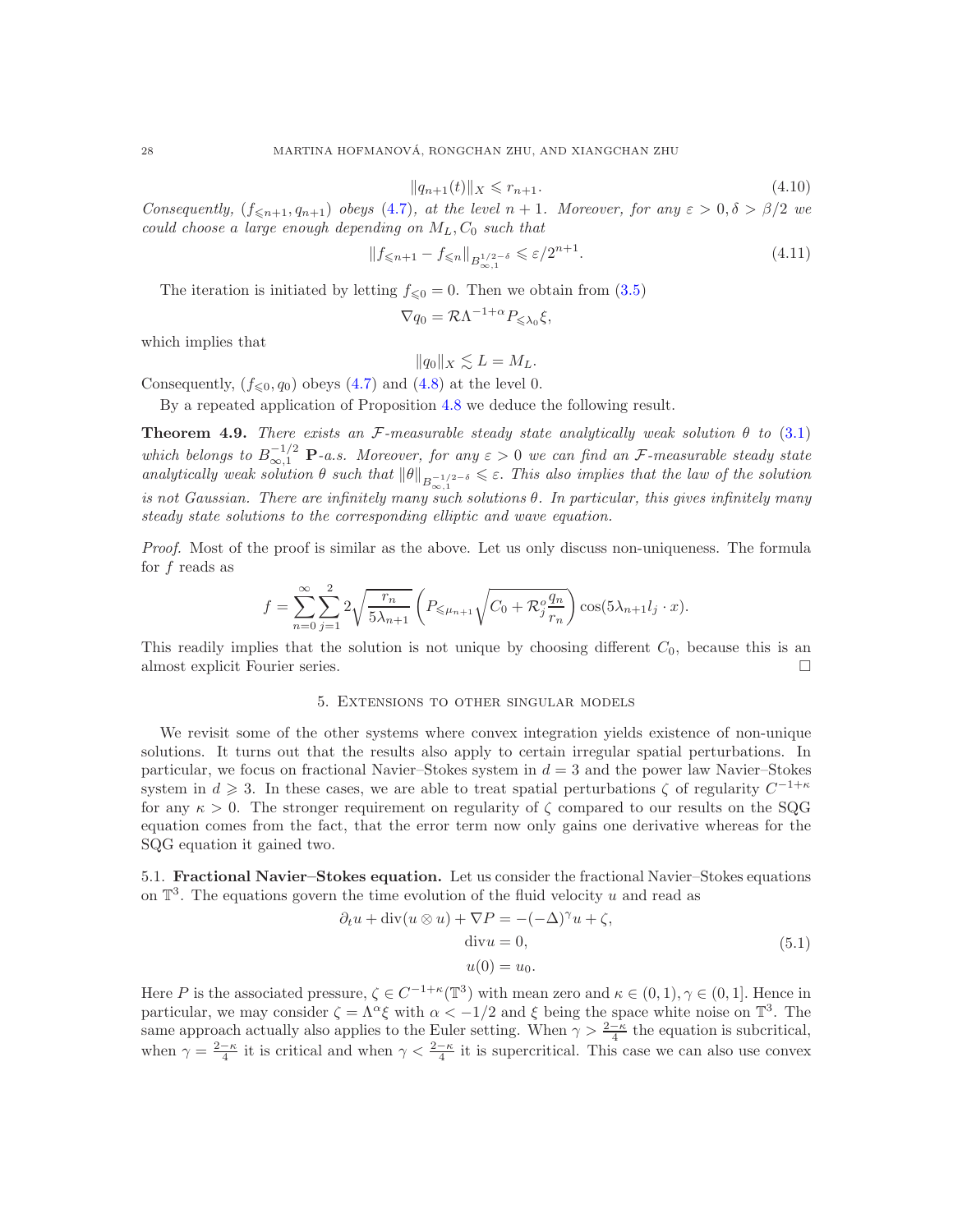integration from [\[BV19b,](#page-29-12) [BV19a\]](#page-29-23) to obtain existence and nonuniqueness of global solutions from every  $u_0 \in L^2_\sigma$  (see also [\[HZZ21a\]](#page-30-18)). Here and in the following,  $L^2_\sigma$  means  $L^2$  space with divergence free condition. Although the result in [\[BV19b,](#page-29-12) [BV19a,](#page-29-23) [HZZ21a\]](#page-30-18) is for  $\gamma = 1$ , it also holds for  $\gamma < 1$ since fractional Laplacian is easier to control and the rest of the proof does not change. In particular, we consider the following Navier–Stokes–Reynolds system

$$
\partial_t u^n + \operatorname{div}(u^n \otimes u^n) + \nabla P^n = -(-\Delta)^{\gamma} u^n + \zeta + \operatorname{div} R^n,
$$
  
\n
$$
\operatorname{div} u^n = 0,
$$
  
\n
$$
u^n(0) = u_0.
$$

Note that unlike in the setting of the SQG equation, here we do not need to add the noise scale by scale but we can include the full  $\zeta$  in the iterative equation above.

Let  $P_t$  be the semigroup associated with  $(-\Delta)^\gamma$ . Starting with  $u^0 = P_t u_0$  we obtain

$$
\mathrm{div} R^0 - \nabla p^0 = \mathrm{div}(u^0 \otimes u^0) - \zeta
$$

which implies that

$$
||R^0||_{CL^1} \lesssim ||u_0||_{L^2}^2 + ||\zeta||_{C^{-1+\kappa}}.
$$

Then during each iteration we need to control div $R = \psi_{\ell} * \zeta - \zeta$  with  $\psi_{\ell}$  a mollifier in space. As  $\psi_{\ell} * \zeta - \zeta$  is of mean zero, we have

$$
||R||_{CL^1} \lesssim ||\psi_{\ell} * \zeta - \zeta||_{C^{-1+\kappa/2}} \lesssim ||\zeta||_{C^{-1+\kappa}} \ell^{\kappa/2},
$$

which is small as  $\ell$  is small. We can choose  $\beta$  in [\[BV19b,](#page-29-12) [BV19a\]](#page-29-23) small enough such that the new error can be controlled during each iteration. Similar argument as above by changing the regime to the construction in [\[BV19b,](#page-29-12) [BV19a,](#page-29-23) [HZZ21a\]](#page-30-18) we have the following result.

**Theorem 5.1.** *Fix*  $\gamma \in (0,1], \kappa \in (0,1)$ *. For any initial condition*  $u_0 \in L^2_{\sigma}$  **P**-a.s. there exists an  $\mathcal{F}\text{-}measurable\ analytically\ weak\ solution\ u\ to\ (5.1)\ with\ u(0)=u_0\ which\ belongs\ to\ L^p_{\text{loc}}(0,\infty;L^2)\cap L^p$  $\mathcal{F}\text{-}measurable\ analytically\ weak\ solution\ u\ to\ (5.1)\ with\ u(0)=u_0\ which\ belongs\ to\ L^p_{\text{loc}}(0,\infty;L^2)\cap L^p$  $\mathcal{F}\text{-}measurable\ analytically\ weak\ solution\ u\ to\ (5.1)\ with\ u(0)=u_0\ which\ belongs\ to\ L^p_{\text{loc}}(0,\infty;L^2)\cap L^p$  $C([0,\infty); L^{31/30})$  **P**-a.s. for all  $p \in [1,\infty)$ . There are infinitely many such solutions u.

<span id="page-28-0"></span>5.2. Power law fluids. Let us consider the power law Navier–Stokes equations on  $\mathbb{T}^d$  with  $d \geq 3$ . The equations read as

<span id="page-28-1"></span>
$$
\partial_t u + \operatorname{div}(u \otimes u) + \nabla P = \operatorname{div} \mathcal{A}(Du) + \zeta,
$$
  
\n
$$
\operatorname{div} u = 0,
$$
  
\n
$$
u(0) = u_0.
$$
\n(5.2)

Here P is the associated pressure,  $Du = \frac{1}{2}(\nabla u + \nabla^T u)$ ,  $\zeta \in C^{-1+\kappa}(\mathbb{T}^d)$  with mean zero and  $\kappa \in (0,1)$ . Here, we may therefore consider  $\zeta = \Lambda^{\alpha} \bar{\zeta}$  for  $\alpha < -d/2 + 1$  if  $\xi$  is a space white noise in dimension d.  $\mathcal A$  is given by the following power law

$$
\mathcal{A}(Q) = (\nu_0 + \nu_1 |Q|)^{q-2} Q,
$$

for some  $\nu_0, \nu_1 \geq 0, q \in (1,\infty)$ . This case is degenerate if  $\nu_0 = 0$  and we cannot use regularity structures or paracontrolled calculus. However, it is possible to use convex integration from [\[BMS20\]](#page-29-16) to obtain existence and nonuniqueness of global solutions from every  $u_0 \in L^2_\sigma \cap W^{1,\max(q-1,1)}$  when  $q < \frac{3d+2}{d+2}$  (see also [\[LZ22\]](#page-30-20)). We consider similar Reynolds system and starting with  $u^0 = u_0$  we obtain

$$
\mathrm{div} R^0 - \nabla p^0 = \mathrm{div}(u^0 \otimes u^0) - \mathrm{div}(\mathcal{A}(Du^0)) - \zeta,
$$

which implies that

$$
||R^0||_{CL^1} \lesssim ||u_0||_{L^2}^2 + ||u||_{W^{1,\max(q-1,1)}} + ||\zeta||_{C^{-1+\kappa}}.
$$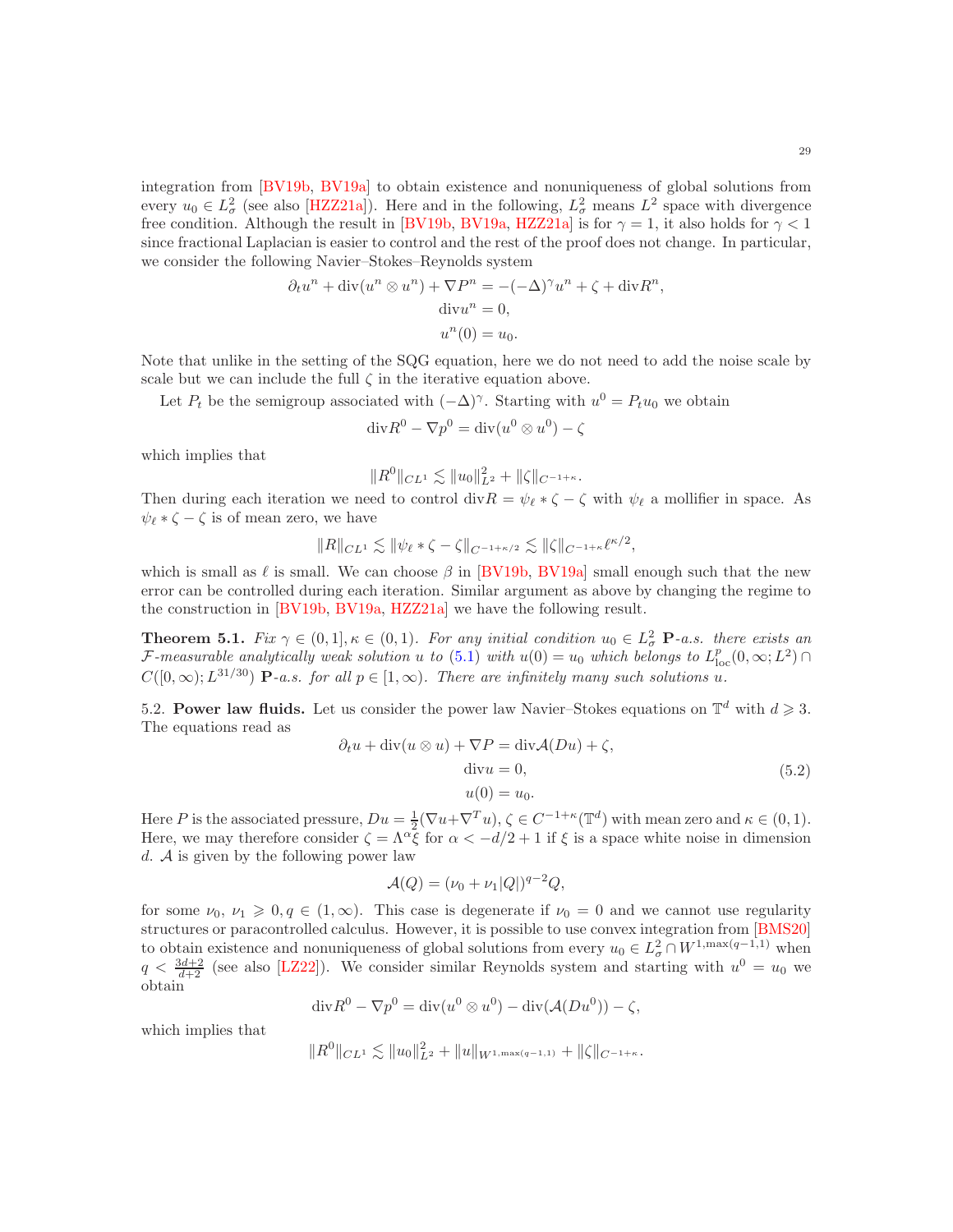Then during each iteration we need to control div $R = \psi_{\ell} * \zeta - \zeta$  with  $\psi_{\ell}$  a mollifier in space which is similar as in Section [5.1.](#page-27-1) Hence using [\[BMS20,](#page-29-16) [LZ22\]](#page-30-20) we have the following result.

**Theorem 5.2.** Let  $q < \frac{3d+2}{d+2}$ . For any initial condition  $u_0 \in L^2_{\sigma} \cap W^{1,\max(q-1,1)}$  **P**-a.s. there *exists an* F-measurable analytically weak solution u to  $(5.2)$  with  $u(0) = u_0$  which belongs to  $L_{\text{loc}}^p(0,\infty;L^2) \cap C([0,\infty);W^{1,\max(q-1,1)})$  **P**-a.s. for all  $p \in [1,\infty)$ . There are infinitely many such *solutions* u*.*

#### <span id="page-29-0"></span>**REFERENCES**

- <span id="page-29-6"></span>[ADC21] M. Aizenman and H. Duminil-Copin. Marginal triviality of the scaling limits of critical 4D Ising and  $\Phi_4^4$ models. Ann. of Math. (2) 194, no. 1, (2021), 163–235
- <span id="page-29-22"></span>[BFH20e] D. Breit, E. Feireisl, M. Hofmanová. On the long time behavior of compressible fluid flows excited by random forcing. arXiv preprint arXiv:2012.07476, 2020.
- <span id="page-29-19"></span>[BFH20c] Dominic Breit, Eduard Feireisl, and Martina Hofmanová. On solvability and ill-posedness of the compressible Euler system subject to stochastic forces. Anal. PDE, 13(2):371–402, 2020.
- <span id="page-29-21"></span>[BFHM19] D. Breit, E. Feireisl, M. Hofmanová, B. Maslowski. Stationary solutions to the compressible Navier– Stokes system driven by stochastic forcing. Probab. Theory Relat. Fields 174, 981–1032, 2019.
- <span id="page-29-11"></span>[BCV18] Tristan Buckmaster, Maria Colombo, and Vlad Vicol. Wild solutions of the navier-stokes equations whose singular sets in time have hausdorff dimension strictly less than 1.  $arXiv:1809.00600$ , 2018.
- <span id="page-29-9"></span>[BDLIS15] Tristan Buckmaster, Camillo De Lellis, Philip Isett, and László Székelyhidi, Jr. Anomalous dissipation for  $1/5$ -Hölder Euler flows. Ann. of Math.  $(2)$ ,  $182(1):127-172$ ,  $2015$ .
- <span id="page-29-10"></span>[BDLSV19] T. Buckmaster, C. De Lellis, L. Székelyhidi, Jr., and V. Vicol. Onsager's conjecture for admissible weak solutions. Comm. Pure Appl. Math., 72(2):229–274, 2019.
- <span id="page-29-17"></span>[BSV19] T. Buckmaster, S. Shkoller, V. Vicol. Nonuniqueness of weak solutions to the SQG equation. Communications on Pure and Applied Mathematics, 72(9), 1809–1874, 2019
- <span id="page-29-23"></span>[BV19a] Tristan Buckmaster and Vlad Vicol. Convex integration and phenomenologies in turbulence. EMS Surv. Math. Sci., 6(1-2):173–263, 2019.
- <span id="page-29-12"></span>[BV19b] Tristan Buckmaster and Vlad Vicol. Nonuniqueness of weak solutions to the Navier-Stokes equation. Ann. of Math. (2), 189(1):101–144, 2019.
- <span id="page-29-16"></span>[BMS20] Jan Burczak, Stefano Modena, and László Székelyhidi, Jr. Non uniqueness of power-law flows. arXiv:2007.08011, 2020.
- <span id="page-29-7"></span>[CCHS20] A. Chandra, I. Chevyrev, M. Hairer, and H. Shen. Langevin dynamic for the 2D Yang–Mills measure. arXiv preprint arXiv:2006.04987, 2020.
- <span id="page-29-8"></span>[CCHS22] A. Chandra, I. Chevyrev, M. Hairer, and H. Shen. Stochastic quantisation of Yang–Mills–Higgs in 3D. arXiv preprint arXiv:2201.03487, 2022
- <span id="page-29-5"></span>[CCM20] F. Comets, C. Cosco, C.Mukherjee. Renormalizing the Kardar-Parisi-Zhang Equation in  $d \geq 3$  in weak disorder. J. Stat. Physics 179, 713–728, 2020.
- <span id="page-29-1"></span>[CD20] S. Chatterjee, A. Dunlap. Constructing a solution of the  $(2 + 1)$ -dimensional KPZ equation. Ann. Prob. 48, 1014–1055, 2020.
- <span id="page-29-20"></span>[CFF19] Elisabetta Chiodaroli, Eduard Feireisl, and Franco Flandoli. Ill posedness for the full Euler system driven by multiplicative white noise. arXiv:1904.07977, 2019.
- <span id="page-29-2"></span>[CES21] G. Cannizzaro, D. Erhard, P. Schönbauer. 2D anisotropic KPZ at stationarity: Scaling, tightness and nontriviality. Ann. Prob. 49, 122–156, 2021.
- <span id="page-29-3"></span>[CET21] G. Cannizzaro, D. Erhard, F.L. Toninelli. Weak coupling limit of the Anisotropic KPZ equation. arXiv:2108.09046, 2021.
- <span id="page-29-4"></span>[CK21] G. Cannizzaro and J. Kiedrowski, Stationary stochastic Navier-Stokes on the plane at and above criticality arXiv:2110.03959
- <span id="page-29-18"></span>[CKL21] Xinyu Cheng, Hyunju Kwon, and Dong Li. Non-uniqueness of steady-state weak solutions to the surface quasi-geostrophic equations. Communications in Mathematical Physics, 388(3), 1281–1295, 2021.
- <span id="page-29-13"></span>[CL20] Alexey Cheskidov and Xiaoyutao Luo. Sharp nonuniqueness for the navier-stokes equations. arXiv:2009.06596, 2020.
- <span id="page-29-14"></span>[CL21] Alexey Cheskidov and Xiaoyutao Luo.  $L^2$ -critical nonuiqueness for the 2D Navier-Stokes equations arXiv:2105.12117, 2021.
- <span id="page-29-15"></span>[C14] E. Chiodaroli. A counterexample to well-posedness of entropy solutions to the compressible Euler system. J. Hyperbolic Differ. Equ. 11(3), 493–519, 2014.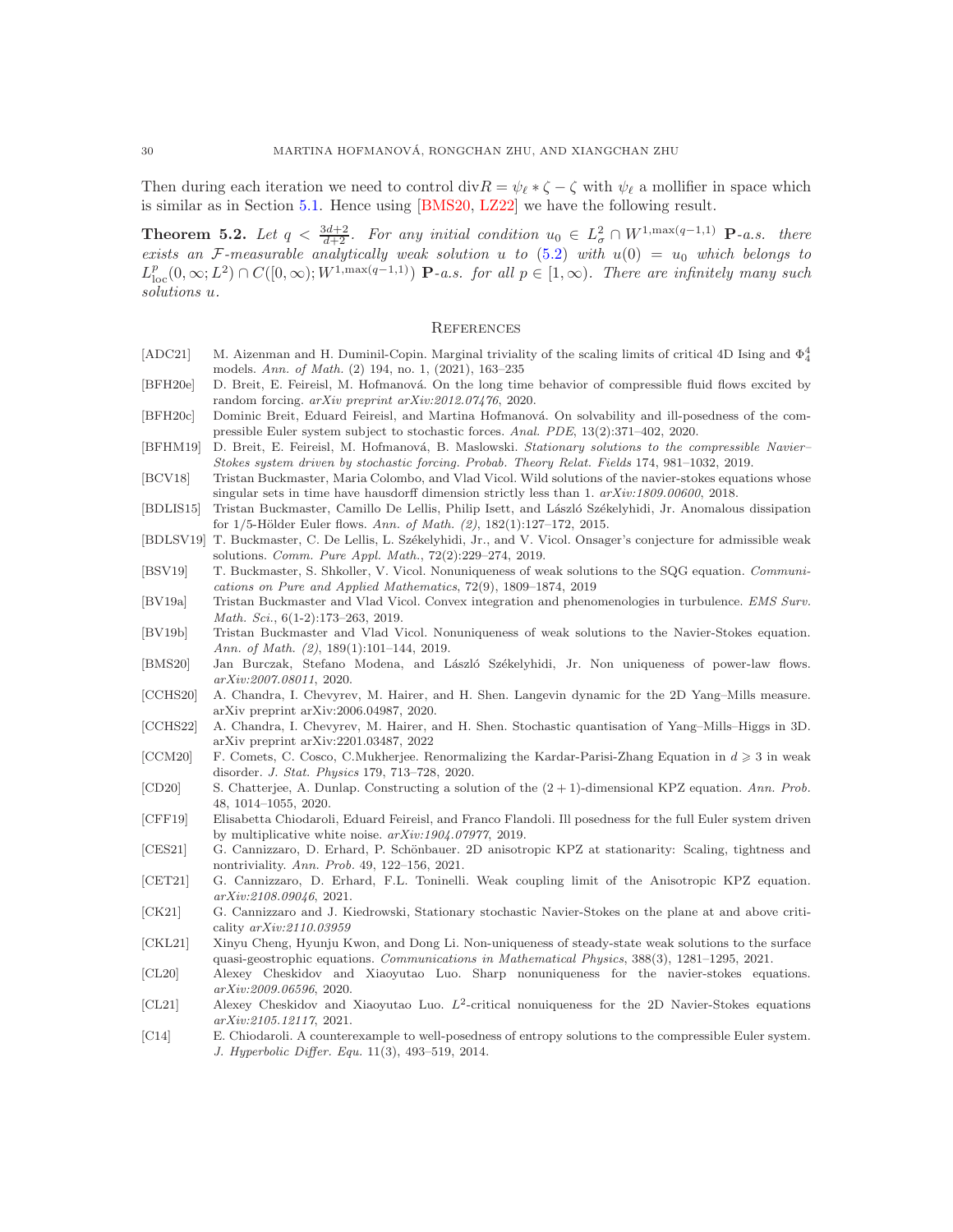- <span id="page-30-7"></span>[CNN20] C. Cosco, S. Nakajima, M. Nakashima. Law of large numbers and fluctuations in the sub-critical and  $L^2$ regions for SHE and KPZ equation in dimension  $d \geq 3$ .  $arXiv:2005.12689, 2020$ .
- <span id="page-30-2"></span>[CSZ20] F. Caravenna, R. Sun, N. Zygouras. The two-dimensional KPZ equation in the entire subcritical regime. Ann. Prob. 48, 1086-1127, 2020.
- <span id="page-30-4"></span>[CSZ21] F. Caravenna, R. Sun, N. Zygouras. The Critical 2d Stochastic Heat Flow. arXiv:2109.03766, 2021.
- <span id="page-30-25"></span>[DPZ96] G. Da Prato, J. Zabczyk. Ergodicity for infinite dimensional systems. Vol. 229. Cambridge University Press, 1996.
- <span id="page-30-6"></span>[DGRZ20] A. Dunlap, Y. Gu, L. Ryzhik, O. Zeitouni. Fluctuations of the solutions to the KPZ equation in dimensions three and higher. Probab. Th. Rel. Fields 176, 1217–1258, 2020.
- <span id="page-30-10"></span>[DLS09] C. De Lellis and L. Székelyhidi, Jr. The Euler equations as a differential inclusion. Ann. of Math. (2), 170(3):1417–1436, 2009.
- <span id="page-30-11"></span>[DLS10] C. De Lellis and L. Székelyhidi, Jr. On admissibility criteria for weak solutions of the Euler equations. Arch. Ration. Mech. Anal., 195(1):225–260, 2010.
- <span id="page-30-12"></span>[DLS13] C. De Lellis and L. Székelyhidi, Jr. Dissipative continuous Euler flows. *Invent. Math.*, 193(2):377–407, 2013.
- <span id="page-30-14"></span>[F16] E. Feireisl. Weak solutions to problems involving inviscid fluids. In Mathematical fluid dynamics, present and future (pp. 377-399). Springer, Tokyo, 2016.
- <span id="page-30-22"></span>[FFH21] F. Fanelli, E. Feireisl, M. Hofmanová, Ergodic theory for energetically open compressible fluid flows, Physica D: Nonlinear Phenomena, 423, 2021.
- <span id="page-30-23"></span>[FS21] P. Forstner, M. Saal, Surface quasi-geostrophic qquation driven by space-time white noise, arXiv:2111.04644, 2021.
- <span id="page-30-3"></span>[Gu20] Y. Gu. Gaussian fluctuations from the 2D KPZ equation. Stoch. Partial Differ. Equ. Anal. Comput. 8, 150-185, 2020.
- <span id="page-30-1"></span>[GIP15] M. Gubinelli, P. Imkeller, N. Perkowski, Paracontrolled distributions and singular PDEs, Forum Math. Pi 3 no. 6, 2015.
- <span id="page-30-8"></span>[GJ13] M. Gubinelli, M. Jara, Regularization by noise and stochasitc Burgers equations, Stoch. Partial Differ. Equ. Anal. Comput., 1(2), 325-350, 2013.
- <span id="page-30-0"></span>[Hai14] M. Hairer, A theory of regularity structures. Invent. Math. 198(2), 269-504, 2014.
- <span id="page-30-16"></span>[HZZ19] Martina Hofmanová, Rongchan Zhu, and Xiangchan Zhu. Non-uniqueness in law of stochastic 3D Navier– Stokes equations. arXiv:1912.11841v2, 2019.
- <span id="page-30-17"></span>[HZZ20] Martina Hofmanová, Rongchan Zhu, and Xiangchan Zhu. On ill- and well-posedness of dissipative martingale solutions to stochastic 3D Euler equations. to appear in Communications on Pure and Applied Mathematics, arXiv:2009.09552, 2020.
- <span id="page-30-18"></span>[HZZ21a] M. Hofmanová, R. Zhu, X. Zhu. Global-in-time probabilistically strong and Markov solutions to stochastic 3D Navier–Stokes equations: existence and non-uniqueness. arXiv:2104.09889, 2021.
- <span id="page-30-19"></span>[HZZ21b] Martina Hofmanová, Rongchan Zhu, and Xiangchan Zhu. Global existence and non-uniqueness for 3D Navier–Stokes equations with space-time white noise. arXiv:2112.14093, 2021.
- <span id="page-30-13"></span>[Ise18] P. Isett. A proof of Onsager's conjecture. Ann. of Math. (2), 188(3):871–963, 2018.
- <span id="page-30-24"></span>[Ise22] P. Isett. Nonuniqueness and existence of continuous, globally dissipative Euler flows. Archive for Rational Mechanics and Analysis, pp.1–87, 2022.
- <span id="page-30-15"></span>[IM21] P. Isett, A. Ma. A direct approach to nonuniqueness and failure of compactness for the SQG equation. Nonlinearity, 34(5), 3122, 2021.
- <span id="page-30-9"></span>[JW06] A. Jaffe and E. Witten. Quantum Yang–Mills theory. In The millennium prize problems, 129–152. Clay Math. Inst., Cambridge, MA, 2006.
- <span id="page-30-26"></span>[Kol91] A. N. Kolmogorov. Selected works of A. N. Kolmogorov. Vol. I, volume 25 of Mathematics and its Applications (Soviet Series). Kluwer Academic Publishers Group, Dordrecht, 1991. Mathematics and mechanics, With commentaries by V. I. Arnol′d, V. A. Skvortsov, P. L. Ul′yanov et al, Translated from the Russian original by V. M. Volosov, Edited and with a preface, foreword and brief biography by V. M. Tikhomirov.
- <span id="page-30-20"></span>[LZ22] Huaxiang Lv, Xiangchan Zhu Global-in-time probabilistically strong solutions to stochastic power-law equations: existence and non-uniqueness preprint.
- <span id="page-30-5"></span>[MU18] J. Magnen and J. Unterberger. The scaling limit of the KPZ equation in space dimension 3 and higher. J. Stat. Phys. 171, no. 4, (2018), 543–598.
- <span id="page-30-21"></span>[RS21] M. Rehmeier, A. Schenke, Nonuniqueness in law for stochastic hypodissipative Navier–Stokes equations arXiv:2104.10798, 2021